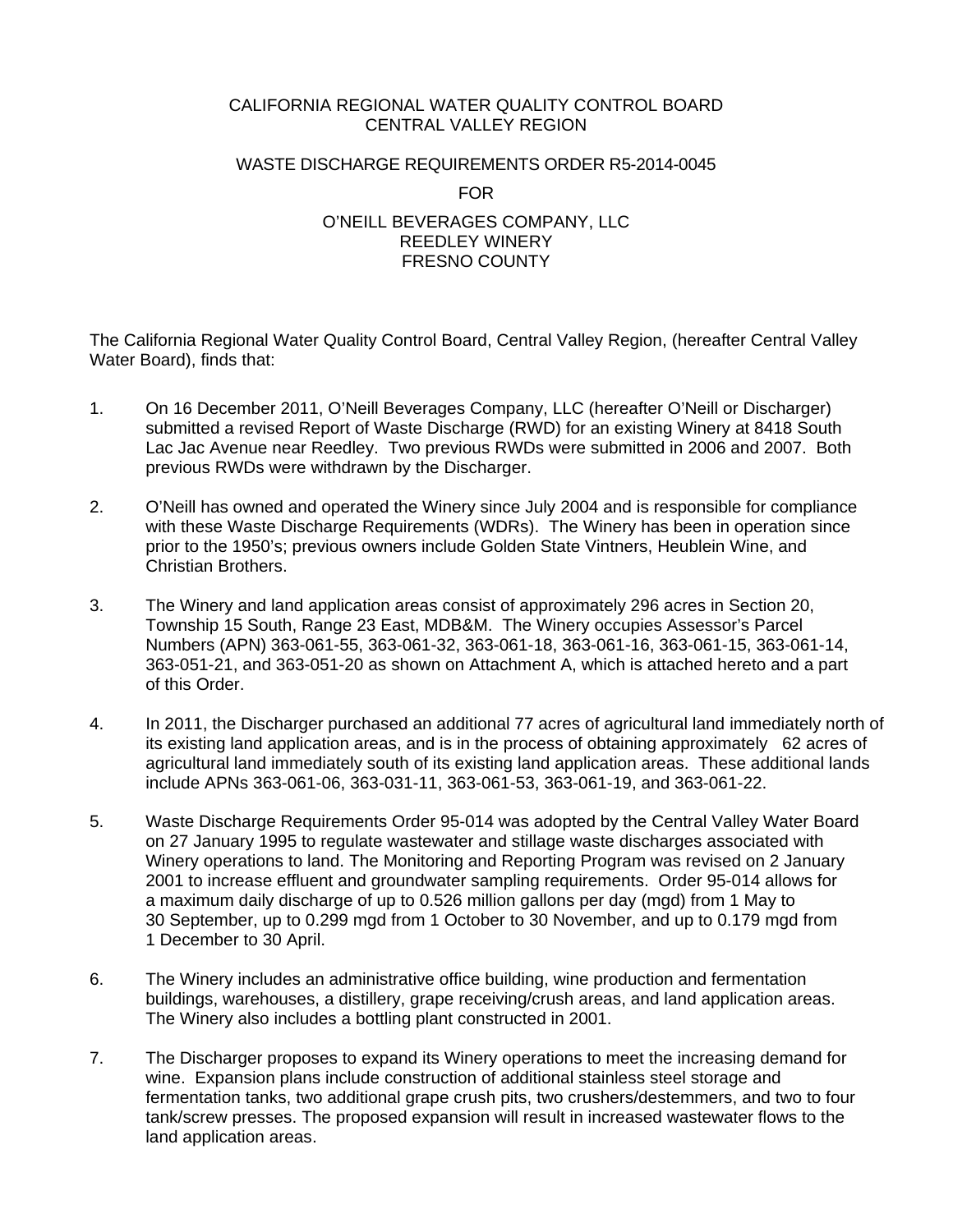## **Existing Facility and Discharge**

- 8. The Winery currently crushes approximately 150,000 tons of grapes annually. Wastewater from Winery operations consists of stillage waste, tank wash, cooling water, boiler blow down, and general wash water. The stills generally operate for approximately 110 days each year from mid-August through October. Wastewater from the stills is combined with tank wash and general wash water prior to discharge to the land application areas. Winery stillage was characterized in 1999. Average concentrations were reported as, 4,287 mg/L for BOD, 190 mg/L for total nitrogen, and 2,712 umhos/cm for EC. Additional sampling of the stillage was done in 2000 for individual constituents that contribute to the EC of the stillage. Average concentrations reported were 1,200 mg/L for potassium, 23 mg/L for sodium, 1,200 mg/L for sulfate, 64 mg/L for chloride, 80 mg/L for calcium, 61 mg/L for magnesium, and 73 mg/L for nitrate.
- 9. In 2001, a Class II surface impoundment was constructed at the site to receive discharges from its bottling plant. In 2003, the Discharger began segregating high salinity waste streams from Winery operations including cooling water blow down, boiler blow down, and water softener regenerant to its Class II surface impoundment along with the wash water from its bottling plant. Discharges to the Class II surface impoundment are regulated separately under WDRs Order 5-01-141. A flow schematic is included as Attachment B, which is incorporated by reference herein.
- 10. The Winery operates year-round, with maximum wastewater flows occurring during the crush/stillage season from mid-August through November. Currently, the Winery produces an average annual discharge of about 0.16 mgd or about 60 million gallons per year.
- 11. Source water for the Winery is provided by two on-site supply wells. PW-1 is the primary supply well for the Winery. A new standby well was constructed in 2012. Samples for PW-1 are analyzed quarterly for Electrical Conductivity (EC) and annually for general minerals. The following Table presents a summary of analytical results from PW-1 collected in October 2012 and samples from the new standby well collected in July 2013:

| TABLE 1. Supply Water |  |  |
|-----------------------|--|--|
|-----------------------|--|--|

| Constituent        | <b>PW-1</b> | <b>Standby Well</b> |
|--------------------|-------------|---------------------|
| pH                 | 7.8         | 8.0                 |
| EC, umhos/cm       | $366^1$     | 305                 |
| TDS, mg/L          | 263         | 190                 |
| Nitrate as N, mg/L | 3.2         | 2.4                 |
| Bicarbonate, mg/L  | 149         | 150                 |
| Calcium, mg/L      | 35.4        | 25                  |
| Magnesium, mg/L    | 10.5        | 8                   |
| Sodium, mg/L       | 25          | 25                  |
| Potassium, mg/L    | 4.7         | 4                   |
| Chloride, mg/L     | 16.4        | 12                  |
| Sulfate, mg/L      | 14.6        | 9                   |
| Iron, mg/L         | < 0.01      | 0.2                 |
| Manganese, mg/L    | < 0.02      | <0.01               |

1. Average of quarterly samples collected in 2012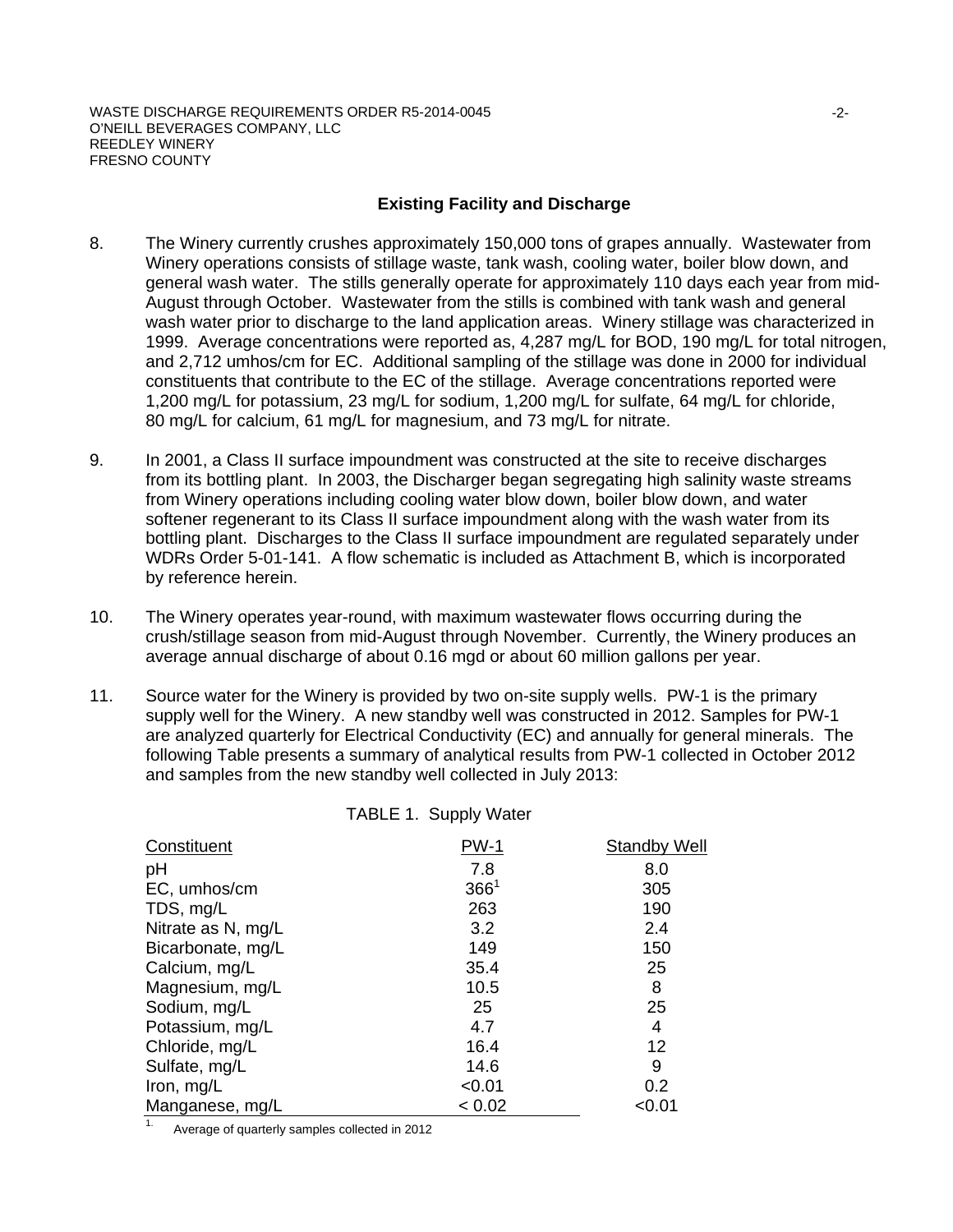#### WASTE DISCHARGE REQUIREMENTS ORDER R5-2014-0045 O'NEILL BEVERAGES COMPANY, LLC REEDLEY WINERY FRESNO COUNTY

12. Wine processing wastewater includes a mixture of organic materials comprised of grape skins, seeds, and stems, plus rinse waters and chemical additives. The following is a list of chemicals currently in use at the Winery and the approximate quantities used on an annual basis.

## TABLE 2. Chemical Additives

| Chemical            | Use                         | <b>Annual Usage</b> |
|---------------------|-----------------------------|---------------------|
| Sodium Hypochlorite | Cellar-Cleaning             | 2,080 gallons       |
| <b>Caustic Soda</b> | Cellar-Cleaning             | 9,900 pounds        |
| HD Spec Cleaner 650 | Cellar-Cleaning             | 3,875 gallons       |
| <b>Citric Acid</b>  | Cellar-Cleaning             | 6,500 pounds        |
| Soda Ash            | Cellar-Cleaning             | 19,600 pounds       |
| Sodium Chloride     | Water Softener <sup>1</sup> | 24,000 pounds       |
| Sanatherm 8112      | Boiler <sup>1</sup>         | 2,700 pounds        |
| Sanatherm 8331      | Boiler <sup>1</sup>         | 110 gallons         |
| Sanicor 2621        | Cooling Towers <sup>1</sup> | 480 gallons         |
| Purge               | Cooling Towers <sup>1</sup> | 40 gallons          |
| Kathon              | Cooling Towers <sup>1</sup> | 50 gallons          |
| Sanatox 2080        | Cooling Towers <sup>1</sup> | 900 pounds          |
| Sanasperse 2702     | Cooling Towers <sup>1</sup> | 100 pounds          |

<sup>1.</sup> Process waste stream containing identified chemical now discharged to Class II surface impoundment.

13. Samples of the wastewater are collected and analyzed on a weekly, monthly, or quarterly basis consistent with the January 2001 revised Monitoring and Reporting Program. The chemical makeup of the wastewater varies throughout the year depending on the season and facility operations. Table 3 presents average flows and wastewater characteristics broken down by month from 2008 through 2012:

|           | <b>Flows</b><br><u>(mgd)</u> | <b>BOD</b><br><u>(mg/L)</u> | <b>Total Nitrogen</b><br>(mg/L) | EC<br>(umhos/cm) | TDS <sup>1</sup><br>(mg/L) | FDS <sup>2</sup><br>(mg/L) |
|-----------|------------------------------|-----------------------------|---------------------------------|------------------|----------------------------|----------------------------|
| January   | 0.049                        | 2,908                       | 36                              | 845              | 1,018                      | 426                        |
| February  | 0.054                        | 2,862                       | 14                              | 692              | 817                        | 513                        |
| March     | 0.045                        | 2,310                       | 11                              | 817              | 752                        | 395                        |
| April     | 0.052                        | 2,244                       | 11                              | 809              | 424                        | 242                        |
| May       | 0.049                        | 1,214                       | 7.1                             | 706              | 354                        | 220                        |
| June      | 0.084                        | 998                         | 6.8                             | 835              | 430                        | 275                        |
| July      | 0.108                        | 1,165                       | 6.6                             | 835              | 410                        | 258                        |
| August    | 0.223                        | 3,045                       | 10                              | 1,054            | 505                        | 253                        |
| September | 0.429                        | 5,034                       | 121                             | 2,230            | 3,928                      | 1,200                      |
| October   | 0.373                        | 5,771                       | 163                             | 2,310            | 4,123                      | 1,633                      |
| November  | 0.273                        | 4,638                       | 172                             | 1,746            | 3,441                      | 1,120                      |

|  |  | <b>TABLE 3. Wastewater Quality</b> |  |
|--|--|------------------------------------|--|
|--|--|------------------------------------|--|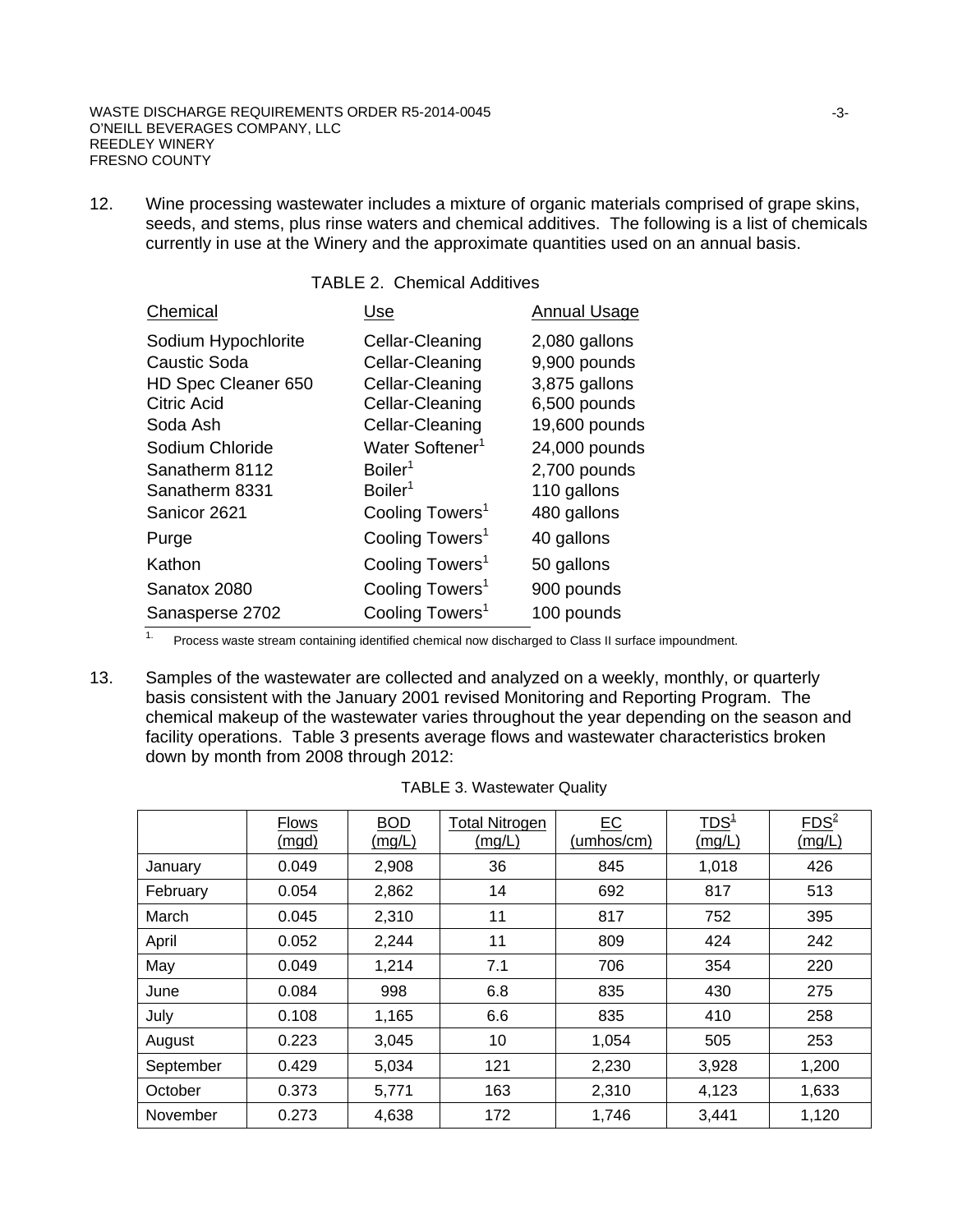#### WASTE DISCHARGE REQUIREMENTS ORDER R5-2014-0045 O'NEILL BEVERAGES COMPANY, LLC REEDLEY WINERY FRESNO COUNTY

|  | <b>TABLE 3. Wastewater Quality</b> |  |
|--|------------------------------------|--|
|--|------------------------------------|--|

|          | <b>Flows</b> | <u>BOD</u> | <b>Total Nitrogen</b> | $E$ C      | <u>TDS<sup>1</sup></u> | $FDS^2$ |
|----------|--------------|------------|-----------------------|------------|------------------------|---------|
|          | (mgd)        | (mg/L)     | (mg/L)                | 'umhos/cm) | (mg/L)                 | (mg/L)  |
| December | 0.101        | 2,959      | 70                    | .013       | .491                   | 580     |

<sup>1.</sup>  $TDS=$  total dissolved solids<sup>2.</sup>  $FDS=$  fixed dissolved solids

14. The Discharger also collects samples for analysis of individual salt constituents on a quarterly basis. Table 4 presents average wastewater concentrations for individual salt constituents broken down by quarter from 2008 through 2012:

|                         | Bicarbonate<br>as $CaCO3$<br>(mg/L) | <b>Dissolved</b><br>Calcium<br>(mg/L) | <b>Dissolved</b><br>Magnesium<br>(mg/L) | <b>Dissolved</b><br>Sodium<br>(mg/L) | <b>Dissolved</b><br>Potassium<br>(mg/L) | Chloride<br>(mg/L) | Sulfate<br>(mg/L) |
|-------------------------|-------------------------------------|---------------------------------------|-----------------------------------------|--------------------------------------|-----------------------------------------|--------------------|-------------------|
| 1 <sup>st</sup> Quarter | 134                                 | 31.5                                  |                                         | $224^1$                              | 47.8                                    | $76.6^1$           | 53.4              |
| 2 <sup>nd</sup> Quarter | 167                                 | 38.3                                  | 10.2                                    | 46.8                                 | 11.4                                    | 27.1               | 20.4              |
| 3 <sup>rd</sup> Quarter | 120                                 | 36.7                                  | 10.9                                    | 39                                   | 22.8                                    | 28.5               | 28.1              |
| 4 <sup>th</sup> Quarter | 19                                  | 59.9                                  | 27.3                                    | 47                                   | 463                                     | 28.1               | 394               |

1. Elevated concentration due to spikes in samples collected in 2008 and 2009. Since 2009 sodium and chloride concentrations during the first quarter are similar to samples collected during the rest of the year.

- 15. The wastewater is high in organics, nitrogen, and salts, particularly potassium. As shown in the tables above, wastewater flows and constituent concentrations are significantly higher during the crush and stillage seasons from mid-August through November.
- 16. Wastewater from the Winery is collected and routed through a screening unit to remove larger solids before it is discharged to the land application areas. Prior to 1995, the land application area consisted of approximately 36.8 acres adjacent to the Winery. Starting in 2000 the land application area was expanded to a total of 106 acres. Starting in 2004, O'Neill switched to sprinkler irrigation to more evenly distribute its wastewater and to provide for better management of its land application areas.
- 17. Various residual solid wastes including pomace (grape seeds, pulp, and skins), grape stems and leaves, spent diatomaceous earth from wine filtration, and recovered material from the wastewater screens are generated at the Winery on a regular basis. These materials are stored on a concrete pad and removed daily by an off-site contractor. According to O'Neill, the organic material is distributed to local dairies for use as animal feed, while the diatomaceous earth and green waste is taken to a composting facility.

This Order requires the Discharger to prepare a Solids Management Plan to characterize solids removed during the grape processing and wine making processes and determine appropriate disposal methods.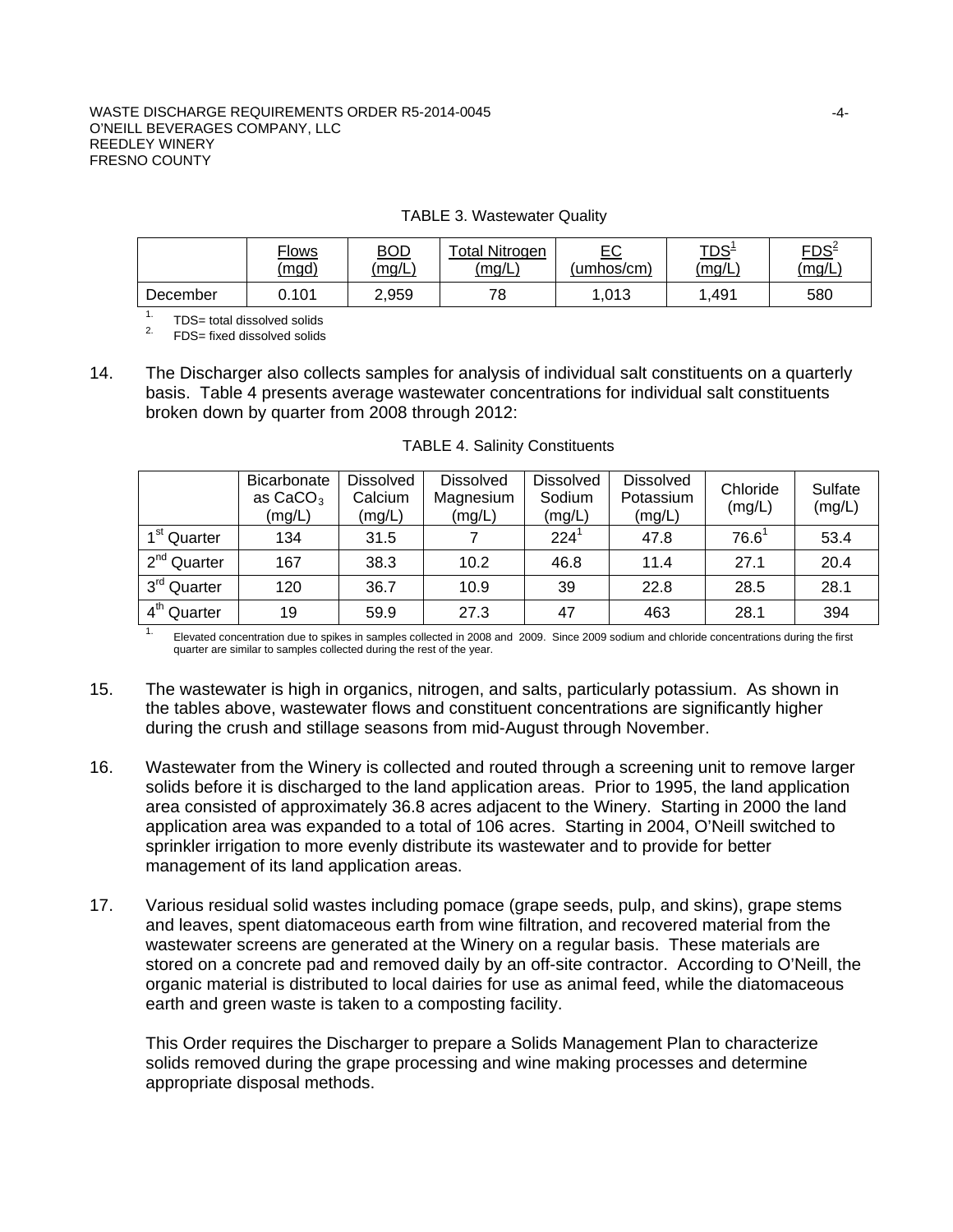### **Proposed Changes**

- 18. The Discharger plans to increase its winery production, ultimately crushing approximately 200,000 tons of grapes, and producing up to 20 million gallons of wine annually. No increase in distillation activities or volume of stillage waste is proposed.
- 19. To address increased wastewater generation associated with the Winery expansion, the Discharger purchased approximately 50 acres of land just east of its existing land application areas. With the additional 50 acres, the land currently available for the application of wastewater will total about 156 acres. The Discharger has an additional 50 acres of land west of Lac Jac Avenue, and has purchased or is in the process of purchasing an additional 139 acres of farmland to the north and south of its existing land application areas that could be potentially used for land application of wastewater in the future, if needed to comply with these WDRs. The following Table identifies the individual field designations and approximate acreages that make up the available land application areas:

| <b>APN<sub>S</sub></b>                 | <b>Field Designation</b> | Acres |
|----------------------------------------|--------------------------|-------|
| <b>Existing Land Application Areas</b> |                          |       |
| 363-061-15                             | A East Block             | 15    |
| 363-061-15                             | A West Block             | 15    |
| 363-061-15                             | <b>B</b> Block           | 14    |
| 363-061-16                             | C Block                  | 5     |
| 363-061-16                             | D Block                  | 11    |
| 363-061-16, and 363-061-18             | E Block                  | 21    |
| 363-061-16, and 363-061-18             | F Block                  | 15    |
| 363-061-18                             | G Block                  | 5     |
| 363-061-15                             | H Block                  | 5     |
| 363-061-14                             | I Block                  | 50    |
|                                        | Total                    | 156   |

| <b>Potential Future Additions</b> |       |     |
|-----------------------------------|-------|-----|
| 363-051-20, and 363-061-21        |       | 50  |
| 363-061-06                        |       | 30  |
| 363-031-11                        |       | -47 |
| 363-061-53, 363-061-19, and       |       | 62  |
| 363-061-22                        |       |     |
|                                   | Total | 189 |

20. The Discharger plans to change its cropping plan to better utilize the land application areas and improve crop uptake of waste constituents. According to the RWD, the Discharger will switch to a double crop plan with field crops such as sudan grass and winter forage. The RWD includes various scenarios for existing (60 million gallons per year) and future flows (80 million gallons per year) utilizing a mixture of single or double-cropped fields to evaluate nutrient and hydraulic loading rates.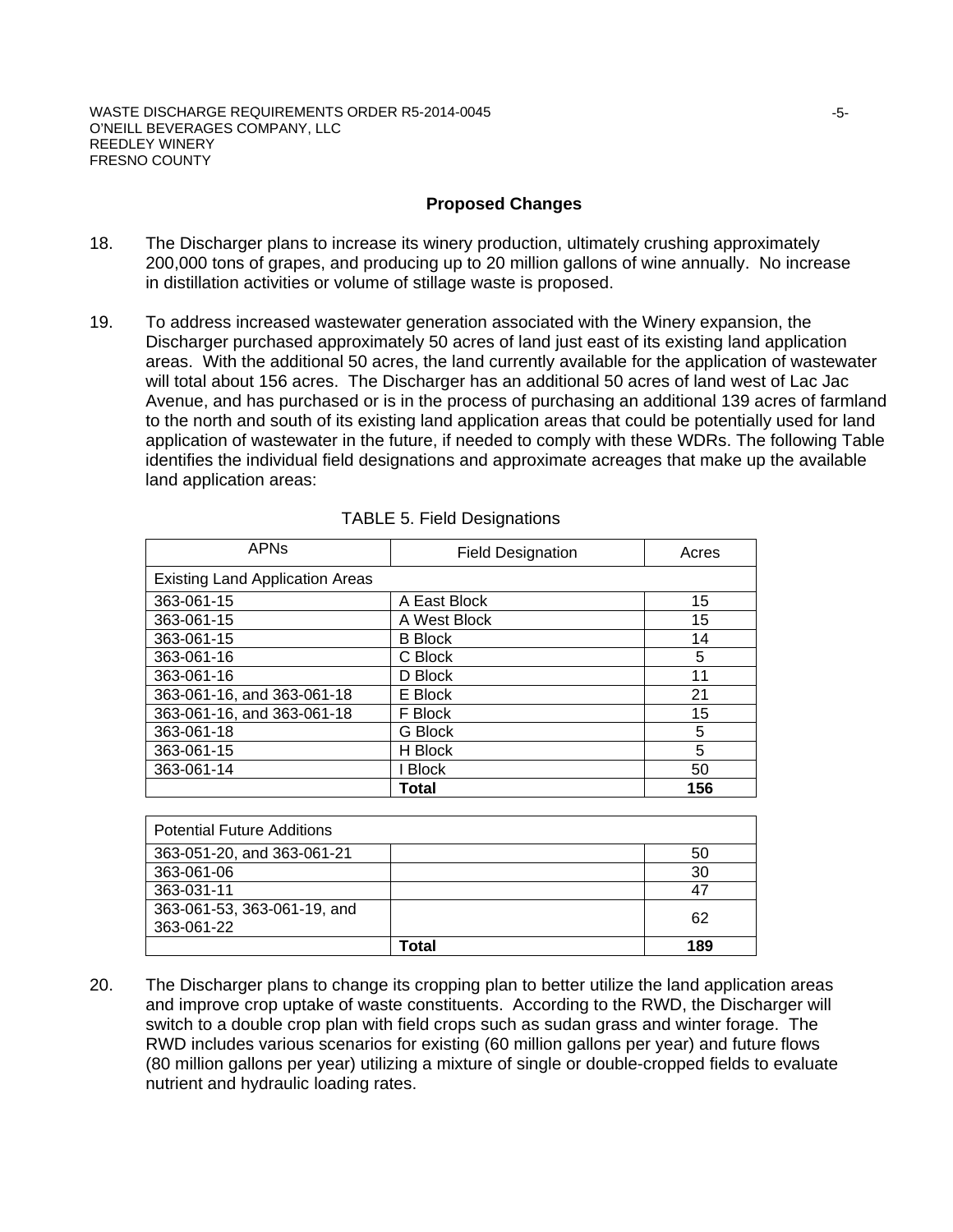- 21. The RWD includes a water balance that addresses current and future flows to the land application area. Based on the water balance, at 80 million gallons, wastewater from the Winery will account for about 30 to 35 percent of the crops' irrigation requirements. Supplemental irrigation water will be primarily surface water with a TDS of about 27 mg/L from the Consolidated Irrigation District, or groundwater with a TDS of about 190 mg/L from the newly-installed standby well.
- 22. Currently, wastewater from the Winery is screened then discharged directly to the land application areas and there is no storage in the event of a significant storm event or if soils become saturated. This Order includes a provision and time schedule requiring the Discharger to evaluate its wastewater flows and provide an appropriate plan that accommodates allowable wastewater storage and seasonal precipitation.

#### **Other Considerations**

- 23. Excessive application of food processing wastewater to land can create objectionable odors, soil conditions that are harmful to crops, and degradation of underlying groundwater by overloading the soil profile and causing waste constituents (i.e., organic carbon, nitrates, other salts, and metals) to percolate below the root zone.
- 24. Typically, irrigation with high-strength wastewater can result in high BOD loading on the day of application, which can deplete oxygen in the soil. If the rate of oxygen transfer into the soil is not adequate, anaerobic or reducing conditions may result and lead to odor or nuisance conditions. When insufficient oxygen is present below the ground surface, anaerobic decay of organic matter can cause dissolution and leaching of some metals (primarily iron, manganese, and arsenic) and increases in groundwater alkalinity that can degrade groundwater quality. Excessive BOD loading over extended periods may impact beneficial uses. The maximum BOD loading rate that can be applied to land without creating the conditions described above can vary significantly depending on soil conditions and operation of the land application system.
- 25. It is reasonable to expect some attenuation of various waste constituents that percolate below the root zone within the vadose (unsaturated) zone. Specifically, excess nitrogen can be mineralized and denitrified by soil microorganisms, organic constituents (measured as both BOD and volatile dissolved solids) can be oxidized, and the cation exchange capacity of the soil may immobilize some salinity constituents.
- 26. According to the RWD, the flow-weighted average nitrogen load to the 156 acre land application area at 80 million gallons per year would be between 422 and 505 lbs/acre/year. This is near or slightly above the nitrogen requirement of a double crop of sudan grass and winter forage. This Order requires nitrogen loading be at reasonable agronomic rates. In addition, this Order requires routine monitoring and preparation of a Nutrient and Wastewater Management Plan to ensure wastewater and fertilizer applications to the fields are at rates that will not cause or contribute to exceedances of the Groundwater Limitations of this Order.
- 27. The maximum BOD loading rate that can be applied to land without creating nuisance conditions or leaching of metals can vary significantly depending on soil conditions and operation of the land application system. *Pollution Abatement in the Fruit and Vegetable*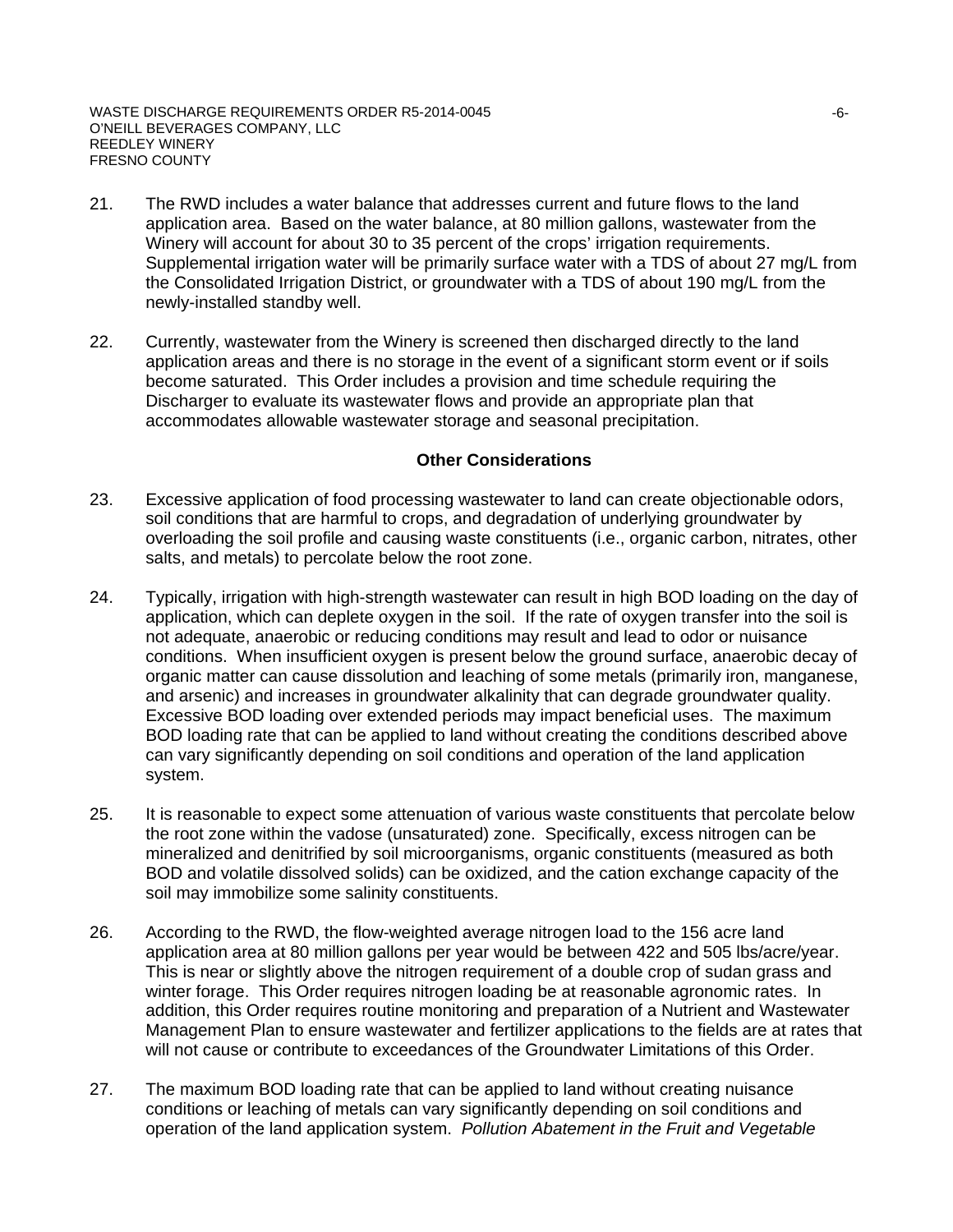*Industry*, published by the United States Environmental Protection Agency (USEPA Publication 625/3-77-0007), cites BOD loading rates for irrigation purposes in the range of 36 to 100 lbs/acre/day to prevent nuisance, but indicates that loading rates can be even higher under certain conditions. The studies that supported this report did not evaluate actual or potential groundwater degradation associated with those loading rates. There are few studies that have attempted to determine maximum BOD loading rates for protection of groundwater quality. Those that have are not readily adapted to varying soil, groundwater, and climate conditions that are prevalent throughout the region.

- 28. Self-monitoring reports from 2012 report cycle average BOD loading rates to the land application areas ranging from less than 10 to about 200 lbs/acre/day, with instantaneous loads as high as 8,000 or 9,000 lbs/acre/day during the crush/stillage season. With further expansion of the land application area, BOD loading rates should be lower than historic discharges. The RWD estimates maximum future cycle BOD loading rates of 160 to 190 lbs/acre/day.
- 29. Field studies for the land application of stillage process water and winery process water were conducted by the Wine Institute in 2002 and 2003 (Kennedy/Jenks 2004*. Land Application of Winery Stillage and Non-Stillage Process Water: Study Results and Proposed Guidelines*). A number of BOD loadings were applied to each field plot each year. Lysimeter water sample measurements at 1-foot and 5-foot depths showed that much of the BOD was removed in the surface foot of soil where aerobic conditions favor microbial oxidation. Between 66 and 79% of averaged applied BOD concentrations were removed in the surface foot of soil. At 5 feet, between 80 and nearly 100% of averaged BOD concentration was removed. Similarly, the study indicates average BOD loading was reduced by 89 to almost 100% in the percolate at 5 feet. Results for individual lysimeter readings were highly variable. The study results do indicate that careful management of land application of stillage and non-stillage process water can result in significant BOD removal.
- 30. The California League of Food Processor's (CLFP) *Manual of Good Practice for Land Application of Food Processing/Rinse Water* proposes risk categories associated with particular BOD loading rate ranges as follows:
	- a. Risk Category 1: (less than 50 lbs/acre/day; depth to groundwater greater than 5 feet) Indistinguishable from good farming operations with good distribution important.
	- b. Risk Category 2: (less than 100 lbs/acre/day; depth to groundwater greater than 5 feet) Minimal risk of unreasonable groundwater degradation with good distribution more important.
	- c. Risk Category 3: (greater than 100 lbs/acre/day; depth to groundwater greater than 2 feet) Requires detailed planning and good operation with good distribution very important to prevent unreasonable degradation, as well as use of oxygen transfer design equations that consider site specific application cycles and soil properties and special monitoring.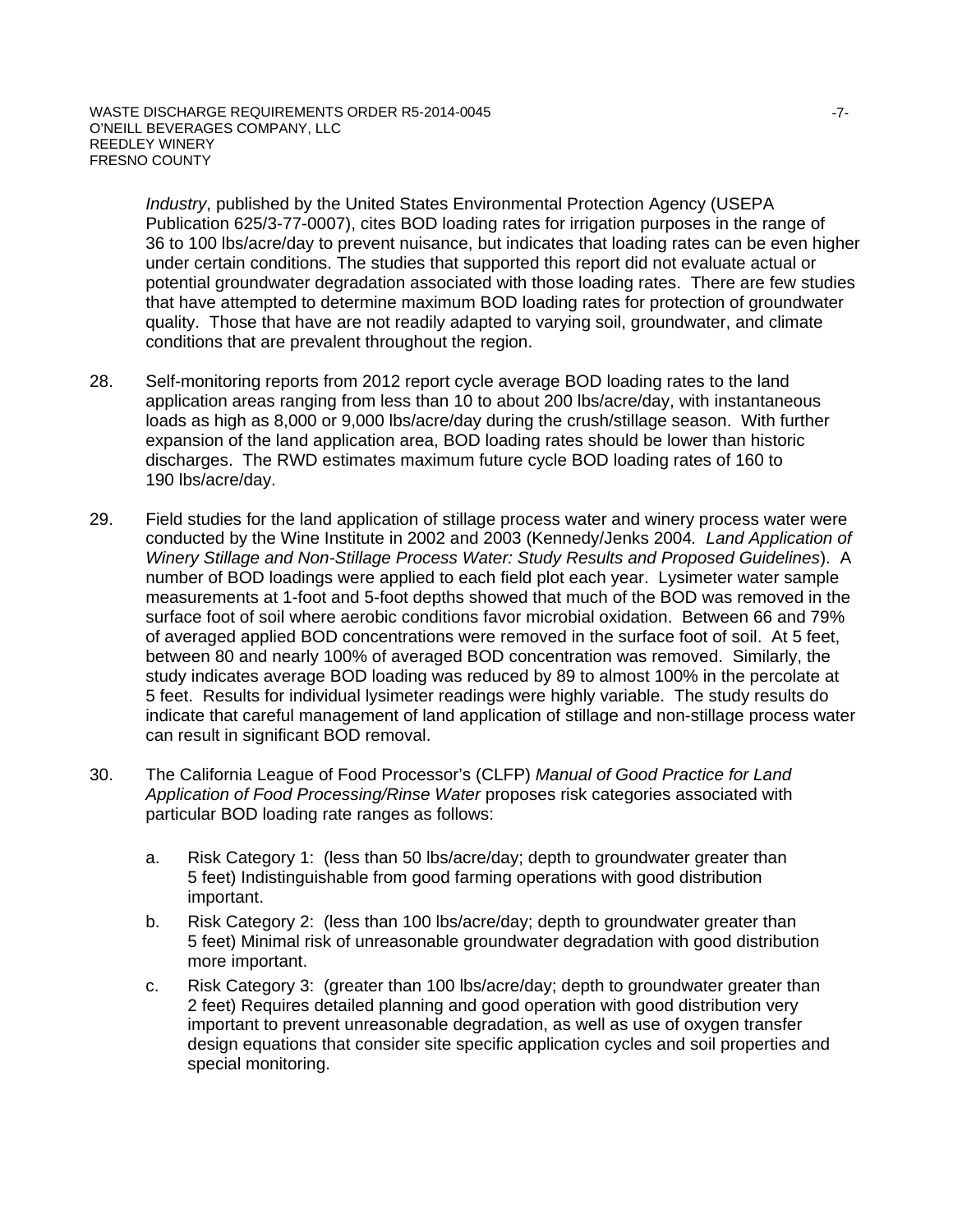The Manual of Good Practice recommends allowing a 50 percent increase in the BOD loading rates in cases where sprinkler irrigation is used, but recommends that additional safety factors be used for sites with heavy and/or compacted soils.

- 31. Although it has not been subject to a scientific peer review process, the Manual of Good Practice provides science-based guidance for BOD loading rates that, if fully implemented, may be considered management practices to help prevent groundwater degradation due to reducing conditions.
- 32. Due to existing groundwater pollution observed beneath the long-used 36.8 acre land application area and the area around it (Specifically fields A-West Block, A-East Block, and B Block), the BOD loading rate has been set at 100 lbs/acre/day. For the remaining fields, the BOD loading rate has been set at 150 lbs/acre/day consistent with the CLFP Manual of Good Practices for a Risk Category 2 with sprinkler irrigation on well drained soils. In addition, the Discharger is required to conduct soil and vadose zone monitoring to ensure these loading rates are protective of groundwater. A performance evaluation is required to be submitted as part of Task 2 of the accompanying Cease and Desist Order (CDO) R5-2014-0046. Following this evaluation, the Order may be reopened to adjust BOD loading rates as necessary.
- 33. Food processing wastewater may contain elevated concentrations of total dissolved solids (TDS) resulting from the fruit and vegetable products or materials used for production. Typically, a percentage of the TDS is organic, which will generally decompose into its component elements and can be utilized by plants and microorganisms in the soil. In contrast, the fixed dissolved solids (FDS), is primarily that portion of the TDS that consists of inorganic constituents, which can accumulate in the soil. Excessive salts may leach to groundwater where they can degrade groundwater quality. Growing and harvesting crops provides a means to remove some of these constituents, particularly calcium, magnesium, potassium, phosphorus, nitrate, and ammonia.

### **Site-Specific Conditions**

- 34. The Winery and land application areas lie adjacent to the Kings River on the east side of the San Joaquin Valley. The area is primarily underlain by river channel deposits. An unlined canal (Smith Ferry Canal) bisects the land application area from north to south. Surface topography within the land application area is relatively level, with a surface elevation between 340 and 350 feet above mean sea level (AMSL). There is a drop in elevation of about 25 feet to the east toward the Kings River. The new 50-acre addition to the land application area lies on this lower elevation at about 320 feet AMSL, adjacent to the Kings River.
- 35. Federal Emergency Management Agency (FEMA) maps show that the Winery and land application areas, including the new 50-acre addition, are not within a 100-year flood plain. According to the RWD, there are also berms and a raised perimeter road to prevent runoff from the new 50-acre addition to the land application area from discharging into the Kings River.
- 36. Storm water originating from the Winery east of Lac Jac Avenue is discharged into the process water system and is applied to the land application areas. Storm water runoff from areas west of Lac Jac Avenue are captured and discharged to a small storm water basin near the northwest corner of the site. The Discharger is not required to obtain coverage under a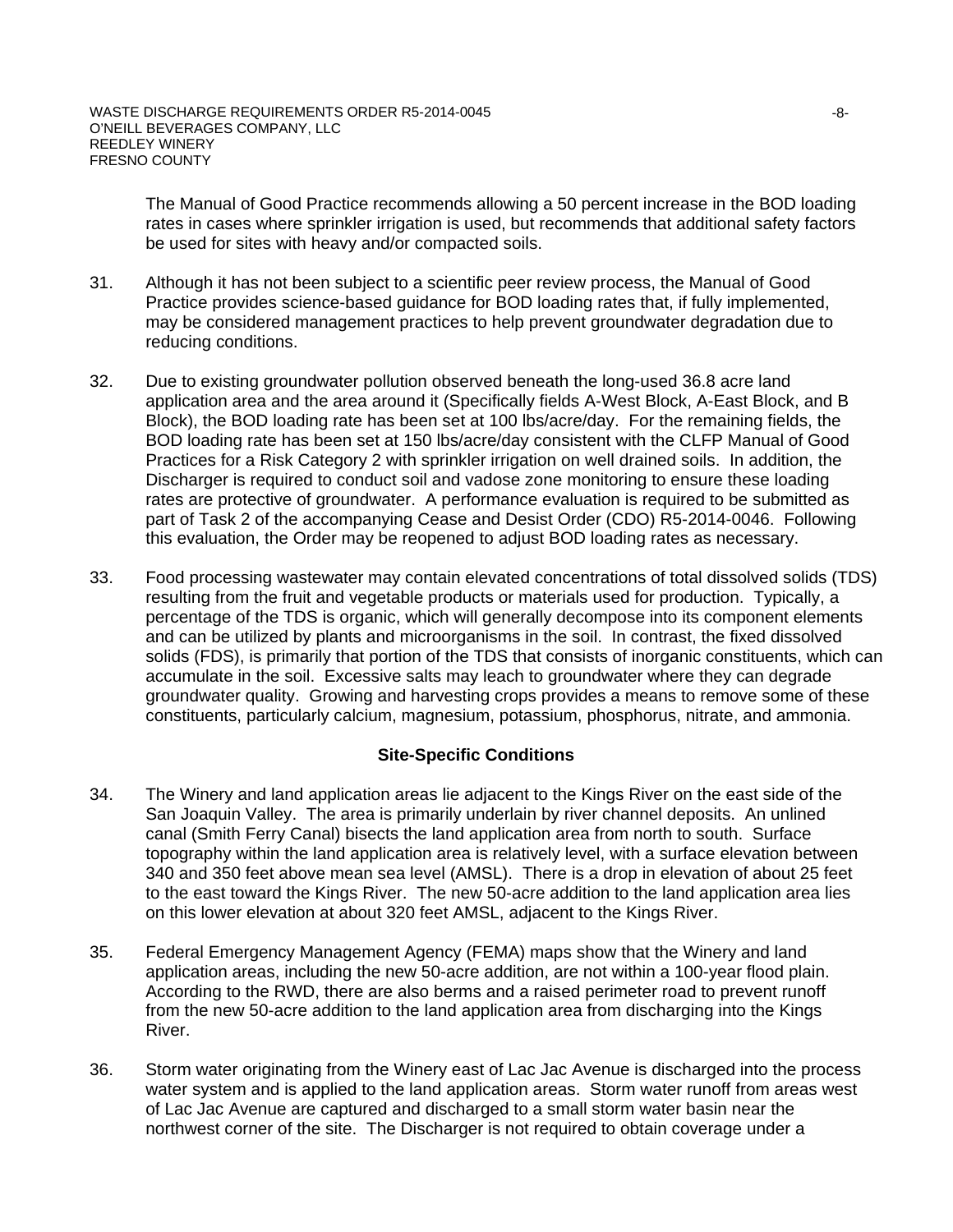National Pollutant Discharge Elimination System Industrial Storm Water Permit for the discharges because all storm water runoff is retained on-site and does not discharge into a water of the U.S.

- 37. United States Department of Agriculture, Natural Resources Conservation Service (NRCS), soil survey maps characterize approximately the top six feet of soil. Soils in the vicinity of the site consist primarily of Hanford fine sandy loam, Hesperia fine sandy loam, and Hanford fine sandy loam hard substratum. Permeability for these soil types is low to moderately rapid ranging from about 0.13 to 3.75 inches per hour. Hanford and Hesperia fine sandy loams have a land capability classification of 1 with no restrictions on use. Hanford fine sandy loam hard substratum has a land capability classification of 3s, which has severe limitations due to shallow rooting depth, stones, or low water holding capacity.
- 38. The climate in the Central Valley is characterized by hot dry summers and mild winters. The rainy season generally extends from November through April. Occasional rains occur during the spring and fall months, but summer months are dry. Based on publications from the Department of Water Resources and the Western Regional Climate Center, the annual rainfall for the Reedley area averages about 10.1 inches, with a 100-year-return-period wet year rainfall of about 23.65 inches. From the California Irrigation Management System (CIMIS), the mean reference evapotranspiration rate (ETo) for the nearby Parlier station is about 52.5 inches per year.
- 39. Land use in the vicinity of the site is primarily rural agricultural. The Kings River runs along the eastern boundary of the site, and the Riverview Elementary School directly adjoins the Winery to the south. Riverview Elementary has its own on-site well and septic system, which serves approximately 430 students and 20 staff. Average flows to the septic system are estimated at about 6,500 to 7,000 gallons per day (gpd) when school is in session.
- 40. Crops currently grown in the immediate vicinity of the site include grapes, fruit trees, and hay or grain crops. However, given climate and soil conditions on the east side of the San Joaquin Valley and the presence of good quality groundwater, it is possible that salt sensitive crops can be grown in the area.
- 41. Domestic wastewater generated at the site is discharged to three on-site septic systems regulated by Fresno County. The septic system for the main Winery just south of the Winery buildings and west of the Class II surface impoundment consists of a 6,800 gallon septic tank with two leachfields totaling approximately 10,800 square feet. Flows to the septic system average about 1,200 gpd with flows up to about 1,600 gpd during the crush/stillage season. The design of the other two septic systems is unknown; however; both serve only a few seasonal employees. One is located adjacent to the warehouse buildings west of Lac Jac Avenue and the other is near the northern boundary of the site just west of the land application areas.

### **Groundwater Considerations**

42. According to Department of Water Resources Groundwater Elevation Maps (Spring 2010), first-encountered groundwater in the vicinity of the site occurs in an unconfined aquifer at about 40 to 60 feet bgs, and flows to the southwest away from the Kings River.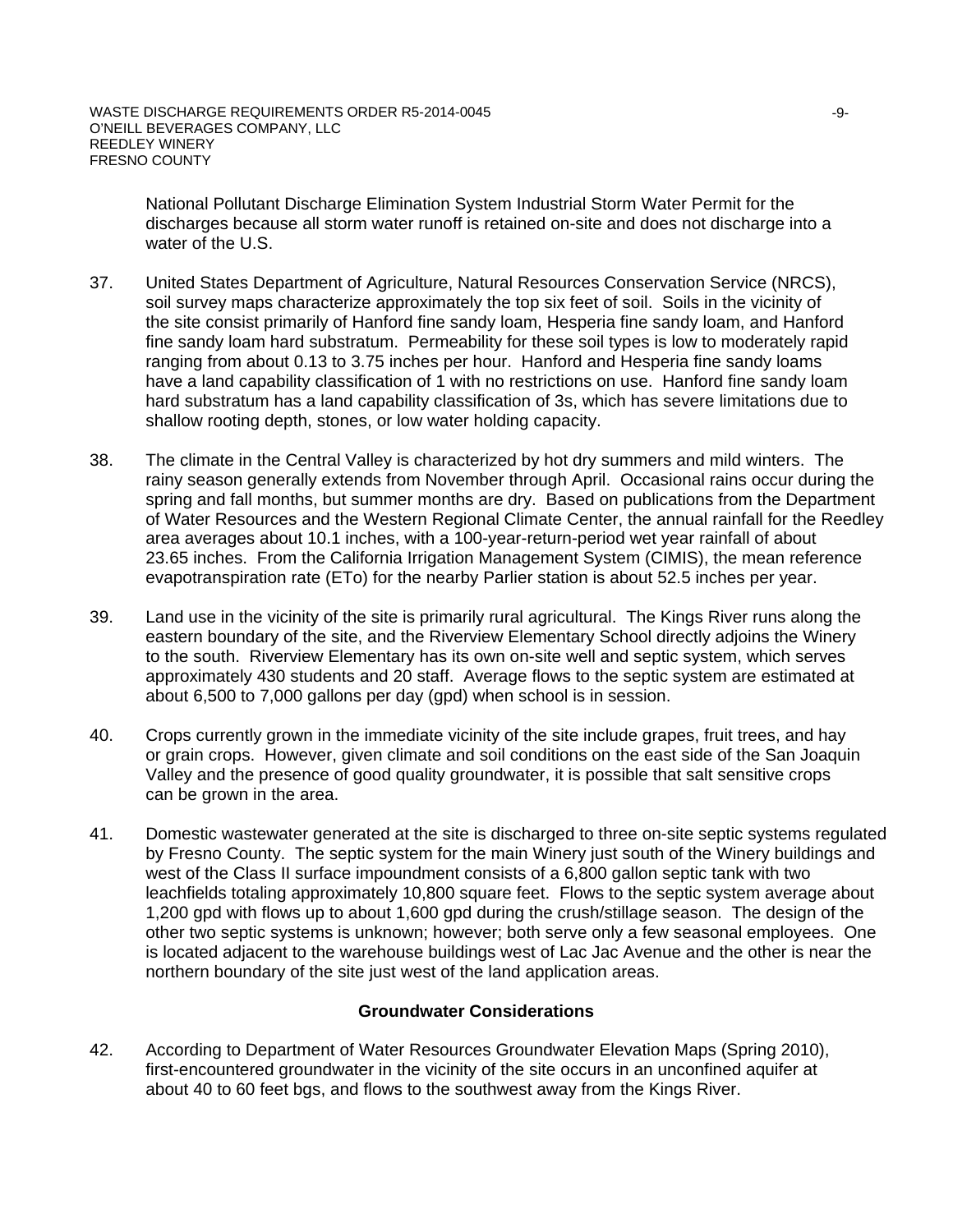- 43. Groundwater data in recent years shows that groundwater flow has been predominantly to the west-southwest away from the Kings River at gradients ranging from about 5 to 10 feet/mile. Occasionally, groundwater flow has shifted to the northeast, likely due to seasonal changes in surface flows in the Kings River and area pumping. The Kings River serves as a source of high quality groundwater recharge up-gradient of the site.
- 44. Soil borings show predominantly fine to medium grained sand with interbedded lenses of silty sands and clays down to about 65 feet below ground surface (bgs). Some borings show a dense layer of silt (or hardpan) down at about 10 to 15 feet bgs.
- 45. There are seventeen monitoring wells used to monitor groundwater beneath the Winery and land application areas. Four monitoring wells (MW-1 through MW-4) were installed in 1995 to monitor the original 36.8 acre land application area and are currently inside of the expanded land application area. Ten additional monitoring wells (MW-5 through MW-14) were installed in 2001. Monitoring wells MW-5 and MW-6 were installed east and up-gradient between the Kings River and land application areas. The remaining monitoring wells, MW-7 through MW-14, were installed around the perimeter of the site to the north, south, and east of the land application areas. Monitoring wells SI-1, SI-2, and SI-3 were also installed in 2001, south of the land application area to monitor groundwater around the Class II surface impoundment. Attachment C is a Site Plan with the monitoring well locations in relation to the land application areas and prominent site features, and is incorporated by reference herein.
- 46. Table 6 below presents average groundwater concentrations for selected constituents for the period between 2008 through 2012:

| Wells       | EC<br>umhos/cm                              | <b>TDS</b><br>mq/L | HCO <sub>3</sub><br>mg/L | $NO3-N$<br>mg/L | Ammonia<br>mg/L | Na<br>mq/L | <u>CI</u><br>mq/L | $\underline{\mathsf{K}}$<br>mg/L | <b>Fe</b><br>mq/L | Mn<br>mq/L | <b>TOC</b><br>mq/L |
|-------------|---------------------------------------------|--------------------|--------------------------|-----------------|-----------------|------------|-------------------|----------------------------------|-------------------|------------|--------------------|
|             | Interior and down-gradient monitoring wells |                    |                          |                 |                 |            |                   |                                  |                   |            |                    |
| $MW-1$      | 1730                                        | 1116               | 693                      | 6               | 26              | 54         | 26                | 288                              | < 0.1             | 0.81       | 9                  |
| $MW-2$      | 1065                                        | 661                | 513                      | 0.4             | 20              | 33         | 18                | 109                              | 0.2               | 0.83       | 8                  |
| $MW-3$      | 1308                                        | 951                | 670                      | 1.2             | 2.9             | 57         | 29                | 235                              | 0.3               | 2.54       | 6.8                |
| $MW-4$      | 1695                                        | 1155               | 625                      | 16              | 24              | 50         | 25                | 260                              | < 0.1             | 0.58       | 7                  |
| $MW-14$     | 1534                                        | 872                | 614                      | 3.4             | 28              | 63         | 30                | 171                              | 1.4               | 0.38       | 11                 |
|             | Up-gradient and perimeter monitoring wells  |                    |                          |                 |                 |            |                   |                                  |                   |            |                    |
| MW-5        | 464                                         | 362                | 189                      | 9.6             | < 0.5           | 57         | 18                | 4.2                              | < 0.1             | < 0.01     | $<$ 1              |
| $MW-6$      | 1074                                        | 765                | 658                      | 4.2             | 0.6             | 55         | 25                | 5.2                              | 0.2               | 2.84       | 5.2                |
| <b>MW-7</b> | 1013                                        | 476                | 451                      | 4.8             | 5.5             | 42         | 19                | 87                               | < 0.1             | 0.39       | 3.1                |
| $MW-8$      | 1259                                        | 906                | 462                      | 33              | 0.6             | 148        | 64                | 6                                | < 0.1             | 0.04       | 1.9                |
| $MW-9$      | 631                                         | 448                | 133                      | 27              | < 0.5           | 35         | 10                | 2.6                              | < 0.1             | < 0.01     | 1                  |
| MW-10       | 1618                                        | 1193               | 406                      | 69              | 0.6             | 155        | 45                | 5.6                              | < 0.1             | < 0.01     | 2.1                |
| $MW-111$    | 1554                                        | 1118               | 399                      | 39              | < 0.5           | 101        | 56                | 5.9                              | < 0.1             | < 0.01     | 2.5                |
| MW-12       | 816                                         | 862                | 261                      | 38              | 0.6             | 111        | 16                | 4.9                              | < 0.1             | < 0.01     | 1.1                |
| MW-13       | 1153                                        | 992                | 401                      | 16              | 0.6             | 120        | 88                | 3.7                              | < 0.1             | < 0.01     | 1.5                |

TABLE 6. Groundwater Quality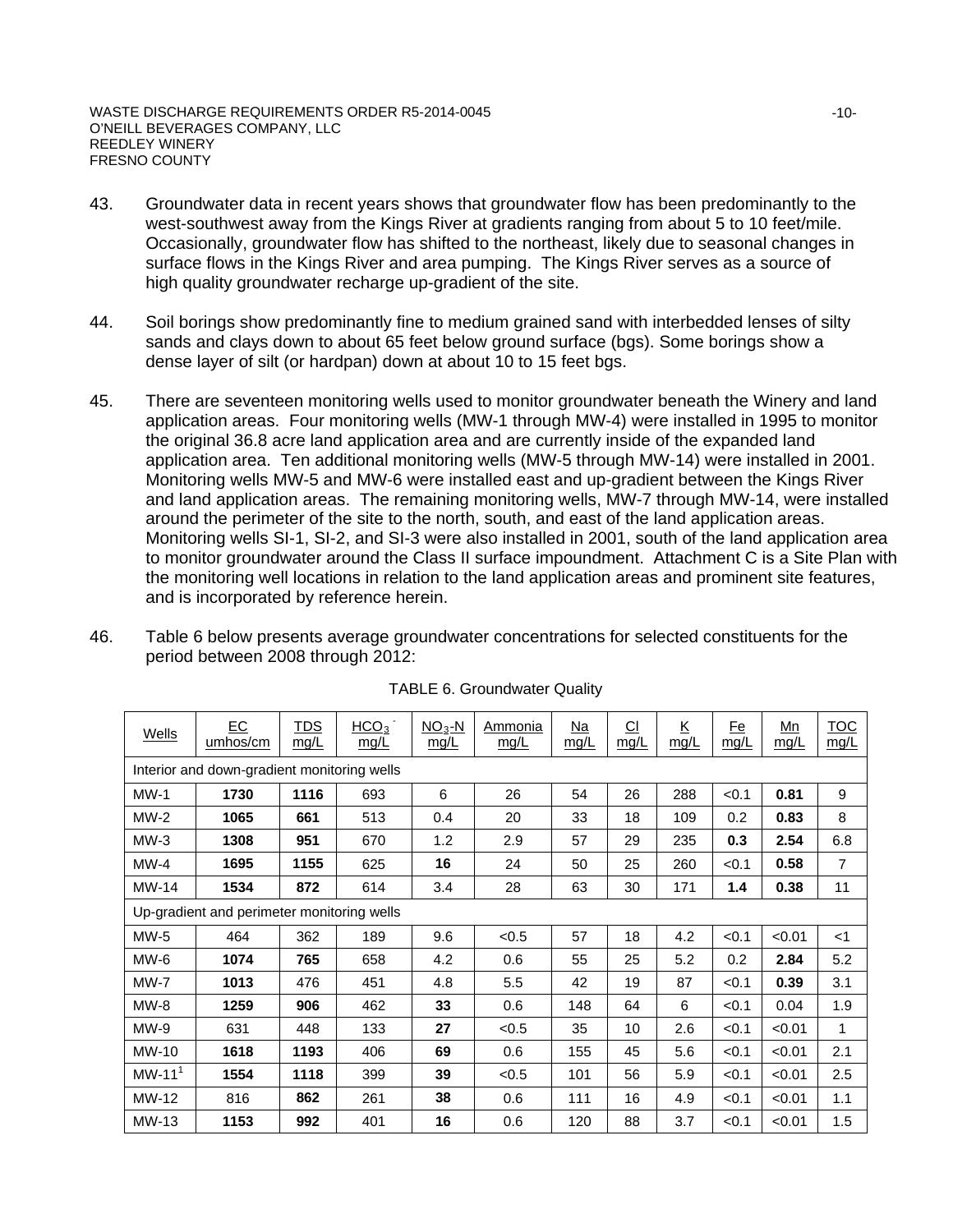#### WASTE DISCHARGE REQUIREMENTS ORDER R5-2014-0045 O'NEILL BEVERAGES COMPANY, LLC REEDLEY WINERY FRESNO COUNTY

| <b>Wells</b>                                             | $E$ C<br>umhos/cm | <u>TDS</u><br>mg/L | HCO <sub>3</sub><br>mg/L | $NO3 - N$<br>mg/L | Ammonia<br>mg/L | <u>Na</u><br>mg/L | $\underline{\text{Cl}}$<br><u>mg/L</u> | <u>К</u><br>mg/L | <u>Fe</u><br>mg/L | <u>Mn</u><br>mg/L | <u>TOC</u><br>mg/L |
|----------------------------------------------------------|-------------------|--------------------|--------------------------|-------------------|-----------------|-------------------|----------------------------------------|------------------|-------------------|-------------------|--------------------|
| Monitoring wells around the Class II surface impoundment |                   |                    |                          |                   |                 |                   |                                        |                  |                   |                   |                    |
| $SI-1$                                                   | 1114              | 765                | 350                      | 36                | 0.6             | 150               | 31                                     | 5.2              | 0.1               | < 0.01            | 1.1                |
| $SI-2$                                                   | 696               | 438                | 260                      | 13                |                 | 20                | 13                                     | 29               | 0.1               | 0.05              | 1.4                |
| $SI-3$                                                   | 880               | 618                | 295                      | 30                | 3.9             | 82                | 20                                     | 15               | 0.1               | 0.02              | 1.9                |
| MCL <sup>2</sup>                                         | $900/1600^4$      | 500/<br>$1000^4$   |                          | 10 <sup>3</sup>   |                 |                   | 250/<br>500 <sup>4</sup>               |                  | $0.3^{4}$         | 0.05 <sup>4</sup> |                    |

#### TABLE 6. Groundwater Quality

EC= electrical conductivity, TDS= total dissolved solids, HCO<sub>3</sub>-= bicarbonate as CaCO<sub>3</sub>, NO<sub>3</sub>-N= nitrate as nitrogen, Ammonia= ammonia as nitrogen, Na= sodium, Cl= chloride, K= potassium, Fe= iron, Mn= manganese, and TOC= total organic carbon

1. Well dry from 2008 through December 2011.<br>
<sup>2.</sup> MCLs = Maximum Contaminant Levels. Concentrations that exceed these water quality objectives are bolded.<br>
<sup>3.</sup> Primary MCL for NO<sub>3</sub>-N + NO<sub>2</sub>-N.<br>
<sup>4.</sup> Secondary MCL. Rec

47. Two additional monitoring wells MW-15 and MW-16 were installed in May 2007 along the eastern boundary of the proposed 50-acre addition to the land application area to evaluate groundwater conditions prior to the application of wastewater to this area. These wells were sampled three times in 2007 following their installation and twice in 2011. Analytical results from limited sampling of MW-15 and MW-16 are presented in the Table below:

| Wells            | Date    | E C<br>umhos/cm       | <u>TDS</u><br>mg/L | HCO <sub>3</sub><br>mg/L | NO <sub>3</sub><br>$\underline{\mathsf{N}}$<br>mq/L | Ammonia<br>mg/L | $Na$<br>mg/L | $\Omega$<br>mg/L         | K<br>mg/L | <u>Fe</u><br>mg/L | <u>Mn</u><br>mg/L | <b>TOC</b><br>mg/L |
|------------------|---------|-----------------------|--------------------|--------------------------|-----------------------------------------------------|-----------------|--------------|--------------------------|-----------|-------------------|-------------------|--------------------|
|                  | 6/4/07  | 1090                  | 740                | 335                      | 16.8                                                | < 0.5           | 94           | 84                       | 6.7       | < 0.1             | < 0.01            | 1.9                |
|                  | 7/26/07 | 1080                  | 720                | 388                      | 7.7                                                 | 0.11            | 108          | 71                       | 8.6       | 0.2               | < 0.01            | ns                 |
| MW-15            | 8/1/07  | 1100                  | 762                | 314                      | 20.9                                                | < 0.5           | 89           | 69                       | 6.8       | < 0.1             | < 0.01            | ns                 |
|                  | 7/19/11 | 694                   | 530                | 229                      | 9.1                                                 | < 0.5           | 58           | 34                       | 4.4       | < 0.1             | < 0.01            | $<$ 1              |
|                  | 8/22/11 | 772                   | 540                | 272                      | 10                                                  | < 0.5           | 64           | 39                       | 3.6       | < 0.1             | < 0.01            | $<$ 1              |
|                  | 6/4/07  | 772                   | 673                | 335                      | 7.3                                                 | < 0.5           | 79           | 34                       | 5         | < 0.1             | < 0.01            | 7.7                |
|                  | 7/26/07 | 716                   | 480                | 307                      | 5.5                                                 | < 0.5           | 89           | 32                       | 6.5       | 0.14              | < 0.01            | ns                 |
| MW-16            | 8/1/07  | 783                   | 566                | 314                      | 7.7                                                 | < 0.5           | 78           | 31                       | 5.7       | < 0.1             | < 0.01            | ns                 |
|                  | 7/19/11 | 561                   | 425                | 234                      | 2.6                                                 | < 0.5           | 57           | 16                       | 3.8       | < 0.1             | < 0.01            | $<$ 1              |
|                  | 8/22/11 | 551                   | 420                | 245                      | 2.6                                                 | < 0.5           | 60           | 17                       | 3.2       | < 0.1             | < 0.01            | $<$ 1              |
| MCL <sup>1</sup> |         | 900/1600 <sup>3</sup> | 500/<br>$1000^3$   |                          | 10 <sup>2</sup>                                     |                 |              | 250/5<br>00 <sup>3</sup> |           | $0.3^{3}$         | $0.05^3$          |                    |

TABLE 7. Groundwater data for MW-15 and MW-16

EC= electrical conductivity, TDS= total dissolved solids, HCO<sub>3</sub>-= bicarbonate as CaCO<sub>3</sub>, NO<sub>3</sub>-N= nitrate as nitrogen, Ammonia= ammonia as nitrogen Na= sodium, Cl= chloride, K= potassium, Fe= iron, Mn= manganese, and TOC= total organic carbon

1. MCL = Maximum Contaminant Level. Concentrations that exceed these water quality objectives are bolded.<br>
<sup>2.</sup> Primary MCL NO<sub>3</sub>-N + NO<sub>2</sub>-N.<br>
<sup>3.</sup> Secondary MCL. Recommended/Upper.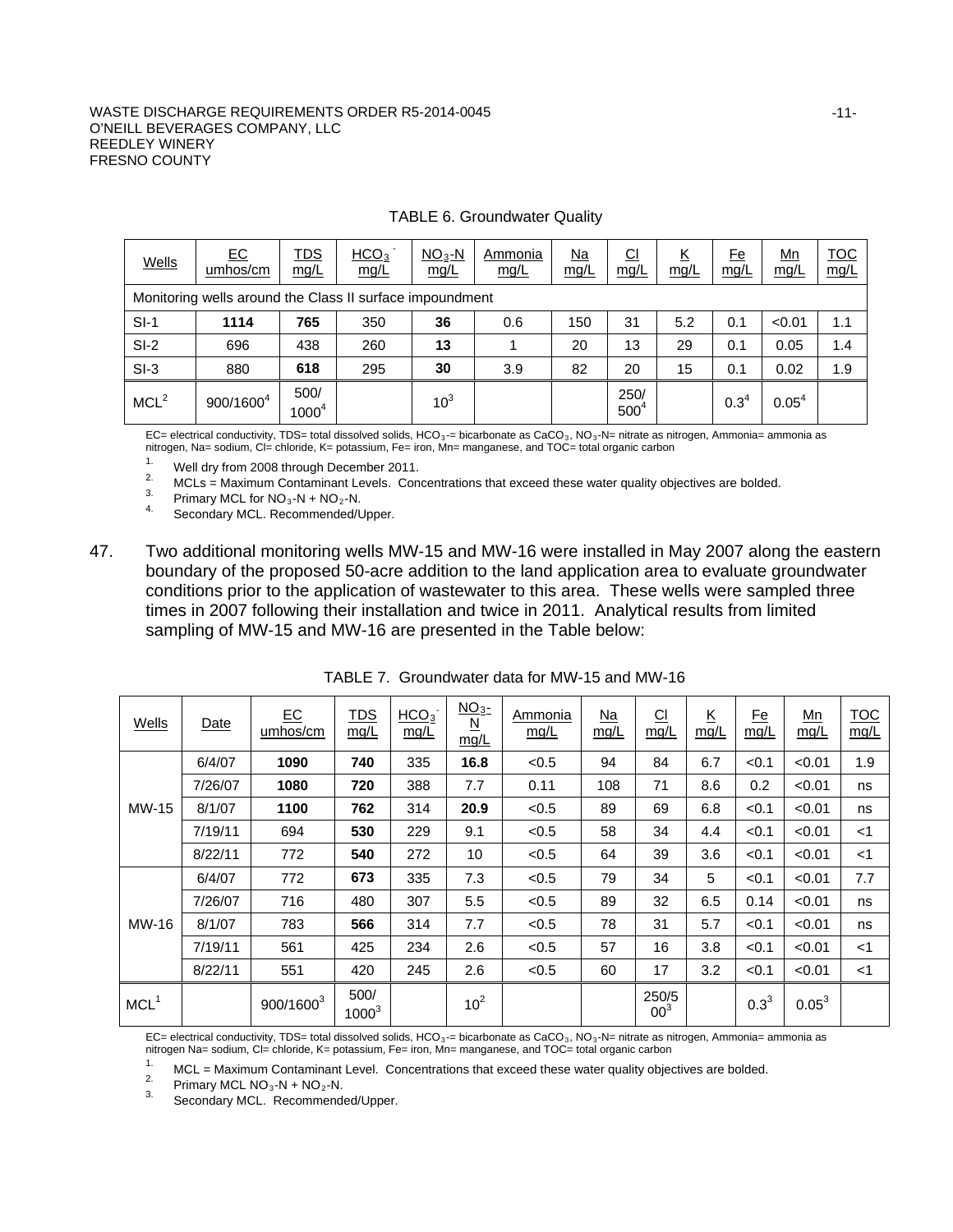- 48. The elevated EC and salinity constituents in MW-15 and MW-16 in 2007 may be the result of inadequate development of the wells. Samples collected in 2011 for EC, TDS, sodium, chloride, and bicarbonate were significantly lower than those in 2007, immediately following installation of the monitoring wells.
- 49. Based on the information discussed in Findings 42 through 48 above:
	- a. Up-gradient groundwater quality is best defined by MW-5 on the southeast corner of the existing land application areas, MW-15 and MW-16 on the eastern boundary of the expansion area and closer to the Kings River, and MW-9 north and west of the Winery and outside of the influence from the land application areas. The average EC and TDS in these wells range from 445 to 772 umhos/cm and 321 to 540 mg/L, respectively.
	- b. Groundwater beneath the land application areas has been degraded/polluted due to discharges from the Winery. The interior and down-gradient, monitoring wells (MW-1, MW-2, MW-3, MW-4, and MW-14) contain EC and TDS concentrations in excess of the recommended secondary Maximum Contaminant Levels (MCLs) of 900 umhos/cm and 500 mg/L, and in some cases the upper secondary MCLs of 1,600 umhos/cm and 1,000 mg/L, respectively. These wells also contain manganese in excess of the secondary MCL of 0.05 mg/L with average concentrations ranging from 0.33 mg/L in MW-4 and MW-14 to 1.71 mg/L in MW-3. These wells show little or no nitrate but high ammonia, confirming reducing conditions beneath the site. Bicarbonate, calcium, magnesium, and total organic carbon (TOC) are also elevated, indicating general organic overloading of the land application areas. These wells also show high potassium at concentrations of 100 to 300 mg/L, indicating overloading for potassium as well.
	- c. Monitoring well MW-6, just inside of the land application areas and north of MW-5, is impacted by the discharge with an average EC and TDS of 1,044 umhos/cm and 749 mg/L, respectively. MW-6 also shows elevated concentrations of TOC and bicarbonate, as well as manganese at 2.45 mg/L, which exceeds the secondary MCL for manganese of 0.05 mg/L. Prior to 2007, however, this well was similar in quality to MW-5. Since 2007 this well has shown a steady increase in constituent concentrations, possibly due to over application of wastewater in this area or damage to the well.
	- d. Monitoring wells MW-10 and MW-11, on the far western boundary of the site outside of the land application areas, have the highest reported concentrations of  $NO<sub>3</sub>$ -N at 68 and 39 mg/L, respectively. These monitoring wells also have some of the highest EC and TDS concentrations at 1,608 and 1,156 umhos/cm, and 1,183 and 1,118 mg/L, respectively. However, these wells do not show elevated bicarbonate, potassium, or TOC typical of groundwater impacted by the discharge. In addition, monitoring wells MW-9 and MW-12, with lower salinity and nitrate, lie between these monitoring wells and the land application areas. These monitoring wells are likely influenced by surrounding activities or unknown discharges from the Winery.
	- e. Monitoring well MW-13, just south of the Winery buildings, has an average EC and TDS of 1,163 umhos/cm and 1,018 mg/L respectively. This monitoring well also shows high sodium and chloride at 121 mg/L and 92 mg/L, but bicarbonate, potassium, and TOC are low. This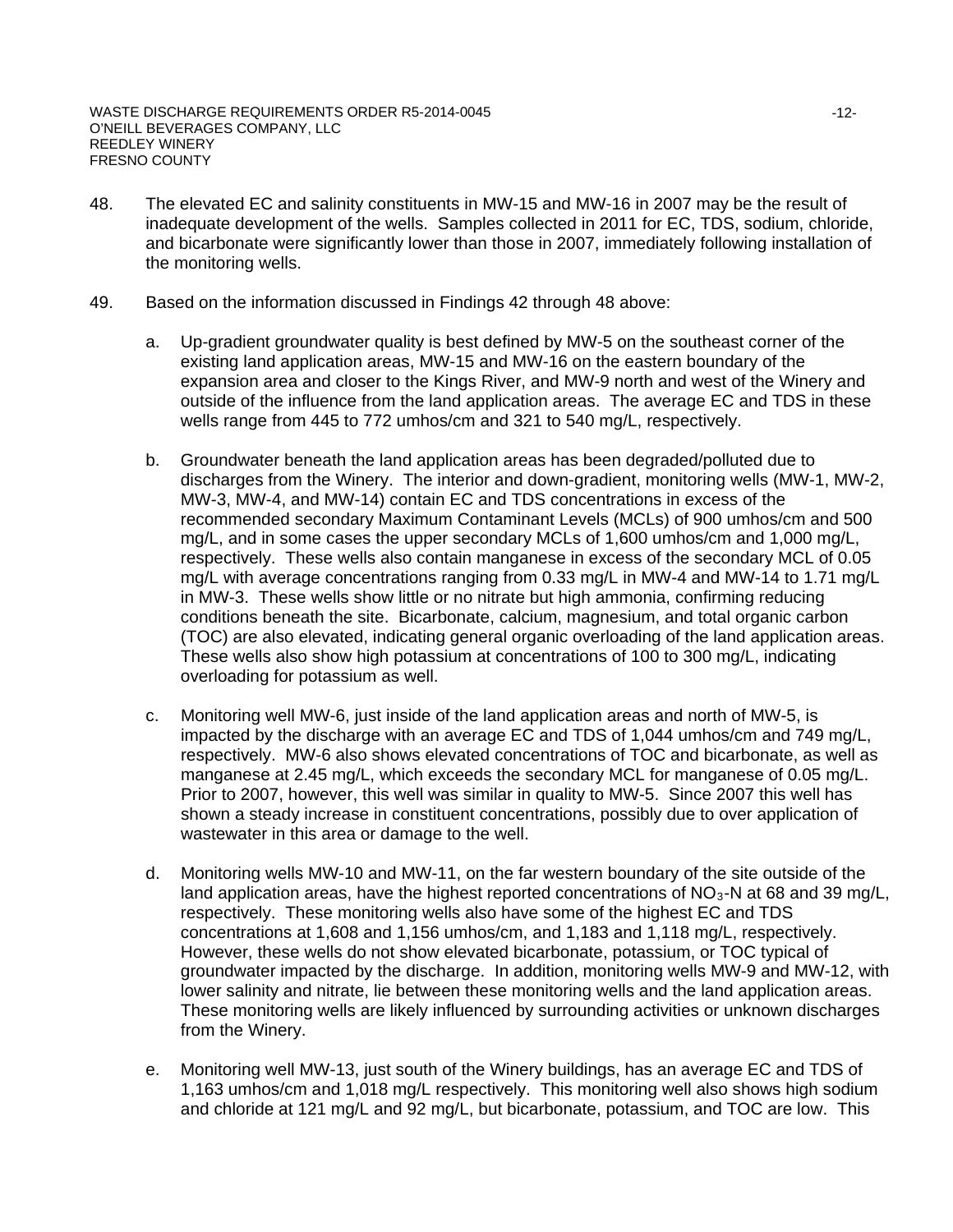monitoring well may be influenced by the Winery's main septic system just up-gradient of MW-13 and/or the septic system for Riverview Elementary School to the south.

- 50. A detailed groundwater study has not yet been performed and therefore the accompanying Cease and Desist Order (CDO) R5-2014-0046 requires the Discharger to complete a detailed study to evaluate the vertical and horizontal extent of impacted groundwater beneath and down-gradient of the site.
- 51. This Order includes specific groundwater limits for  $NO<sub>3</sub>$ -N at the Primary MCL of 10 mg/L and EC at the lower recommended secondary MCL of 900 umhos/cm to protect beneficial uses. However, the Discharger cannot immediately comply with these groundwater limits. This Order is therefore accompanied by CDO R5-2014-0046, which will require that the Discharger take the necessary steps to come into compliance with the groundwater limits. Due to the fact that the Discharger has already expanded the land application areas and has already implemented significant salinity control measures, the Water Board expects that groundwater conditions will improve as the Discharger comes into compliance with the conditions in this Order.

### **Basin Plan, Beneficial Uses, and Water Quality Objectives**

- 52. The *Water Quality Control Plan for the Tulare Lake Basins, Second Edition, revised January 2004* (Basin Plan) designates beneficial uses, establishes narrative and numerical water quality objectives, contains implementation plans and policies for protecting all waters of the Basin, and incorporates, by reference, plans and policies of the State Water Board. In accordance with Water Code section 13263(a), these requirements implement the Basin Plan.
- 53. The Facility lies within the Consolidated Hydrologic Area (551.70), as depicted on interagency hydrologic maps prepared by the State Water Resources Control Board and the Department of Water Resources, revised in August 1986. Local drainage is to the Kings River. The Basin Plan designates beneficial uses for the Kings River from the Friant-Kern Canal to Peoples Weir as: municipal and domestic supply, agricultural supply, industrial process supply, water contact recreation, non-contact water recreation, warm fresh water habitat, wildlife habitat, and groundwater recharge.
- 54. The beneficial uses of underlying groundwater as set forth in the Basin Plan are municipal and domestic supply, agricultural supply, industrial service supply, and industrial process supply.
- 55. The Basin Plan establishes narrative water quality objectives for chemical constituents, tastes and odors, and toxicity in groundwater.
- 56. The Basin Plan's narrative water quality objective for chemical constituents requires that, at a minimum, waters designated as domestic and municipal supply to meet the State drinking water maximum contaminant levels (MCLs) specified in Title 22 of the California Code of Regulations. The Basin Plan recognizes that the Central Valley Water Board may apply limits more stringent than MCLs to ensure that waters do not contain chemical constituents in concentrations that adversely affect beneficial uses.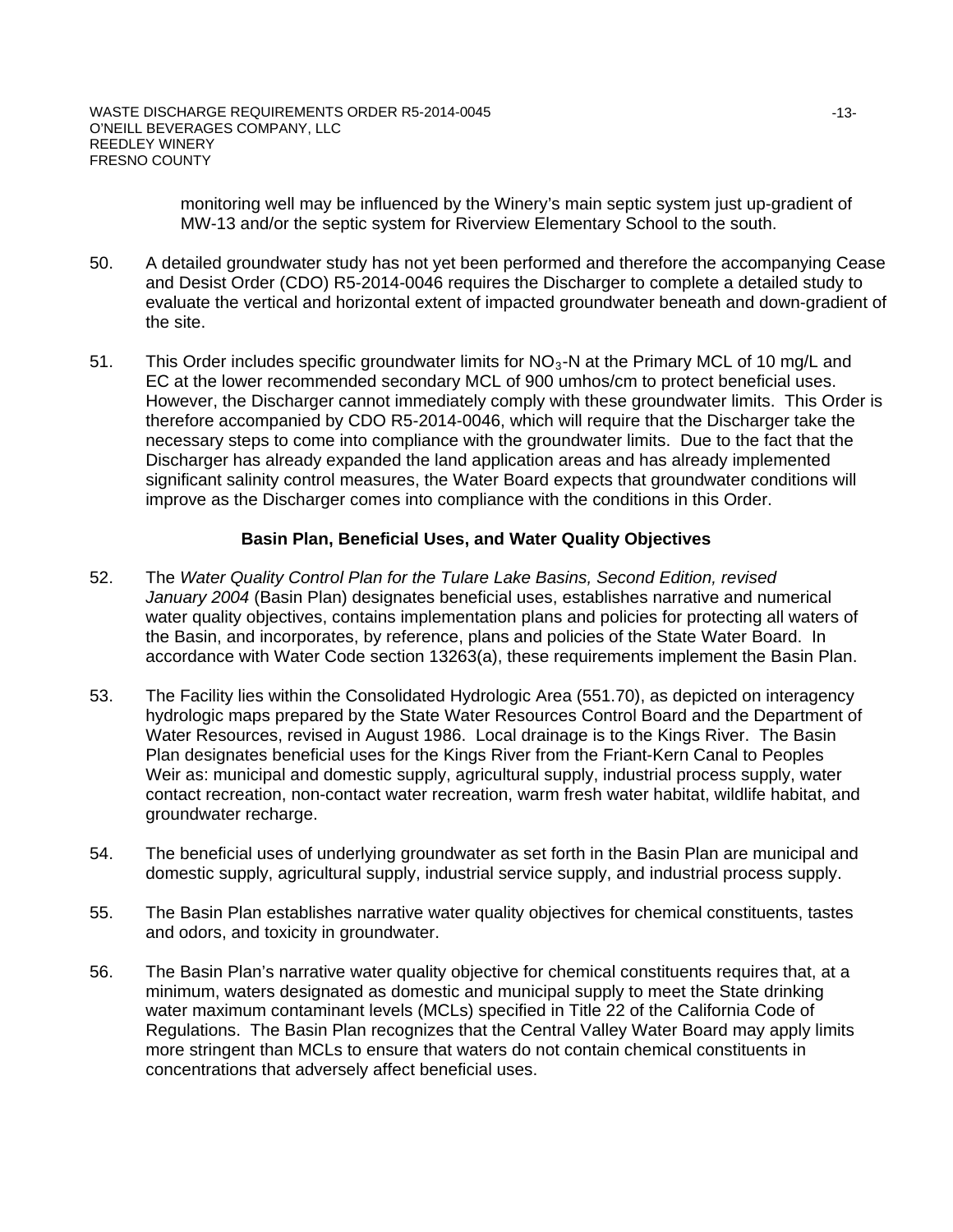- 57. The narrative toxicity objective requires that groundwater be maintained free of toxic substances in concentrations that produce detrimental physiological responses in human, animal, plant, or aquatic life associated with designated beneficial uses.
- 58. Quantifying a narrative water quality objective requires a site-specific evaluation of those constituents that have the potential to impact water quality and beneficial uses. The Basin Plan states that when compliance with a narrative objective is required to protect specific beneficial uses, the Central Valley Water Board will, on a case-by-case basis, adopt numerical limitations in order to implement the narrative objective.
- 59. In the absence of specific numerical water quality limits, the Basin Plan methodology is to consider any relevant published criteria. General salt tolerance guidelines, such as *Water Quality for Agriculture* by Ayers and Westcot and similar references indicate that yield reductions in nearly all crops are not evident when irrigating with water having an EC less than 700 umhos/cm, a sodium of 69 mg/L or less, and a chloride of 106 mg/L or less. There is, however, an eight- to ten-fold range in salt tolerance for agricultural crops and the appropriate salinity values to protect agriculture in the Central Valley are considered on a case-by-case basis. It is possible to achieve full yield potential with waters having EC up to 3,000 umhos/cm if the proper leaching fraction is provided to maintain soil salinity within the tolerance of the crop.
- 60. The list of crops in Finding 40 is not intended as a definitive inventory of crops that are or can be grown in the area affected by the discharge but is representative of agricultural practices in the area. Agricultural operations in the area typically irrigate with groundwater or surface water provided by Consolidated Irrigation District, which exhibits good quality with respect to minerals. Based on climate and soil type, it is likely that salt sensitive crops can be grown in the area.
- 61. The Basin Plan identifies the greatest long-term problem facing the entire Tulare Lake Basin as the increase in salinity in groundwater, which has accelerated due to the intensive use of soil and water resources by irrigated agriculture. The Basin Plan recognizes that degradation is unavoidable until there is a long-term solution to the salt imbalance. Until then, the Basin Plan establishes effluent salinity limits for both municipal and industrial discharges and states that effluent limits established for municipal discharges shall generally apply to industrial discharges. Limits potentially applicable to the proposed discharge, include:
	- a. The incremental increase in salts from use and treatment must be controlled to the extent possible. Dischargers must limit the increase in EC of a point source discharge to land to a maximum of 500 umhos/cm.
	- b. Discharges to areas that may recharge good quality groundwater shall not exceed an EC of 1,000 umhos/cm, a chloride content of 175 mg/L, or a boron content of 1 mg/L.
- 62. The Basin Plan does allow for an exception to the incremental EC increase limit for food processing industries that discharge to land, where the discharge exhibits a disproportionate increase in EC over source water due to unavoidable concentrations of organic dissolved solids, provided the Discharger implements BPTC to minimize the salinity of the discharge and beneficial uses are protected.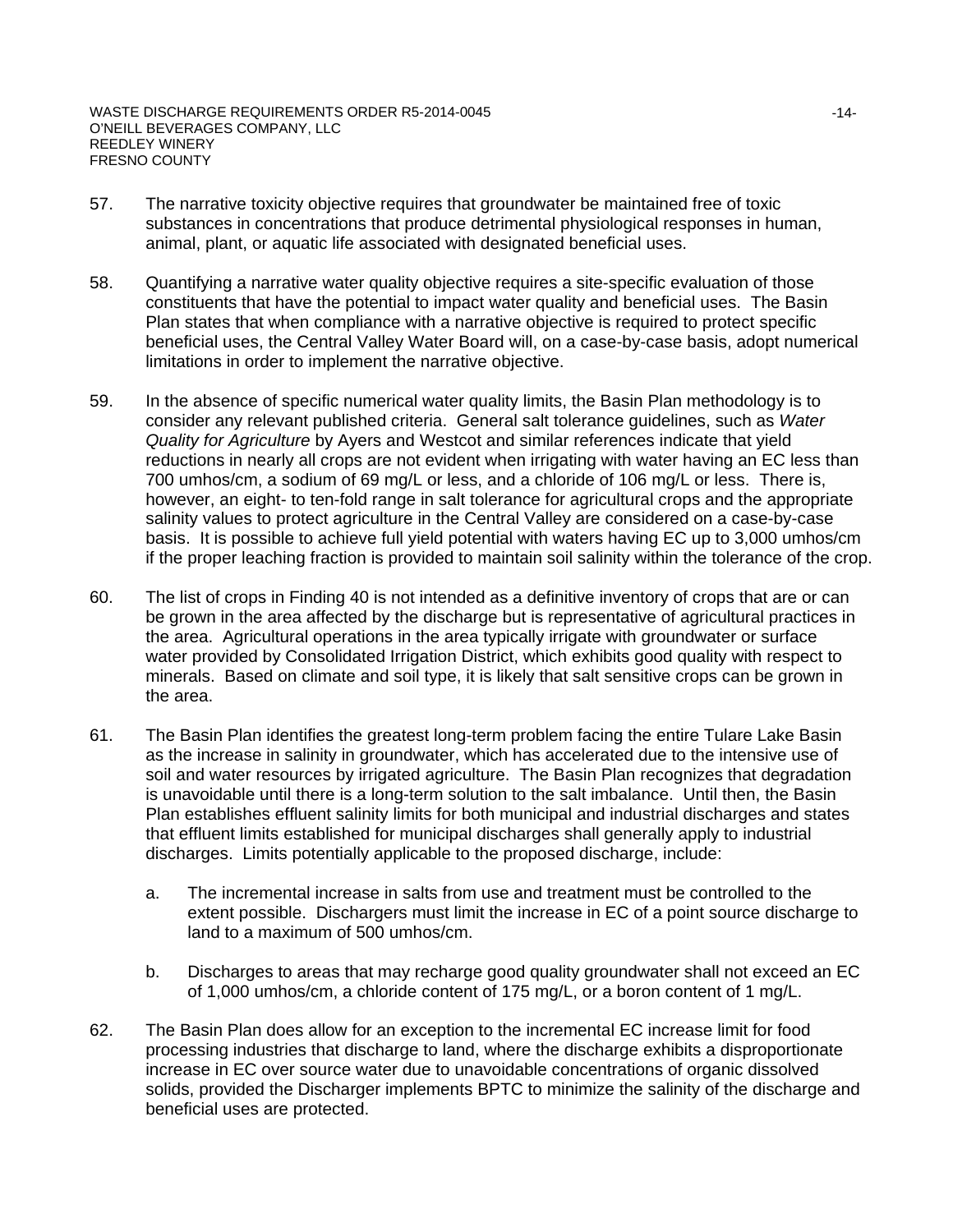63. The Discharger collects samples for TDS and FDS on a monthly basis. Average monthly concentrations for TDS and FDS range from about 350 to 4,000 mg/L and 220 to 1,600 mg/L, respectively. In general, the results of this sampling show a 30 to 60 percent increase in TDS due to the presence of organic dissolved solids. The Discharger also implements best management practices including segregation of its high salinity waste streams to minimize the salinity of its discharge. Thus, the discharge is eligible for the Basin Plan exception to the incremental increase limit. Given this, it is not appropriate to generally apply the 1,000 umhos/cm EC limit to this industrial discharge.

This Order will require effluent monitoring for TDS and FDS to ensure exception eligibility continues.

64. The Basin Plan encourages the reuse of wastewater and identifies crop irrigation as a reuse option where the opportunity exists to replace an existing or proposed use of fresh water with reused water.

### **Antidegradation Analysis**

- 65. State Water Board Resolution No. 68-16, the Statement of Policy with Respect to Maintaining High Quality Waters in California (Anti-Degradation Policy), prohibits the Board from authorizing activities that will result in the degradation of groundwater unless it has been shown that:
	- a. The degradation does not result in water quality less than that prescribed in State and regional policies, including violation of one or more water quality objectives;
	- b. The degradation will not unreasonably affect present and anticipated future beneficial uses;
	- c. The Discharger employs Best Practicable Treatment or Control (BPTC) to minimize degradation; and
	- d. The degradation is consistent with the maximum benefit to the people of the State.
- 66. Constituents of concern in the discharge (those with the greatest potential to affect beneficial uses of receiving water) include organics, nitrogen and salts. However, the discharge as regulated by these WDRs, is not expected to cause groundwater to exceed water quality objectives because:
	- a. Organic loading from past discharges to the land application areas and historic land management practices have polluted groundwater beneath the site for EC, TDS, iron and manganese and degraded groundwater beneath the site with bicarbonate. To ensure that the discharge authorized herein does not result in further pollution and impermissible degradation, this Order sets a weekly average BOD loading limit of 100 lbs/acre/day for areas where historic discharges have degraded and/or polluted underlying groundwater and 150 lbs/acre/day for the remainder of the land application areas. The Discharger currently employs management practices that include sprinkler applications and supplementing with fresh irrigation water.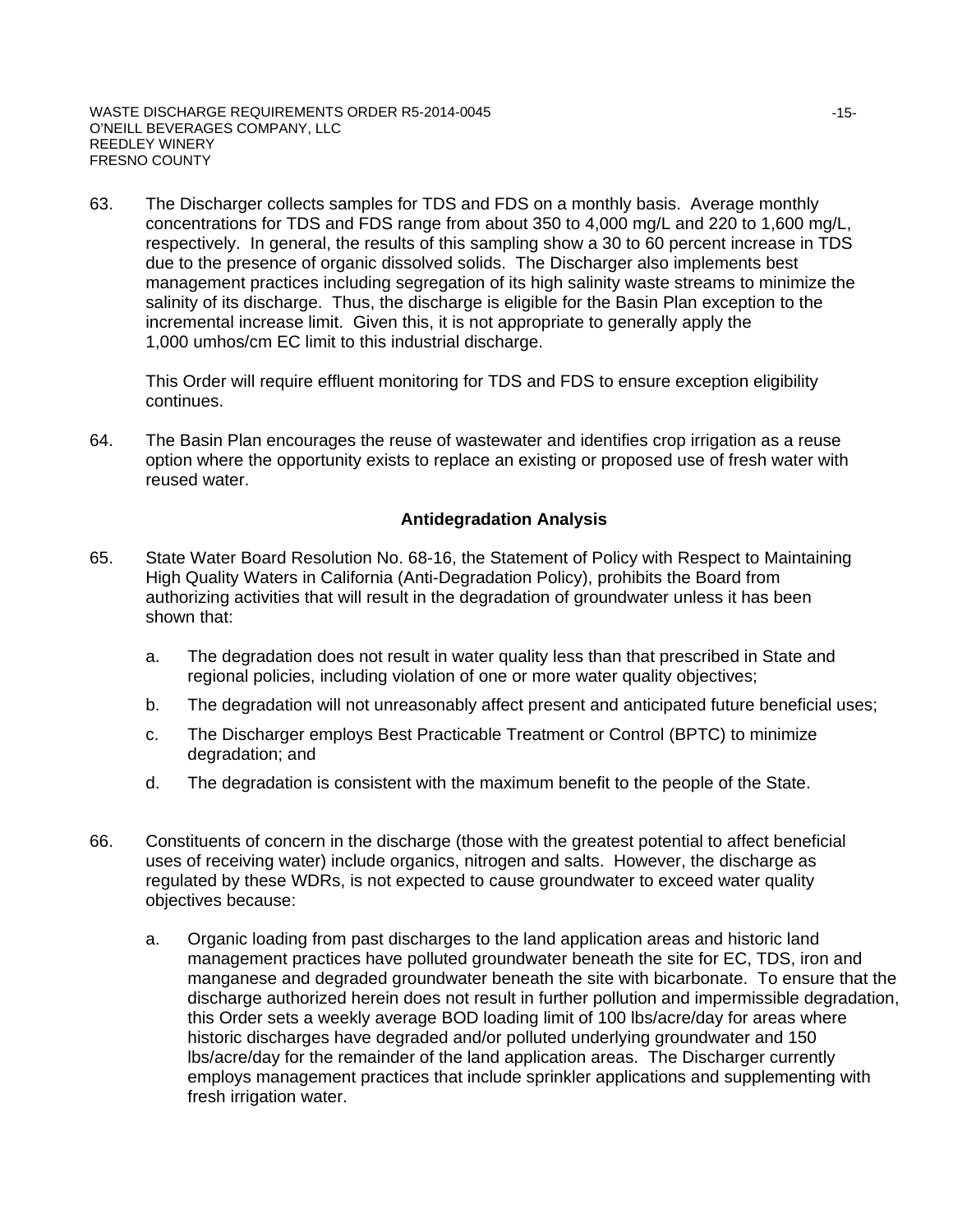As discussed in Finding 28, with expansion of the land application areas and proper management of the land application areas, the BOD loading from the discharge will be less than historic discharges. However, the discharge still has the potential to exceed the average BOD loading limits specified in Land Application Area Specification D.2 during the crush/stillage season. Pursuant to CDO R5-2014-0046, the Discharger is required to implement treatment and/or control measures to ensure that the discharge will comply with the BOD limits in this Order within four years following the issuance of this Order.

b. For nitrogen, groundwater up-gradient of the site is of good quality with respect to nitrates as seen in monitoring well MW-5 with an average  $NO<sub>3</sub>$ -N concentration of about 7 mg/L. However, groundwater in and around the site contains nitrogen either as  $NO<sub>3</sub>$ -N in excess of the primary MCL, or contains elevated concentrations of ammonia (indicative of reducing conditions in groundwater). Once in an oxygenated environment, the ammonia may oxidize to form  $NO<sub>3</sub>$ -N in concentrations that will exceed the primary MCL of 10 mg/L.

When the Winery discharges up to 80 million gallons per year, the RWD estimates nitrogen loads to the land application areas will be between 422 and 505 lbs/acre/year; this could exceed typical crop uptake rates.

In order to ensure that the discharge will not result in further nitrate degradation, this Order sets a groundwater limit for  $NO<sub>3</sub>$ -N of 10 mg/L to protect beneficial uses, requires that nitrogen loading to the land application areas be at agronomic rates, and requires the Discharger to prepare a Nutrient and Wastewater Management Plan. The Water Board expects that application of wastewater and fertilizers at reasonable agronomic rates for nitrogen will preclude further degradation of groundwater for nitrates.

c. For salinity, with an average effluent EC and TDS of about 1,200 umhos/cm and 1,500 mg/L, respectively, the discharge exceeds background groundwater quality for the area. However, as discussed in Findings 33 and 63, a significant portion of the salinity of the discharge is from organic dissolved solids or from constituents that are important for plant growth such as calcium, magnesium, potassium, phosphorus, nitrate, and ammonia. Many of these constituents will break down and be taken up by crops and microorganisms in the soil profile. Growing and harvesting crops provides a means to remove some of these constituents. In addition, as discussed in Finding 21, the discharge at 80 million gallons per year will account for about 30 to 35 percent of the crops' irrigation requirements. Supplemental irrigation water is high-quality surface water or groundwater with a TDS of about 27 or 190 mg/L, respectively. Supplementing with high-quality irrigation water will reduce the overall TDS of the percolate reaching groundwater.

Groundwater in the area has already been degraded/polluted for salinity as a result of historical discharges from the Winery. However, the Discharger has implemented several salinity control measures, including the segregation of its high-salinity waste streams to the Class II surface impoundment, the reuse of wastewater on crops, and the minimization of the use of cleaning chemicals. A breakdown of the individual constituents in groundwater shows that a large portion of the EC and TDS in groundwater is from calcium, bicarbonate, and potassium, which likely are the results of overloading the land application areas for organics and nutrients. In order to minimize degradation from these constituents, this Order sets a weekly average BOD loading rate of 100 lbs/acre/day over older land application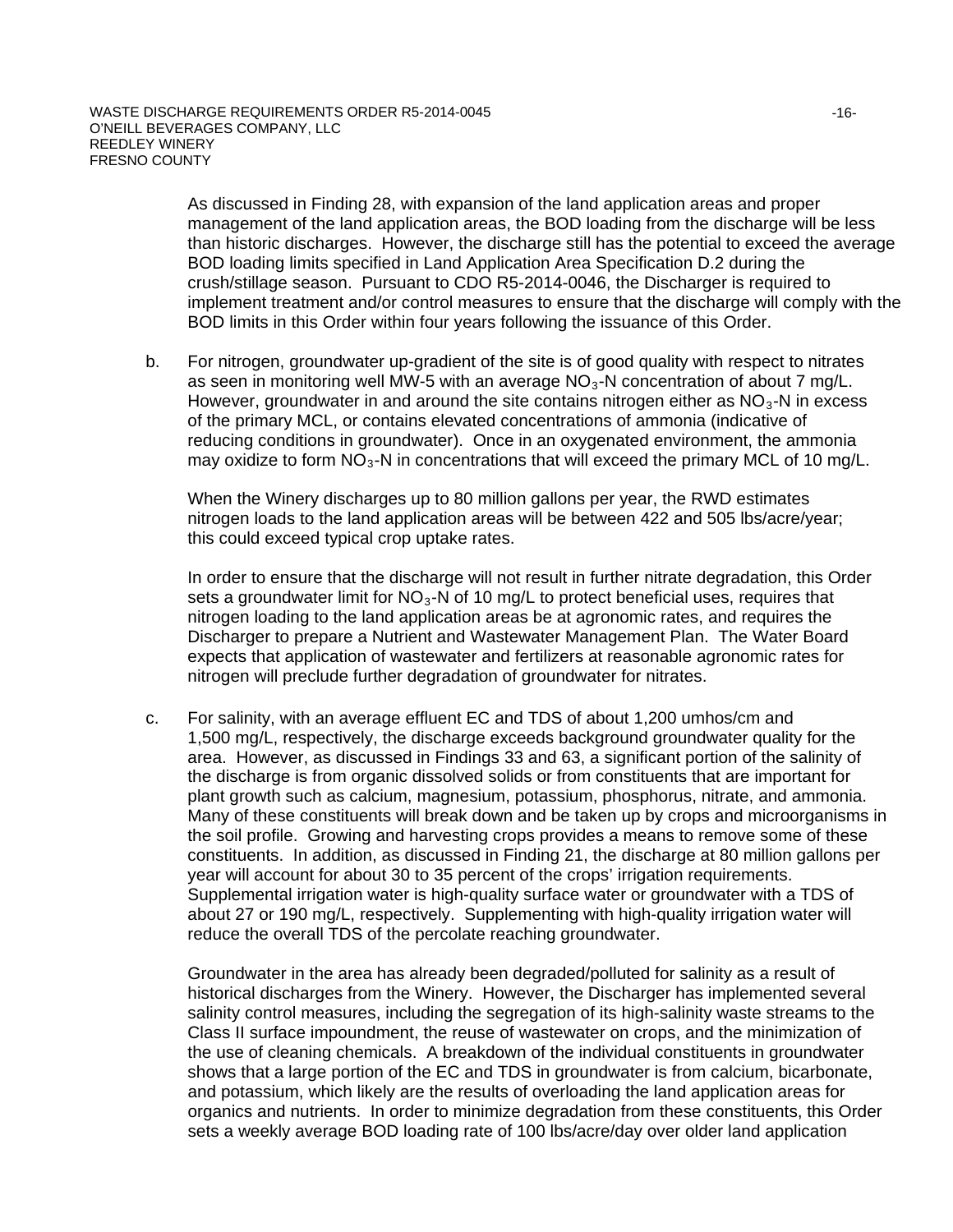areas and 150 lbs/acre/day for newer areas and requires nutrient loading, including nitrogen and potassium, as well as hydraulic loading, to be at reasonable agronomic rates that will not cause or contribute to exceedances of the Groundwater Limitations of this Order. With the implementation of salinity control measures, and limits to reduce organic and nutrient loading to the land application areas the discharge is not expected to cause further groundwater degradation for salinity.

d. For potassium, with an average concentration of about 140 mg/L, the potassium load from the discharge at 80 million gallons per year will be about 600 lbs/acre/year. Average uptake of potassium ranges from about 245 to 392 lbs/acre/year for sudan grass based on two to three cuttings per year yielding between 5 to 8 tons per acre, and about 160 to 166 lbs/acre/year for winter wheat based on yields of about 2.5 to 3 tons per acre. These rates were calculated based on general uptake rates for potassium from the Western Fertilizer Handbook,  $9<sup>th</sup>$  edition. Excess concentrations of potassium can cause or contribute to EC and TDS violations in groundwater, and given that groundwater beneath the site already contains potassium at concentrations of 100 to 300 mg/L, which is greater than ten times background concentrations, there is no assimilative capacity in soil or groundwater for potassium.

To minimize the potential for further groundwater degradation for potassium, this Order requires that nutrient loading from wastewater and fertilizers including potassium, be at reasonable agronomic rates consistent with crop types and irrigation methods. This Order requires the Discharger to prepare a Nutrient and Wastewater Management Plan to evaluate potassium uptake by crops to ensure application of potassium at reasonable agronomic rates that will be protective of groundwater. However, given the proposed crop types and concentrations of potassium, the discharge is still likely to exceed agronomic rates for potassium loading. Pursuant to CDO R5-2014-0046, the Discharger is required to implement treatment and/or control measures to ensure that the application of wastewater complies with provisions specifying that the application must be at reasonable agronomic rates for nutrients, including potassium, within four years following issuance of this Order.

e. Concentrations of sodium and chloride in groundwater up-gradient of the Winery are about 53 mg/L and 20 mg/L, respectively. Groundwater data shows that concentrations of sodium and chloride in many of the interior and perimeter monitoring wells exceed these levels, with sodium ranging from 33 mg/L in MW-2 to 155 mg/L in MW-10 and with chloride ranging from 15 mg/L in MW-12 to 92 mg/L in MW-13.

The Basin Plan includes narrative water quality objectives to protect groundwater for agricultural beneficial uses. Interpretation of narrative water quality objectives is done on a case-by-case basis. The most stringent water quality goals for sodium and chloride are the agricultural water quality goals of 69 mg/L and 106 mg/L, respectively, for protection of salt sensitive crops based on Ayers and Westcot's *Water Quality for Agriculture*. Since 2003, the Discharger has implemented several salinity control measures to reduce the salinity of its discharge. Given current average effluent concentrations for sodium and chloride of about 45 mg/L and 28 mg/L, respectively, the discharge is not expected to cause groundwater to exceed these water quality goals.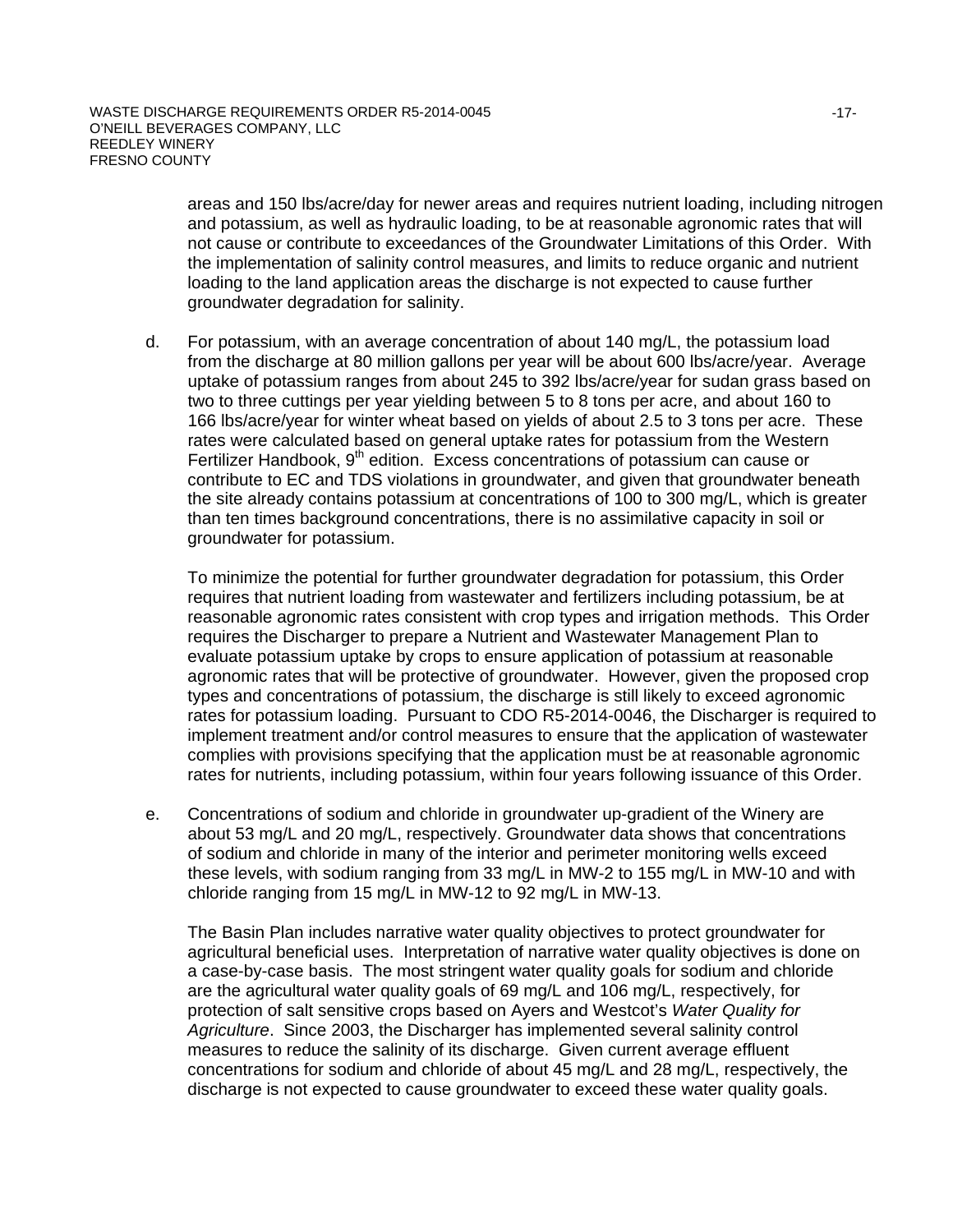## **Treatment and Control Practices**

- 67. The Discharger provides or will provide, as required by this Order and CDO R5-2014-0046, treatment and control of the discharge that incorporates:
	- a. Segregation of high salinity waste streams to a Class II surface impoundment;
	- b. Screening to remove solids;
	- c. Reuse of wastewater for irrigation of crops at reasonable agronomic rates;
	- d. Weekly average BOD loading rates of 100 and 150 lbs/acre/day;
	- e. Standard operating procedures for cleaning and sanitation to promote water conservation efforts and minimize the use of cleaning chemicals;
	- f. Employee training programs to address water conservation and source reduction;
	- g. Sprinkler irrigation of crops;
	- h. Supplementing with higher quality irrigation water;
	- i. Appropriate solids handling and disposal practices; and
	- j. Preparation and implementation of a Nutrient and Wastewater Management Plan.

These Treatment and Control Practices are reflective of BPTC of the discharge.

### **Antidegradation Conclusions**

- 68. This Order, along with CDO R5-2014-0046, establishes terms and conditions to ensure that the authorized discharge will not further degrade groundwater, contribute to existing pollution, or unreasonably affect present and anticipated future beneficial uses of groundwater.
- 69. Economic prosperity of valley communities and associated industry is of maximum benefit to the people of the State and, therefore, sufficient reason exists to accommodate growth and limited groundwater degradation around the Winery, provided that the terms of the Basin Plan are met. The Discharger aids in the economic prosperity of the region by direct employment of about 86 full time and 37 seasonal employees. Wages and benefits for these 123 employees average approximately \$55 thousand per employee per year. Following the expansion, the Winery will employ up to 113 full time and 64 seasonal employees. The Winery also provides additional benefits to California and Fresno County by providing a local market for suppliers, farmers, and truckers in and around the area as well as providing a tax base for local and county governments. This Order does authorize degradation of groundwater for salinity, but the degradation is not anticipated to result in water quality less than water quality objectives or unreasonably affect beneficial uses.
- 70. This Order is consistent with the *Anti-Degradation Policy* since: (a) the Discharger must implement BPTC to minimize degradation, (b) the limited degradation allowed by this Order will not unreasonably affect present and anticipated future beneficial uses of groundwater, or result in water quality less than water quality objectives, and (c) the limited degradation is of maximum benefit to people of the State.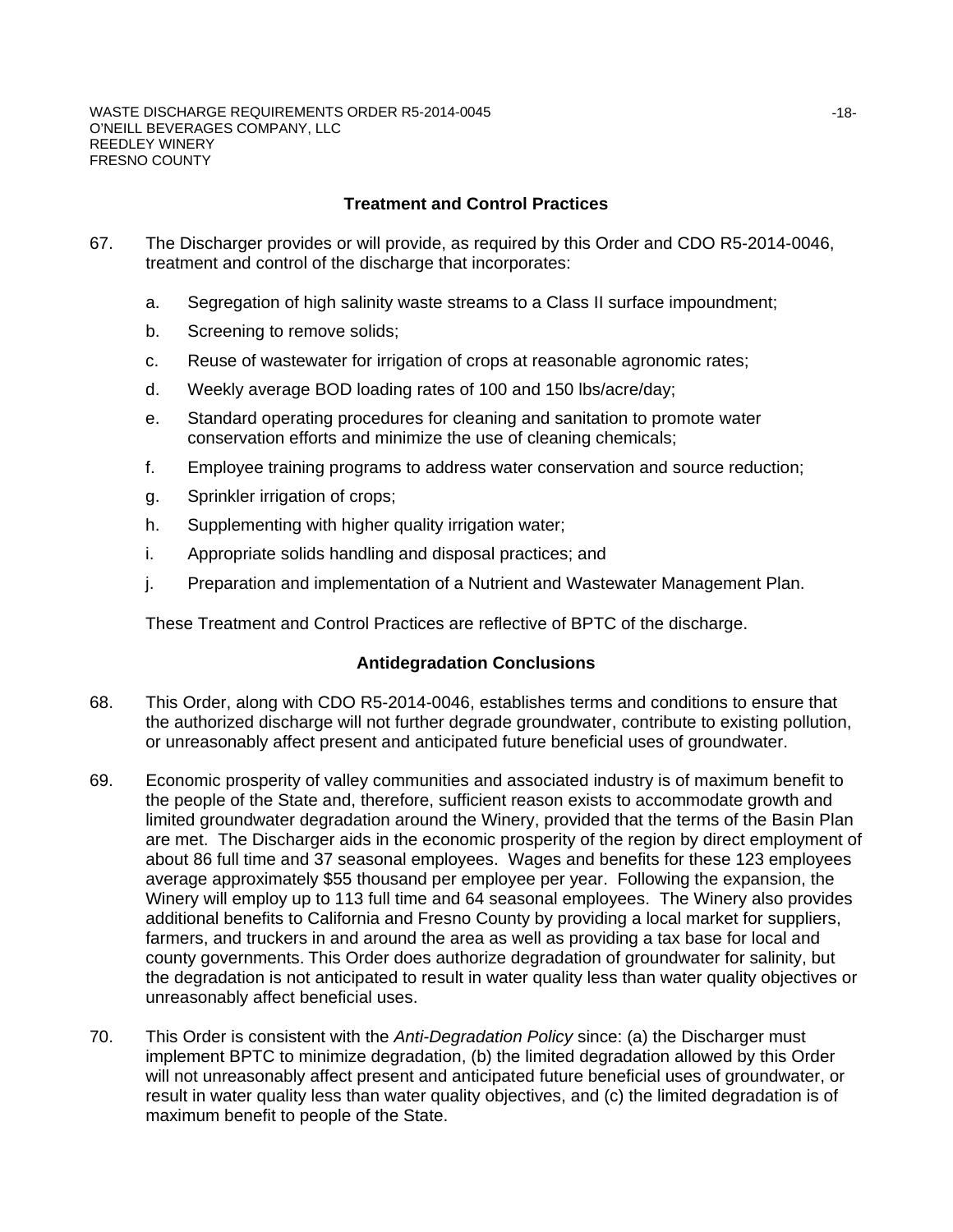### **CEQA**

71. On 21 December 2007, the Fresno County Department of Public Works and Planning circulated a Notice of Intent to adopt a Mitigated Negative Declaration that was prepared in conjunction with a proposal to approve a Conditional Use Permit (CUP 3205) that would allow the then-existing Winery and land application areas to be expanded. Staff of the Central Valley Water Board commented on the Mitigated Negative Declaration and expressed concern regarding existing groundwater degradation and potential overloading in the land application areas, and required that the applicant prepare an antidegradation analysis to evaluate the potential for the discharge to degrade groundwater.

On 24 January 2008, Fresno County approved the Mitigated Negative Declaration and found that the project, as proposed, would not have a significant effect on water quality. As a responsible agency, the Central Valley Water Board has responsibility for mitigating or avoiding only the direct or indirect environmental effects of those parts of the project that fall under its authority. The two mitigation measures identified in the Mitigated Negative Declaration are not related to the discharge of wastewater to land.

### **Designated Waste and Title 27**

- 72. California Code of Regulations, Title 27 (hereafter Title 27) contains regulatory requirements for the treatment, storage, processing, and disposal of solid waste, which includes designated waste, as defined by Water Code section 13173. However, Title 27 exempts certain activities from its provisions. Discharges regulated by this Order are exempt from Title 27 pursuant to a provision that exempts wastewater under specific conditions. This exemption, found at Title 27, section 20090, is described below:
	- (b) Wastewater Discharges of wastewater to land, including but not limited to evaporation ponds, percolation ponds, or subsurface leachfields if the following conditions are met:
		- (1) The applicable regional water quality control board is issuing WDRs, reclamation requirements, or waived such issuance;
		- (2) The discharge is in compliance with applicable water quality control plan; and
		- (3) The wastewater does not need to be managed according to Chapter 11, Division 4.5, Title 22 of this code as a hazardous waste.
- 73. The discharge authorized herein is exempt from the requirements of Title 27 in accordance with Title 27, section 20090(b) because:
	- a. The Central Valley Water Board is issuing WDRs.
	- b. The discharge will comply with the Basin Plan, and;
	- c. The treated effluent discharged to the land application areas does not need to be managed as hazardous waste.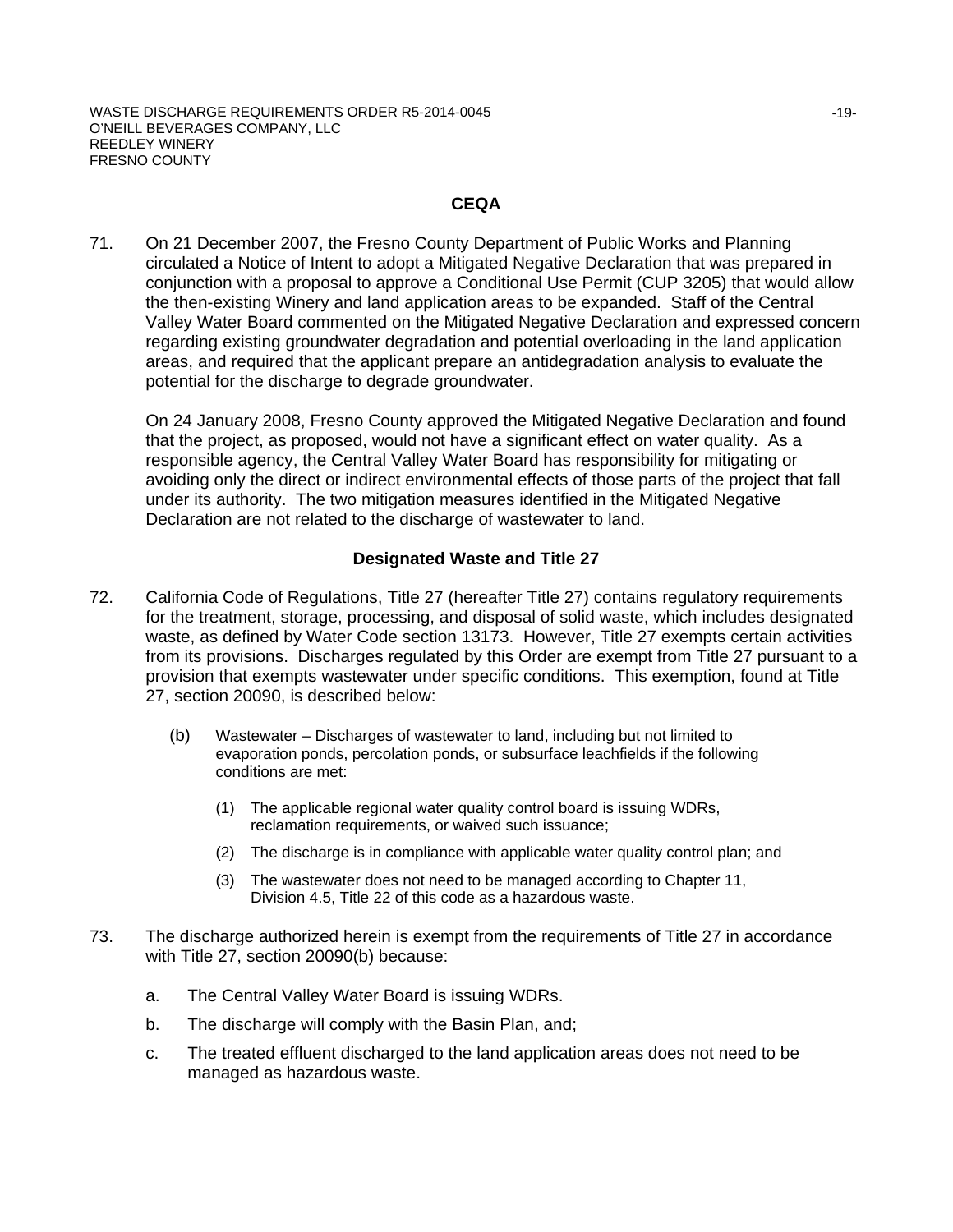## **Other Regulatory Considerations**

- 74. The annual fee for the discharge is based on a Threat to Water Quality and Complexity rating of 2B (Cal. Code Regs., tit. 23, § 2200.) as defined below:
	- a. Category 2, threat to water quality: "those discharges of waste that could impair the designated beneficial uses of the receiving water, cause short-term violations or water quality objectives, cause secondary drinking water standards to be violated, or cause a nuisance."
	- b. Category B complexity: "Any discharger not included in Category A that has physical, chemical, or biological treatment systems (except for septic systems with subsurface disposal), or any Class 2 or Class 3 management unit."

#### **General Findings**

- 75. Pursuant to Water Code section 13263(g), discharge is a privilege, not a right, and adoption of this Order does not create a vested right to continue the discharge.
- 76. In compliance with Water Code section 106.3, it is the policy of the State of California that every human being has the right to safe, clean, affordable, and accessible water adequate for human consumption, cooking, and sanitary purposes. This Order promotes that policy by requiring discharges to meet maximum contaminant levels designed to protect human health and ensure that water is safe for domestic use.
- 77. The Central Valley Water Board will review this Order periodically and will revise requirements when necessary.
- 78. Water Code section 13267(b) states that:

In conducting an investigation…the regional board may require that any person who has discharged, discharges, or is suspected of having discharged or discharging, or who proposes to discharge waste within its region…shall furnish, under penalty of perjury, technical or monitoring program reports which the regional board requires. The burden, including costs, of these reports shall bear a reasonable relationship to the need for the report and the benefits to be obtained from the reports. In requiring these reports, the regional board shall provide the person with a written explanation with regard to the need for the reports, and shall identify the evidence that supports requiring that person to provide the reports.

- 79. The technical reports required by this Order and monitoring reports required by the attached Monitoring and Reporting Program (MRP) R5-2014-0045 are necessary to assure compliance with these waste discharge requirements. The Discharger operates the facility that discharges the waste subject to this Order.
- 80. All the above and the supplemental information and details in the attached Information Sheet, which is a part of this Order, were considered in establishing the conditions of discharge in this Order.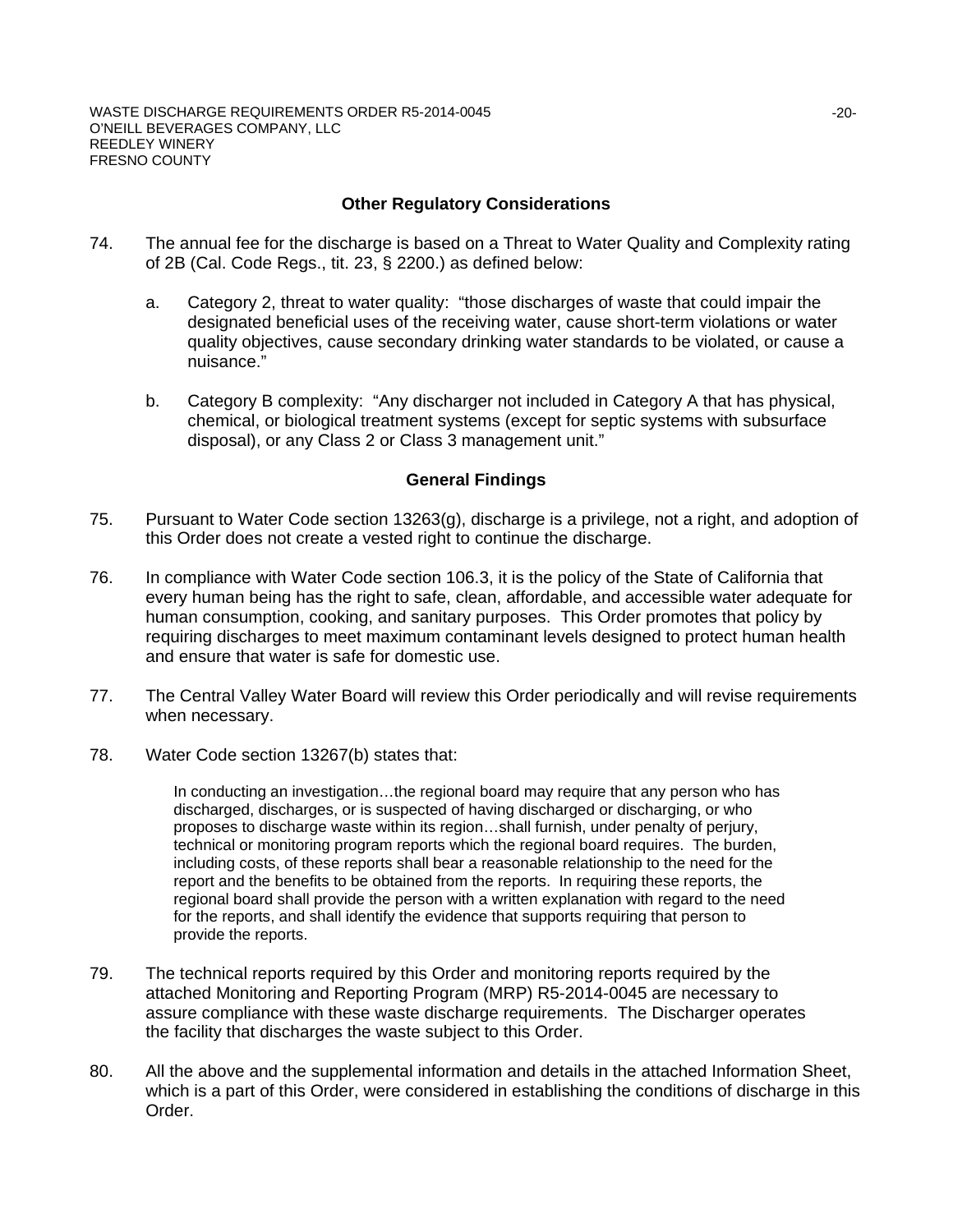## **Public Notice**

- 81. The Discharger and interested agencies and persons have been notified of the intent to prescribe waste discharge requirements for this discharge, and they have been provided an opportunity for a public hearing and an opportunity to submit their written views and recommendations.
- 82. All comments pertaining to the discharge were heard and considered in a public meeting.

**IT IS HEREBY ORDERED,** that Waste Discharge Requirements 95-014 is rescinded and that, pursuant to sections 13263 and 13267 of the Water Code, O'Neill Beverage Company, LLC, its agents, successors, and assigns, in order to meet the provisions contained in Division 7 of the Water Code and regulations adopted thereunder, shall comply with the following:

## **A. Prohibitions**

- 1. Discharge of waste, including storm water containing waste, to surface waters or surface water drainage courses is prohibited.
- 2. Bypass or overflow of untreated or partially treated wastes, except as allowed by Standard Provisions E.2 in *Standard Provisions and Reporting Requirements for Waste Discharge Requirements*, dated 1 March 1991, is prohibited.
- 3. The discharge of hazardous wastes, as that term is defined in California Code of Regulations, title 22, section 66261.1 et seq., is prohibited.
- 4. Discharge of wastewater in a manner or location other than that described in the Findings herein or in the Report of Waste Discharge is prohibited.

### **B. Flow Limitations**

1. Discharge to the land application areas shall not exceed a monthly average daily flow of 0.61 mgd or an annual flow of 80 million gallons per year. [Monitored at EFF-001]

### **C. Discharge Specifications**

- 1. No waste constituent shall be released, discharged, or placed where it will be released or discharged, in a concentration or in a mass that causes violation of the Groundwater Limitations of this Order.
- 2. Wastewater treatment, storage, and disposal shall not cause pollution or a nuisance as defined by Water Code section 13050.
- 3. The discharge shall remain within the permitted waste treatment/containment structures and land application areas at all times.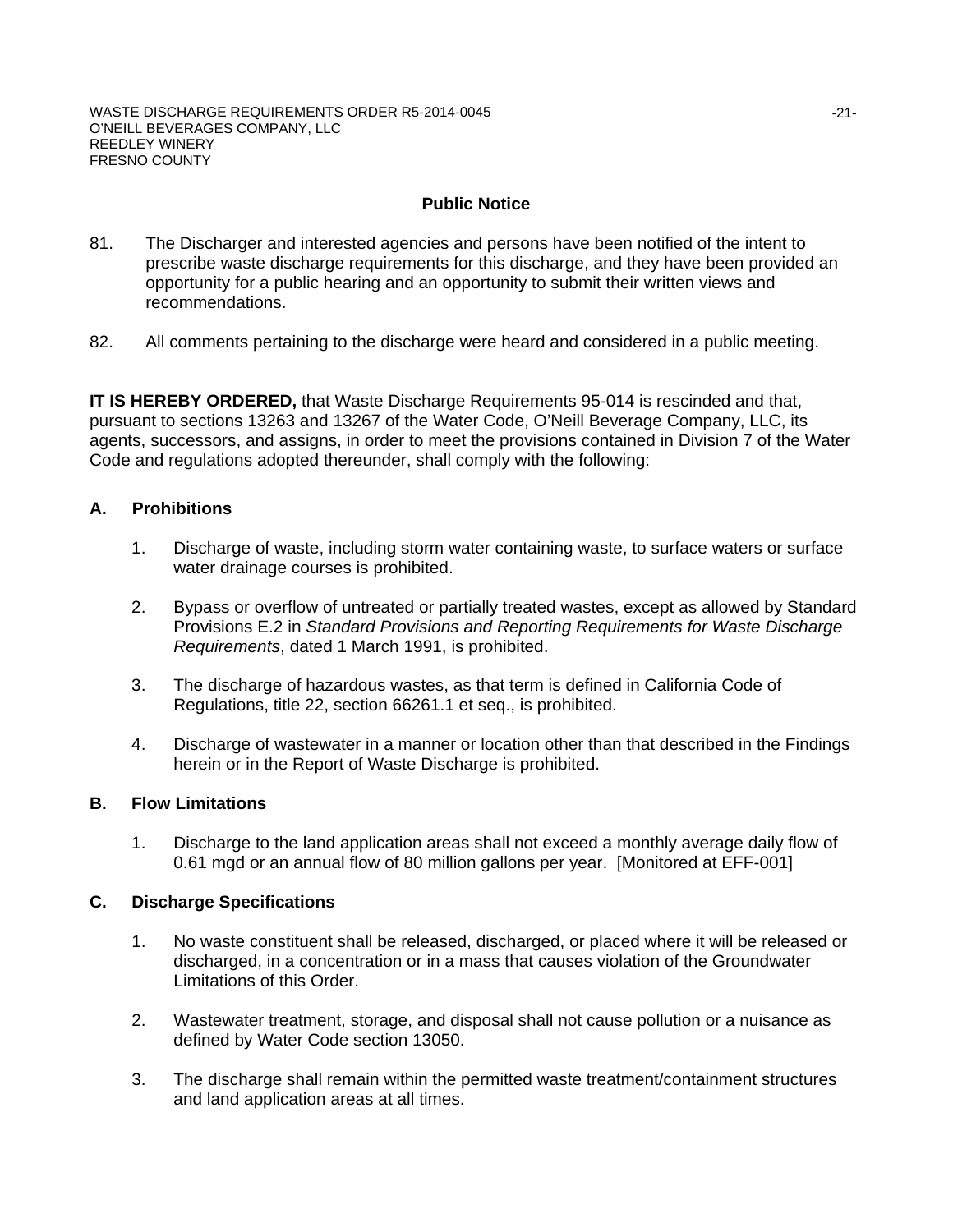- 4. The Discharger shall operate all systems and equipment to optimize the quality of the discharge.
- 5. Objectionable odors shall not be perceivable beyond the limits of the Winery or land application areas at an intensity that creates or threatens to create nuisance conditions.

### **D. Land Application Area Specifications**

- 1. For the purposes of this Order, "land application areas" refers to the discharge areas described in Finding 19.
- 2. The weekly average BOD loading rate to fields A-West Block, A-East Block, and B Block, as shown on Attachment C, shall not exceed 100 lbs/acre/day. The weekly average BOD loading rate on the remaining land application areas shall not exceed 150 lbs/acre/day.
- 3. Crops shall be grown within the land application areas. Crops shall be selected based on nutrient uptake, consumptive use of water, and irrigation requirements to maximize crop uptake of waste constituents.
- 4. Hydraulic loading of wastewater and supplemental irrigation water shall be at reasonable agronomic rates designed to minimize the percolation of waste constituents below the root zone (i.e., deep percolation).
- 5. Application of waste constituents shall be at reasonable agronomic rates to preclude creation of a nuisance or cause or contribute to exceedances of the Groundwater Limitations in this Order, considering crop, soil, climate, and irrigation management.
- 6. The Discharger shall maximize the use of available land application areas to minimize waste constituent loading rates.
- 7. Discharge to the land application areas shall not be performed within 24 hours of a storm event of measurable precipitation or when soils become saturated.
- 8. The resulting effect of the discharge on soil pH shall not exceed the buffering capacity of the soil profile.
- 9. The land application areas shall be managed to prevent breeding of mosquitoes. More specifically:
	- a. All applied irrigation water must infiltrate completely within 48-hours;
	- b. Ditches not serving as wildlife habitat should be maintained free of emergent, marginal, and floating vegetation; and
	- c. Low-pressure and unpressurized pipelines and ditches accessible to mosquitoes, shall not be used to store wastewater.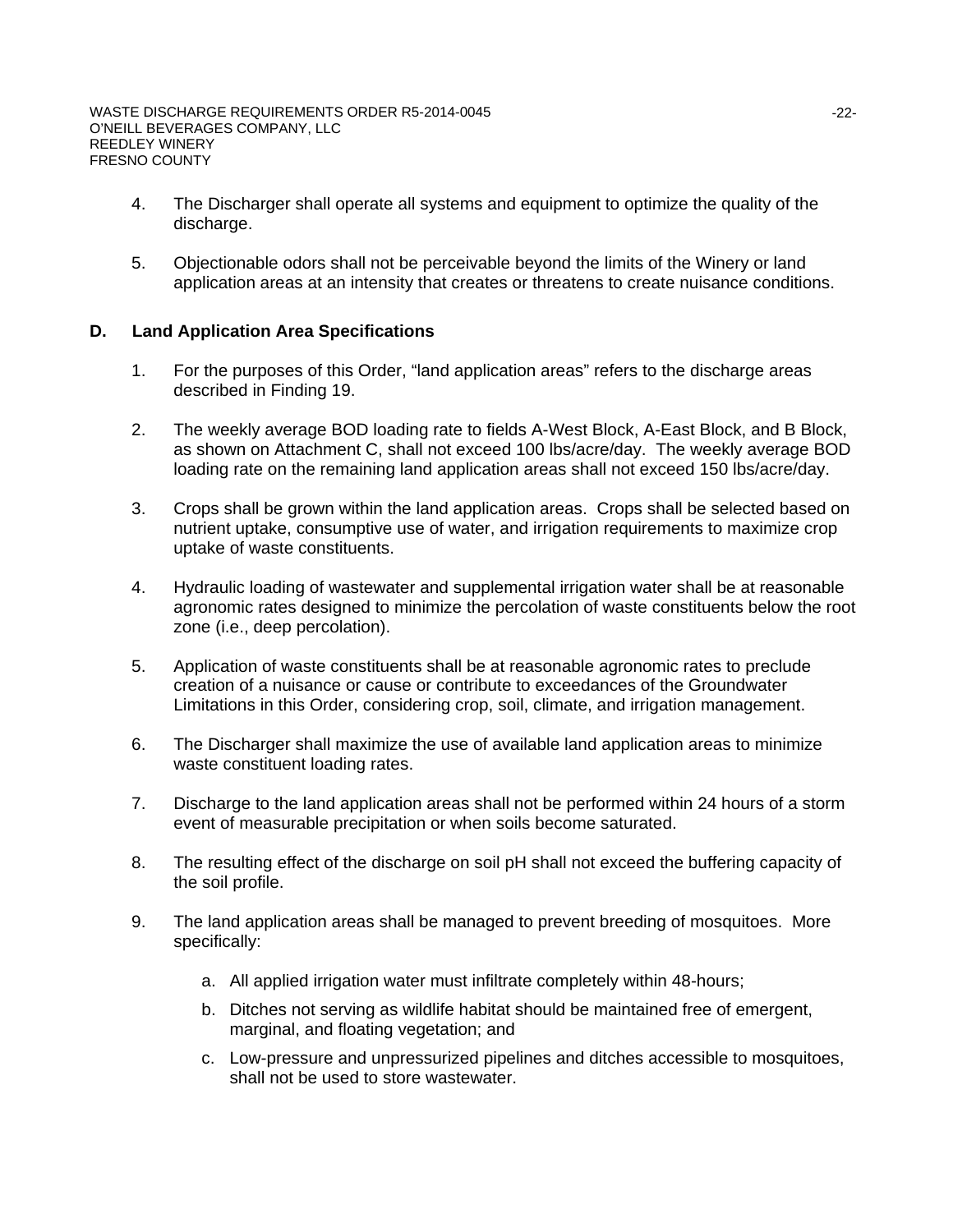## **E. Solids Specifications**

Solids as used in this document, means the residual solids, including grape stems and pomace, diatomaceous earth, semisolid, and liquid residues removed during grape processing, wine making, or cleaning of wine making equipment.

- 1. Any handling and storage of residual solids shall be temporary and controlled and contained in a manner that minimizes leachate formation and precludes infiltration of waste constituents into soils in a mass or concentration that will violate the Groundwater Limitations of this Order.
- 2. Solids shall be disposed of in a manner approved by the Executive Officer. Removal for further treatment, disposal, or reuse at disposal sites (i.e., landfills, composting, and soil amendment sites) operated in accordance with valid waste discharge requirements issued by a regional board will satisfy this specification.
- 3. Any proposed change in solids handling or disposal practice shall be reported in writing to the Executive Officer at least 90 days in advance of the change.

### **F. Groundwater Limitations**

- 1. Release of waste constituents from any treatment, reuse, or storage component associated with the discharge shall not cause or contribute to groundwater containing constituent concentrations in excess of the concentrations specified below or background quality, whichever is greater:
	- a. Nitrate as nitrogen of 10 mg/L,
	- b. EC of 900 umhos/cm, and
	- c. For constituents identified in Title 22, the MCLs quantified therein.

## **G. Provisions**

- 1. The Discharger shall comply with the *Standard Provisions and Reporting Requirements for Waste Discharge Requirements,* dated 1 March 1991 (Standard Provisions), which are hereby incorporated by reference and made a part of this Order.
- 2. The Discharger shall comply with Monitoring and Reporting Program (MRP) R5-2014- 0045, which is hereby incorporated by reference and made a part of this Order, and any revisions thereto as adopted by the Central Valley Water Board or approved by the Executive Officer.
- 3. The Discharger shall report promptly to the Central Valley Water Board any material change or proposed change in the character, location, or volume of the discharge.
- 4. In the event of any change in control or ownership of land or waste treatment and storage facilities presently owned or controlled by the Discharger, the Discharger shall notify the succeeding owner or operator of the existence of this Order by letter, a copy of which shall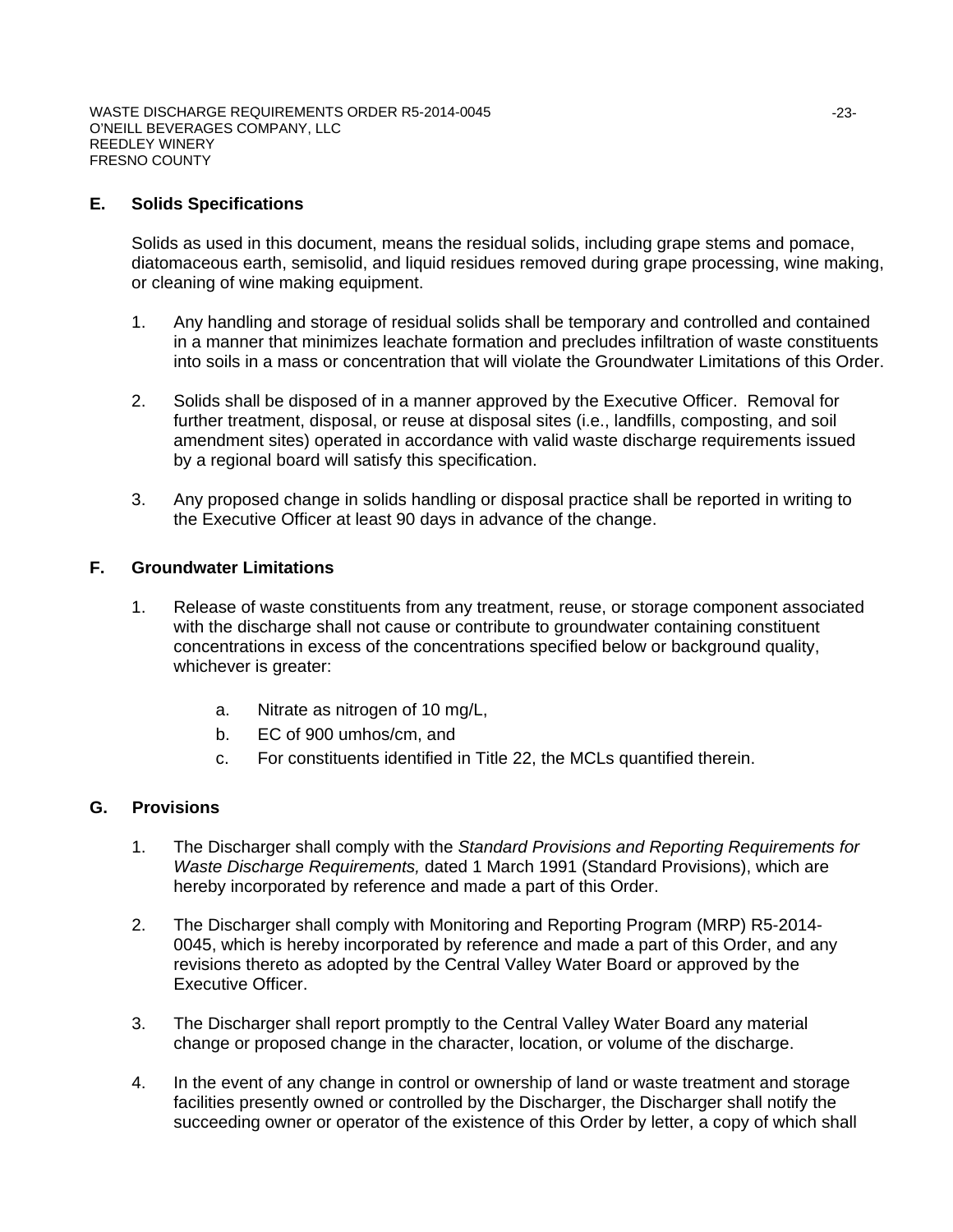be immediately forwarded to the appropriate Central Valley Water Board office (currently, the Fresno office).

- 5. To assume operation under this Order, the succeeding owner or operator must have the Central Valley Water Board transfer ownership of these WDRs, a process which begins by submitting an application in writing to the Executive Officer requesting transfer of the Order. The request must contain the requesting entity's full legal name, the state of incorporation if a corporation, the address and telephone number of the persons responsible for contact with the Central Valley Water Board and a statement. The statement shall comply with the signatory paragraph of Standard Provision B.3 and state that the new owner or operator assumes full responsibility for compliance with this Order. Failure to submit the request shall be considered a discharge without requirements, a violation of the Water Code. If approved by the Executive Officer, the transfer request will be submitted to the Central Valley Water Board for its consideration of transferring the ownership of this Order at one of its regularly scheduled meetings.
- 6. The Discharger shall keep at the Facility a copy of this Order, including its MRP, Information Sheet, attachments, and Standard Provisions, for reference by operating personnel. Key operating personnel shall be familiar with its contents.
- 7. The Discharger must comply with all conditions of this Order, including timely submittal of technical and monitoring reports as directed by the Executive Officer. Accordingly, the Discharger shall submit to the Central Valley Water Board on or before each report due date the specified document or, if an action is specified, a written report detailing evidence of compliance with the date and task. If noncompliance is being reported, the reasons for such noncompliance shall be stated, plus an estimate of the date when the Discharger will be in compliance. The Discharger shall notify the Central Valley Water Board by letter when it returns to compliance with the time schedule. Violations may result in enforcement action, including Central Valley Water Board or court orders requiring corrective action or imposing civil monetary liability, or in revision or rescission of this Order.
- 8. The Discharger must at all times properly operate and maintain all facilities and systems of treatment and control (and related appurtenances) that are installed or used by the Discharger to achieve compliance with the conditions of this Order. Proper operation and maintenance also include adequate laboratory controls and appropriate quality assurance procedures. This Provision requires the operation of back-up or auxiliary facilities or similar systems that are installed by the Discharger only when the operation is necessary to achieve compliance with the conditions of this Order.
- 9. As a means of discerning compliance with Discharge Specification C.5, the dissolved oxygen (DO) content in the upper one foot of any wastewater pond (other than those that require an anoxic or anaerobic environment for the designed treatment) shall not be less than 1.0 mg/L for three consecutive sampling events. In the event that this occurs, the Discharger will switch to daily DO monitoring and shall report the findings to the Central Valley Water Board in writing within 10 days along with a specific plan to resolve the low DO issue. Daily monitoring for DO shall continue until the issue has been resolved.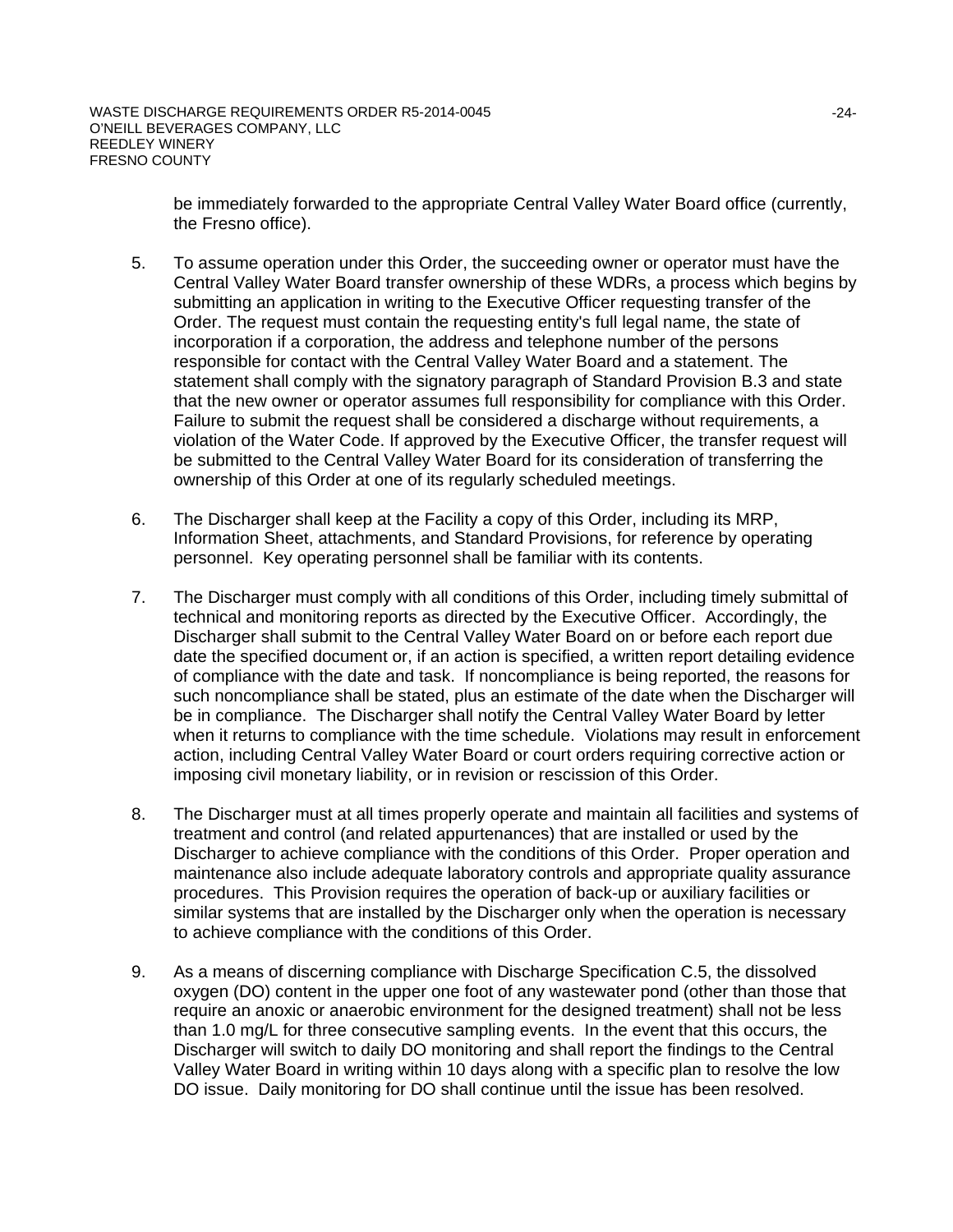- 10. The Discharger shall maintain and operate wastewater ponds, if constructed, in a manner that protects the integrity of containment levees and prevents overtopping or overflows. Unless a California registered civil engineer certifies (based on design, construction, and conditions of operation and maintenance) that less freeboard is adequate, the operating freeboard shall never be less than two feet (measured vertically). As a means of management and to discern compliance with this Provision, the Discharger shall install and maintain a permanent marker with calibration that indicates the water level at the design capacity and enables determination of available operational freeboard.
- 11. The Discharger shall submit all technical reports and work plans required by this Order for Central Valley Water Board staff consideration and incorporate comments they may have in a timely manner, as appropriate. The Discharger shall proceed with all work required by the following provisions by the due dates specified.
- 12. All technical reports and work plans required herein that involve planning, investigation, evaluation, or design, or other work requiring interpretation and proper application of engineering or geologic sciences, shall be prepared by or under the direction of persons registered to practice in California pursuant to California Business and Professions Code sections 6735, 7835, and 7835.1. As required by these laws, completed technical reports and work plans must bear the signature(s) and seal(s) of the registered professionals(s) in a manner such that all work can be clearly attributed to the professional responsible for the work. All reports required herein are required pursuant to Water Code section 13267.
- 13. **By 29 September 2014**, the Discharger shall submit a Nutrient and Wastewater Management Plan. At a minimum the Plan must include procedures for monitoring the land application areas including daily records of wastewater applications and acreages, tissue sampling to establish crop uptake, an action plan to deal with objectionable odors and/or nuisance conditions, calculations for monthly and annual water and nutrient balances including BOD, nitrogen, and potassium, and management practices to ensure wastewater, irrigation water, and commercial fertilizers are applied at reasonable agronomic rates.
- 14. **By 29 September 2014**, the Discharger shall submit a Solids Management Plan. The Plan shall characterize the various solids removed during the grape processing and wine making processes with respect to organic matter, nutrients, salts, and metals; identify any practicable beneficial uses (i.e., soil supplement, animal feed, biomass fuel, etc.); provide a description of the tasks, costs, and time required to investigate and implement various beneficial reuse elements in the Plan; and provide an implementation time schedule for Executive Officer approval. The Discharger shall implement the approved plan in accordance with the approved schedule.
- 15. **By 30 March 2015**, the Discharger shall submit a technical report containing the results of a study re-evaluating the need to incorporate wastewater storage and/or implement other structural or operational measures into its treatment and disposal system design to ensure continuous compliance with this Order. At a minimum, the technical report shall include a detailed water balance prepared by and properly signed and stamped by a California registered engineer, with calculations to accommodate allowable wastewater flows and seasonal precipitation calculated using an annual precipitation return period of 100 years.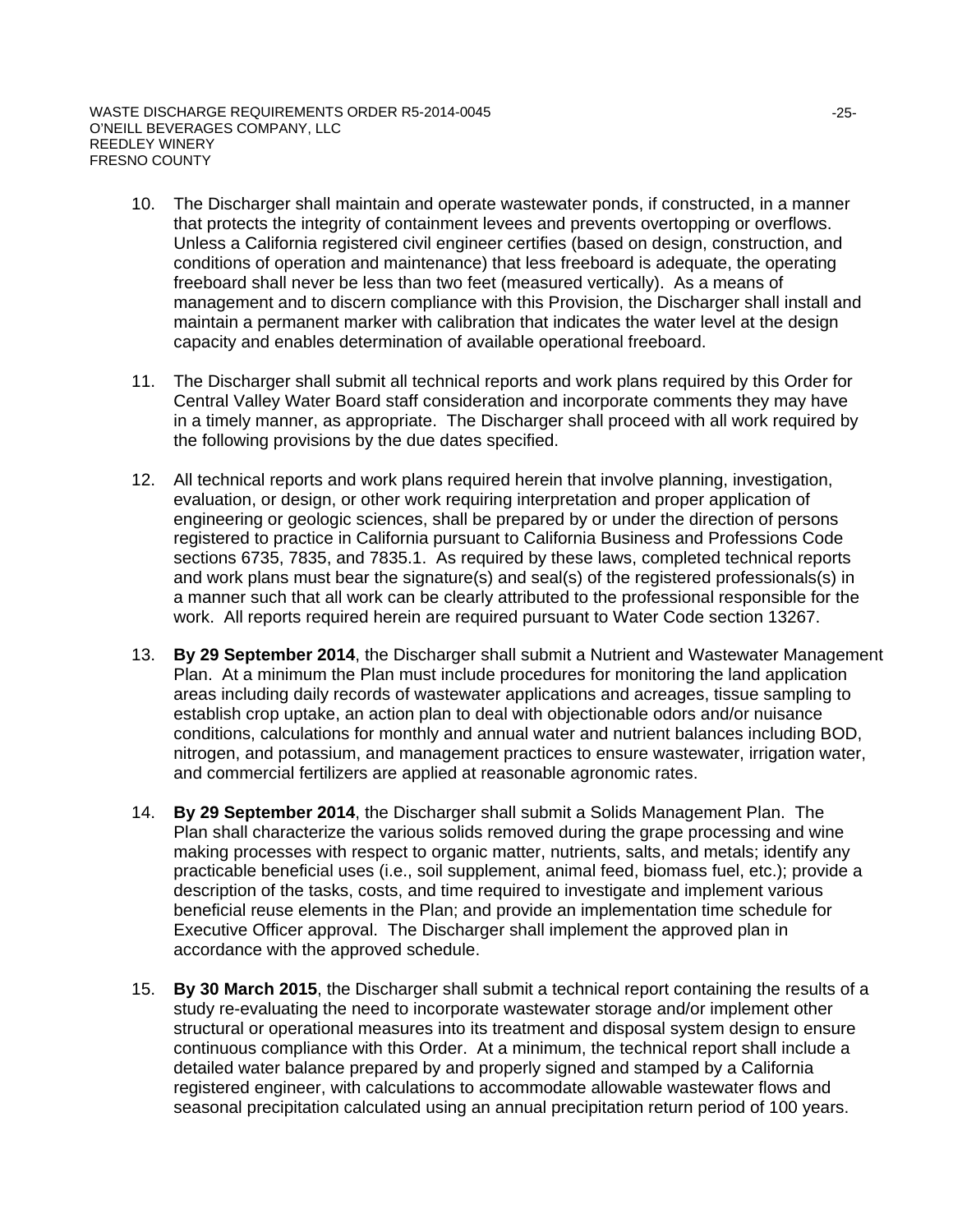The technical report shall include a work plan and proposed time schedule to design and construct the necessary storage capacity. Storage units shall be designed and constructed to preclude groundwater degradation. If ponds will be used to provide the necessary storage, the work plan shall include the following; (a) design calculations demonstrating adequate containment will be achieved and that the pond liner will be protective of groundwater quality; (b) details on the pond liner and the leachate collection and removal system (if applicable); and (c) a construction quality assurance plan describing testing and observations needed to document construction of the liner in accordance with the design criteria.

Upon written acceptance of the work plan by the Executive Officer, the Discharger shall begin construction to be completed by the date in the approved schedule **not to exceed four years following adoption of this Order**. The Discharger shall submit a postconstruction report within 30-days of completion of the pond improvements.

- 16. **By 27 May 2014**, the Discharger shall submit a work plan and time schedule, subject to Executive Officer approval, for the installation and sampling of a Vadose Zone Monitoring System. The System shall be designed to measure the quality of percolate beneath land application areas and determine whether the discharge will degrade, or contribute to continued degradation/pollution, of underlying groundwater.
- 17. If the Central Valley Water Board determines that waste constituents in the discharge have reasonable potential to cause or contribute to an exceedance of an objective for groundwater, this Order may be reopened for consideration of addition or revision of appropriate numerical effluent or groundwater limitations for potential constituents.
- 18. The Central Valley Water Board is currently implementing the CV-SALTS initiative to develop a Basin Plan amendment that will establish a salt and nitrate management plan for the Central Valley. Through this effort the Basin Plan will be amended to define how the narrative water quality objectives are to be interpreted for the protection of agricultural use. If new information or evidence indicates that groundwater limitations different than those prescribed herein are appropriate, this Order will be reopened to incorporate such limits.
- 19. The Central Valley Water Board will review this Order periodically and will revise requirements when necessary.

If, in the opinion of the Executive Officer, the Discharger fails to comply with the provisions of this Order, the Executive Officer may refer this matter to the Attorney General for judicial enforcement, and may issue a complaint for administrative civil liability, or may take other enforcement actions. Failure to comply with this Order or with the WDRs may result in the assessment of Administrative Civil Liability of up to \$10,000 per violation, per day, depending on the violation, pursuant to the Water Code, including sections 13268, 13350 and 13385. The Central Valley Water Board reserves its right to take any enforcement actions authorized by law.

Any person aggrieved by this action of the Central Valley Water Board may petition the State Water Board to review the action in accordance with Water Code section 13320 and California Code of Regulations, title 23, section 2050 and following. The State Water Board must receive the petition by 5:00 p.m., 30 days after the date of this Order, except that if the thirtieth day following the date of this Order falls on a Saturday, Sunday, or state holiday, the petition must be received by the State Water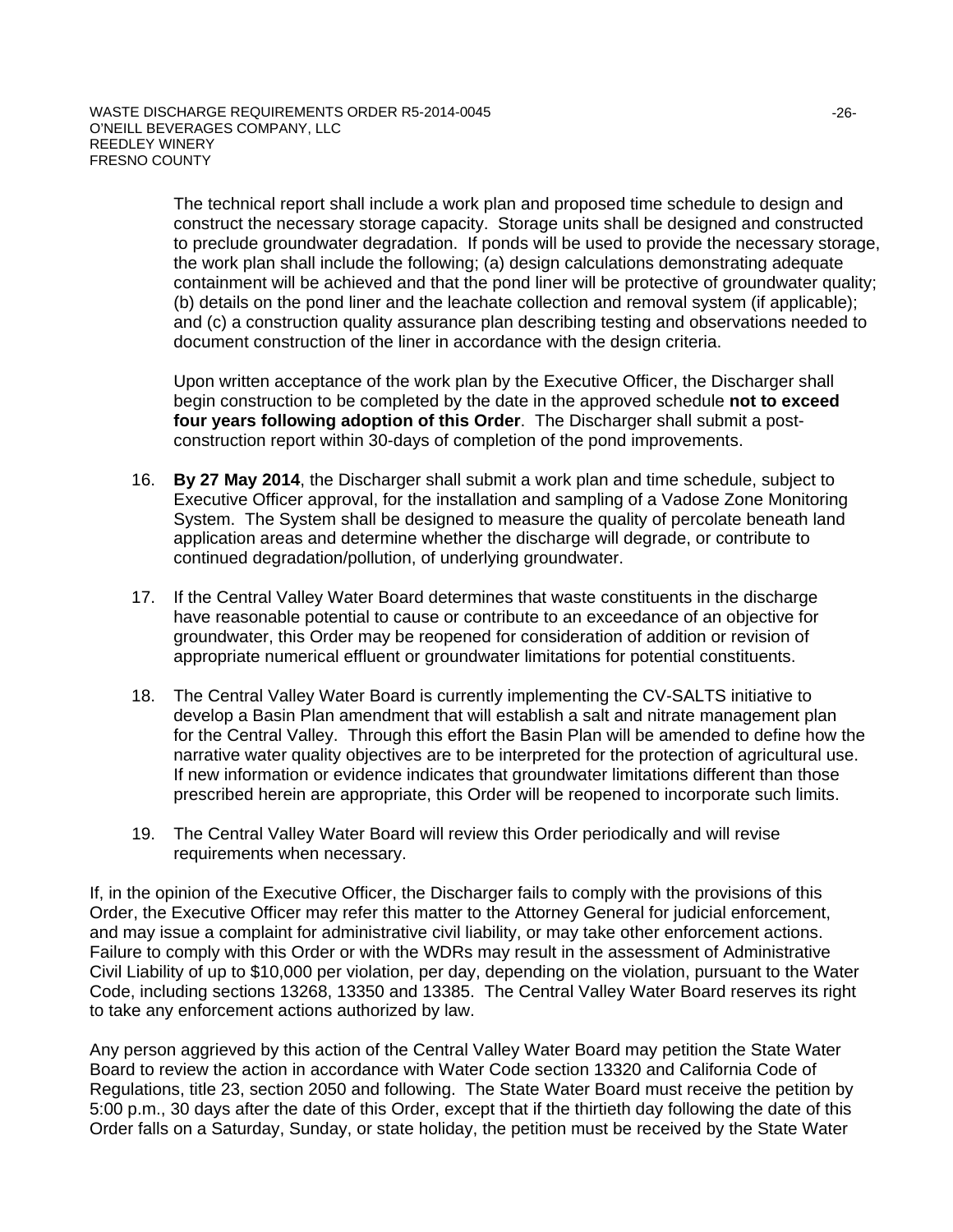Board by 5:00 p.m. on the next business day. Copies of the law and regulations applicable to filling petitions may be found on the Internet at: i,

http://www.waterboards.ca.gov/public\_notices/petitions/water\_quality/

or will be provided upon request.

I, PAMELA C. CREEDON, Executive Officer, do hereby certify the foregoing is a full, true, and correct copy of an Order adopted by the California Regional Water Quality Control Board, Central Valley Region, on 28 March 2014.

 *Original signed by:*

\_\_\_\_\_\_\_\_\_\_\_\_\_\_\_\_\_\_\_\_\_\_\_\_\_\_\_\_\_\_\_\_\_\_ PAMELA C. CREEDON, Executive Officer

**Order Attachments:** 

- A Location Map
- B Flow Schematic<br>C Site Plan
- Site Plan

Monitoring and Reporting Program R5-2014-0045 Information Sheet Standard Provisions (1 March 1991)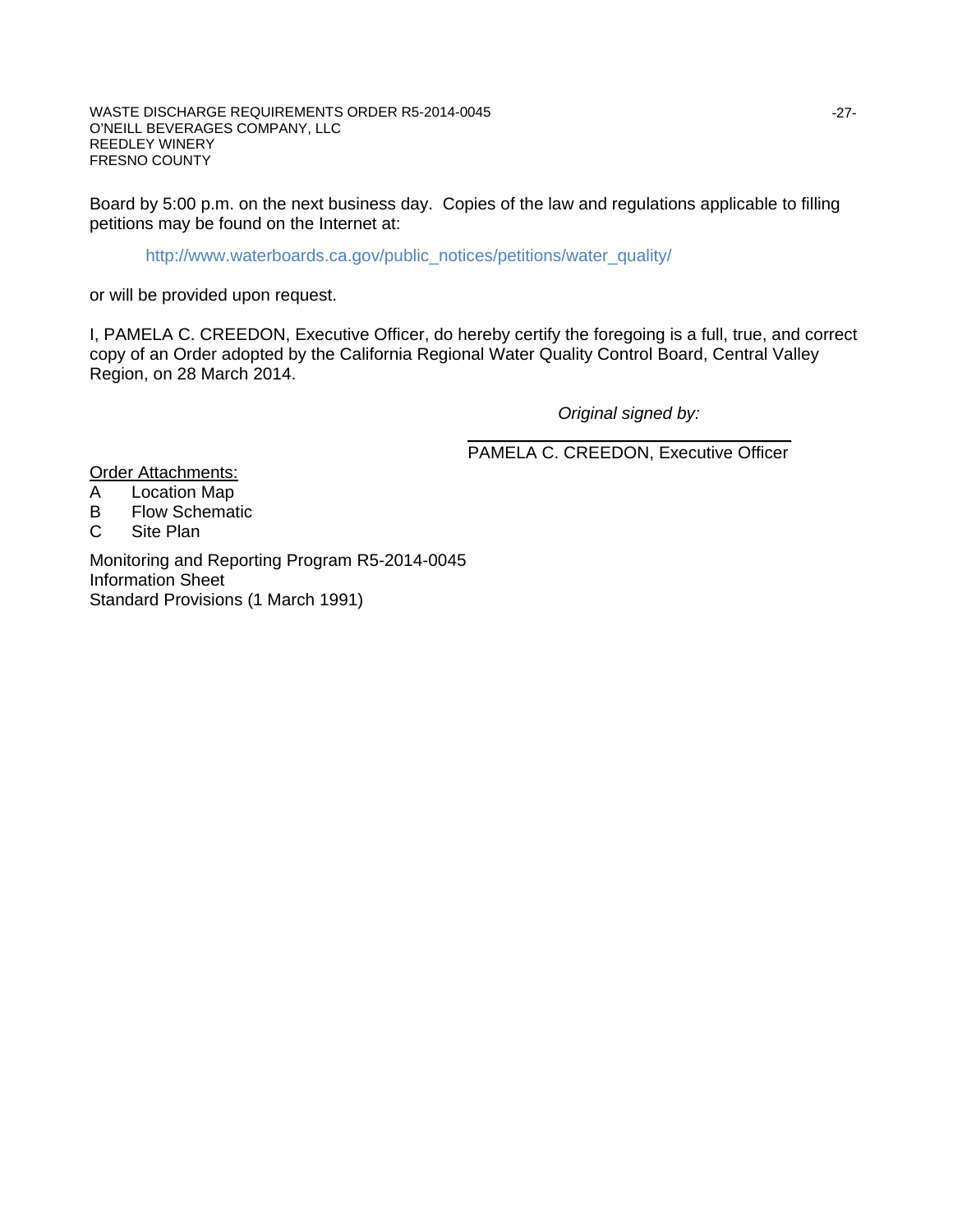## CALIFORNIA REGIONAL WATER QUALITY CONTROL BOARD CENTRAL VALLEY REGION

# MONITORING AND REPORTING PROGRAM R5-2014-0045 FOR O'NEILL BEVERAGES COMPANY, LLC REEDLEY WINERY FRESNO COUNTY

This Monitoring and Reporting Program (MRP) is required pursuant to Water Code section 13267.

The Discharger shall not implement any changes to this MRP unless and until the Central Valley Water Board adopts, or the Executive Officer issues, a revised MRP. Changes to sample location shall be established with concurrence of Central Valley Water Board staff, and a description of the revised stations shall be submitted for approval by the Executive Officer.

All samples shall be representative of the volume and nature of the discharge or matrix of material sampled. All analyses shall be performed in accordance with *Standard Provisions and Reporting Requirements for Waste Discharge Requirements*, dated 1 March 1991 (Standard Provisions).

Field test instruments (such as pH) may be used provided that the operator is trained in the proper use of the instrument and each instrument is serviced and/or calibrated at the recommended frequency by the manufacturer or in accordance with manufacturer instructions.

Analytical procedures shall comply with the methods and holding times specified in the following: *Methods for Organic Chemical Analysis of Municipal and Industrial Wastewater* (EPA); *Test Methods for Evaluating Solid Waste* (EPA); *Methods for Chemical Analysis of Water and Wastes* (EPA); *Methods for Determination of Inorganic Substances in Environmental Samples* (EPA); *Standard Methods for the Examination of Water and Wastewater* (APHA/AWWA/WEF); and *Soil, Plant and Water Reference Methods for the Western Region* (WREP 125). Approved editions shall be those that are approved for use by the United States Environmental Protection Agency or the California Department of Public Health's Environmental Laboratory Accreditation Program). The Discharger may propose alternative methods for approval by the Executive Officer.

If monitoring consistently shows no significant variation in magnitude of a constituent concentration or parameter after at least 12 months of monitoring, the Discharger may request this MRP be revised to reduce monitoring frequency. The proposal must include adequate technical justification for reduction in monitoring frequency.

A glossary of terms used within this MRP is included on page 10.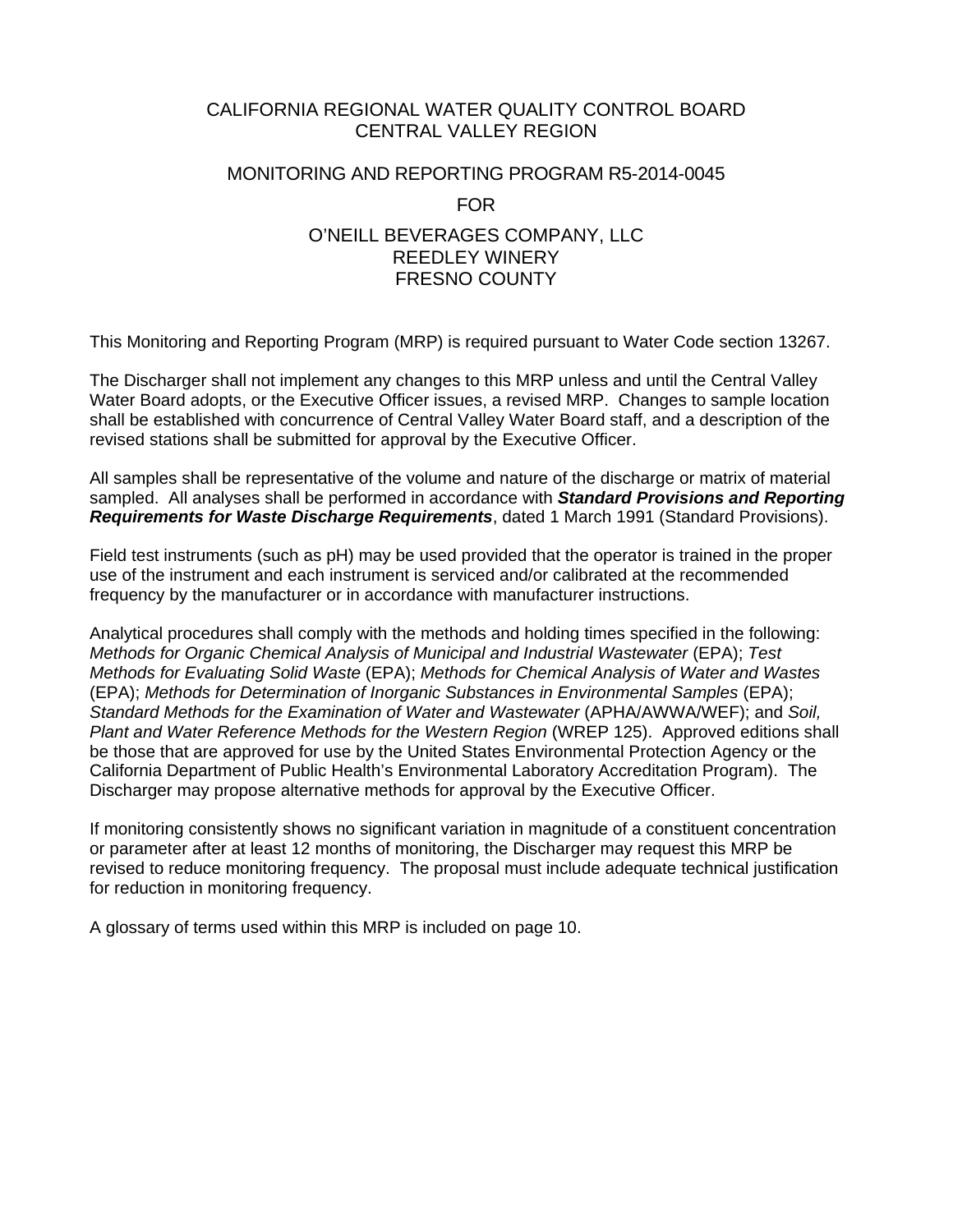#### MONITORING AND REPORTING PROGRAM R5-2014-0045 O'NEILL BEVERAGES COMPANY, LLC REEDLEY WINERY FRESNO COUNTY

| <b>Monitoring</b><br><b>Location Name</b> | <b>Monitoring Location Description</b>                                                                                                                             |
|-------------------------------------------|--------------------------------------------------------------------------------------------------------------------------------------------------------------------|
| EFF-001                                   | Location where a representative sample of the Winery's effluent can be<br>obtained after all treatment units, prior to discharge to the land<br>application areas. |
| <b>PW-001</b>                             | Water supply well for Winery operations.                                                                                                                           |
| <b>PW-002</b>                             | Irrigation water supply well.                                                                                                                                      |
| SW-001                                    | Surface water provided for irrigation.                                                                                                                             |
| MW-1 through MW-16                        | Groundwater monitoring wells around the land application areas.                                                                                                    |
| SI-1 through SI-3                         | Groundwater monitoring wells around the Class II surface impoundment                                                                                               |

#### **EFFLUENT MONITORING**

The Discharger shall monitor the effluent from the Winery at EFF-001 as follows:

| <b>Frequency</b>                     | Constituent/Parameter         | Units    | Sample Type       |
|--------------------------------------|-------------------------------|----------|-------------------|
| Daily                                | <b>Flow</b>                   | mgd      | Continuous        |
| Weekly                               | pH                            | pH Units | Grab              |
| Weekly                               | EC                            | umhos/cm | Grab              |
| Weekly                               | BOD <sub>5</sub>              | mg/L     | 24-hour Composite |
| Twice Monthly / Monthly <sup>1</sup> | <b>TDS</b>                    | mg/L     | 24-hour Composite |
| Twice Monthly / Monthly <sup>1</sup> | <b>FDS</b>                    | mg/L     | 24-hour Composite |
| Twice Monthly / Monthly <sup>1</sup> | Potassium                     | mg/L     | 24-hour Composite |
| Twice Monthly / Monthly <sup>1</sup> | Nitrate as nitrogen           | mg/L     | 24-hour Composite |
| Twice Monthly / Monthly <sup>1</sup> | Nitrite as nitrogen           | mg/L     | 24-hour Composite |
| Twice Monthly / Monthly <sup>1</sup> | Ammonia as nitrogen           | mg/L     | 24-hour Composite |
| Twice Monthly / Monthly <sup>1</sup> | Total Kjeldahl nitrogen       | mg/L     | 24-hour Composite |
| Quarterly / Monthly <sup>2</sup>     | General minerals <sup>3</sup> | mg/L     | 24-hour Composite |
| 1/three years <sup>4</sup>           | Metals <sup>5</sup>           | mg/L     | 24-hour Composite |

<sup>1.</sup> Samples to be collected twice monthly, in non-consecutive weeks, during the crush/stillage season from August through November, and monthly the rest of the year.

monthly the rest of the year.<br>
Samples shall be collected quarterly in January, April, and July, and then monthly during the crush/stillage season from August through<br>
November.

3. At a minimum the General Mineral analysis shall include alkalinity, bicarbonate, boron, calcium, carbonate, chloride, hardness, iron, magnesium, manganese, nitrate as nitrogen, potassium, phosphorus, sodium, and sulfate, and TDS. Samples collected for metals shall be filtered with a 0.45 micron filter prior to preservation, digestion, and analysis.

filter with a 0.45 micron filter prior to preservation, digestion, and analysis.<br>4. Samples to be taken once every three years in September during the crush/stillage season, starting the year following adoption of this<br>Ord

5. Metals analysis shall include aluminum, chromium, copper, lead, molybdenum, nickel, and zinc. Samples collected for metals shall be filtered with a 0.45 micron filter prior to preservation, digestion, and analysis.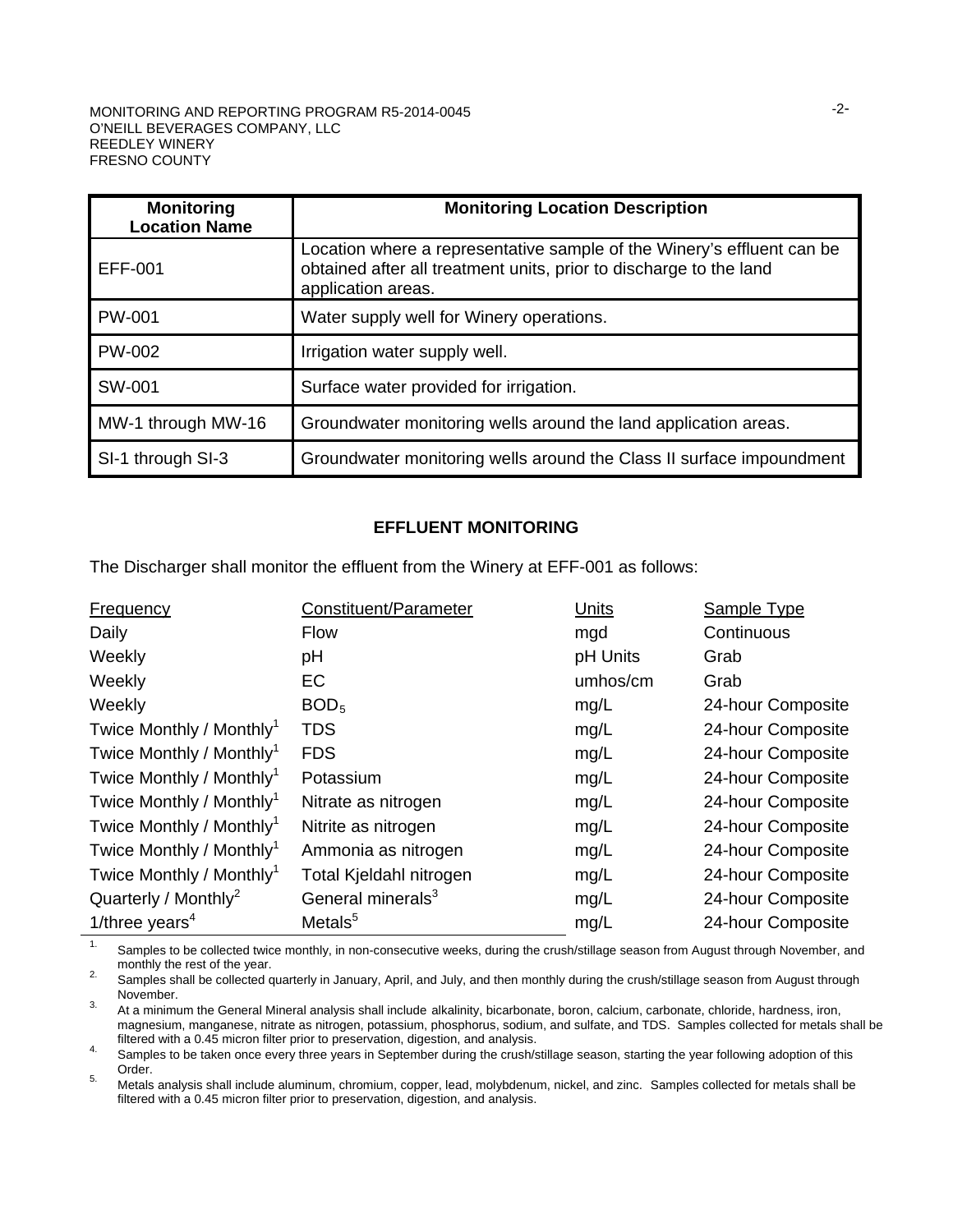### **SOURCE WATER MONITORING**

The Discharger shall monitor the Winery's source water supply and irrigation supply wells at PW-001 PW-002, and SW-001 as follows:

| Frequency               | Constituent/Parameter         | Units    | Sample Type             |
|-------------------------|-------------------------------|----------|-------------------------|
| <b>Supply Water</b>     |                               |          |                         |
| Annually                | Flow-Weighted $EC1$           | umhos/cm | <b>Computed Average</b> |
| Annually                | General minerals <sup>2</sup> | mg/L     | Grab                    |
| <b>Irrigation Water</b> |                               |          |                         |
| Quarterly <sup>3</sup>  | Flow-Weighted EC              | umhos/cm | <b>Computed Average</b> |
| Annually <sup>3</sup>   | General minerals <sup>2</sup> | mg/L     | Grab                    |

<sup>1.</sup> Flow-weighted EC to be calculated if more than one water supply is used for production in the Winery.<br><sup>2.</sup> At a minimum the General Mineral analysis shall include alkalinity, bicarbonate, boron, calcium, carbonate, c magnesium, manganese, nitrate as nitrogen, potassium, phosphorus, sodium, and sulfate, and TDS. Samples collected for metals shall be filtered with a 0.45 micron filter prior to preservation, digestion, and analysis.

Be filtered with a 0.45 micron filter prior to processum filter prior to preservation, and analysis. If surface water is not used for irrigation of crops within the land application areas no sampling of SW-001 is required.

## **LAND APPLICATION AREA MONITORING**

The Discharger shall perform the following routine monitoring and loading calculations for each discrete irrigation area within the Land Application Areas. The data shall be collected and presented in tabular format and shall include the following:

| <b>Frequency</b>                        | Constituent/Parameter                | Units             | <b>Sample Type</b>     |
|-----------------------------------------|--------------------------------------|-------------------|------------------------|
| Daily <sup>1</sup>                      | Application area                     | field/acres       | n/a                    |
| Daily <sup>1</sup>                      | Wastewater flow                      | gallons           | Metered                |
| Daily <sup>1</sup>                      | Wastewater loading                   | inches/day        | Calculated             |
| Daily <sup>1</sup>                      | Supplemental irrigation              | inches/day        | Estimated              |
| Daily <sup>1</sup>                      | Precipitation                        | inches            | Rain gage <sup>2</sup> |
| Monthly <sup>1</sup>                    | Total hydraulic loading <sup>3</sup> | inches/acre-month | Calculated             |
| Weekly $4$                              | Application area conditions          | observations      | n/a                    |
| <b>BOD Loading</b> <sup>b</sup>         |                                      |                   |                        |
| Daily                                   | Day of application                   | lbs/acre          | Calculated             |
| Average                                 | Weekly average <sup>6</sup>          | lbs/acre-day      | Calculated             |
| Nitrogen loading <sup>5</sup>           |                                      |                   |                        |
| Annual                                  | From wastewater                      | lbs/acre-year     | Calculated             |
| Annual                                  | From fertilizers                     | lbs/acre-year     | Calculated             |
| Salt and Potassium loading <sup>5</sup> |                                      |                   |                        |
| Annual                                  | From wastewater                      | lbs/acre-year     | Calculated             |

<sup>1.</sup> Throughout the processing season, and while wastewater is applied to the land application areas.<br>
<sup>2.</sup> National Weather Service or CIMIS data from the nearest weather station is acceptable.<br>
<sup>3.</sup> Combined loading from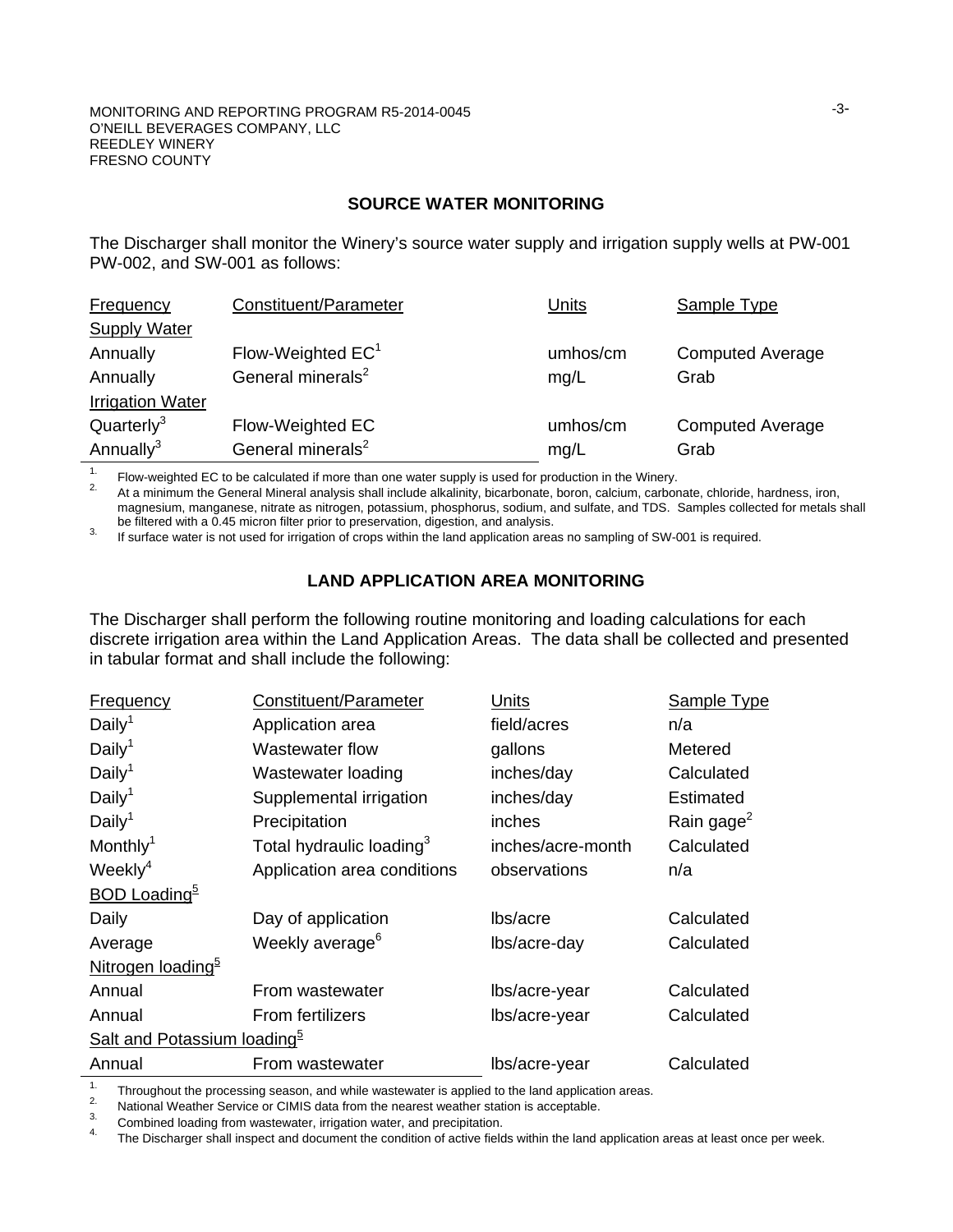#### MONITORING AND REPORTING PROGRAM R5-2014-0045 O'NEILL BEVERAGES COMPANY, LLC REEDLEY WINERY FRESNO COUNTY

Notations shall be made in a bound log book and include observations of ponding water, soil clogging, insects, or other potential nuisance conditions, and shall document any corrective actions taken or planned. The log book shall also note changes in cropping including planting and harvesting dates for each field. A summary of the entries made in the log book during each month shall be submitted as part of the quarterly monitoring reports.

s. Loading rates shall be calculated using the applied volume of wastewater, applied acreage, and average effluent concentrations for<br>BOD, total nitrogen, FDS, and potassium.

6. The weekly average BOD loading rate shall be calculated by dividing the lbs of BOD applied each week divided by seven days. The weekly average BOD loading rate shall be reported individually for each discrete land application area that received wastewater during the week.

### **GROUNDWATER MONITORING**

After measuring water levels and prior to collecting samples, each monitoring well shall be adequately purged to remove water that has been standing within the well screen and casing that may not be chemically representative of formation water. Depending on the hydraulic conductivity of the geologic setting, the volume removed during purging is typically from 3 to 5 well casing volumes.

The Discharger shall monitor the wells in its monitoring well network at MW-1 through MW-16 around the land application areas, and at SI-1 through SI-3 around the Class II surface impoundment, and any subsequent additional monitoring wells as follows:

| Frequency | Constituent/Parameter         | Units             | Sample Type |
|-----------|-------------------------------|-------------------|-------------|
| Quarterly | Depth-to-Water                | Feet <sup>1</sup> | Measured    |
| Quarterly | Groundwater elevation         | $\text{Feet}^2$   | Calculated  |
| Quarterly | рH                            | s.u.              | Grab        |
| Quarterly | EC                            | umhos/cm          | Grab        |
| Quarterly | <b>TDS</b>                    | mg/L              | Grab        |
| Quarterly | General minerals <sup>3</sup> | mg/L              | Grab        |
| Quarterly | Nitrate as nitrogen           | mg/L              | Grab        |
| Quarterly | Nitrite as nitrogen           | mg/L              | Grab        |
| Quarterly | Ammonia as nitrogen           | mg/L              | Grab        |
| Quarterly | Total Kjeldahl nitrogen       | mg/L              | Grab        |
| Quarterly | Total nitrogen                | mg/L              | Calculated  |
| Quarterly | Arsenic                       | mg/L              | Grab        |
| Quarterly | <b>Total Organic Carbon</b>   | mg/L              | Grab        |

<sup>1.</sup> To the nearest hundredth of a foot.<br><sup>2.</sup> Groundwater elevation shall be calculated based on depth-to-water measurements from a surveyed measuring point.<br><sup>3.</sup> At a minimum the General Mineral analysis shall include alk magnesium, manganese, potassium, phosphorus, sodium, sulfate, TDS, and a cation/anion balance. Samples collected for metals analysis shall be filtered with a 0.45 micron filter prior to preservation, digestion, and analysis.

### **SOIL MONITORING**

The Discharger shall establish with the concurrence of Central Valley Water Board staff, at least six soil profile monitoring locations within the Land Application Areas and at least two representative background location(s) (i.e., that historically have not received process wastewater). The Discharger shall submit a map to the Central Valley Water Board with the identified sample locations no fewer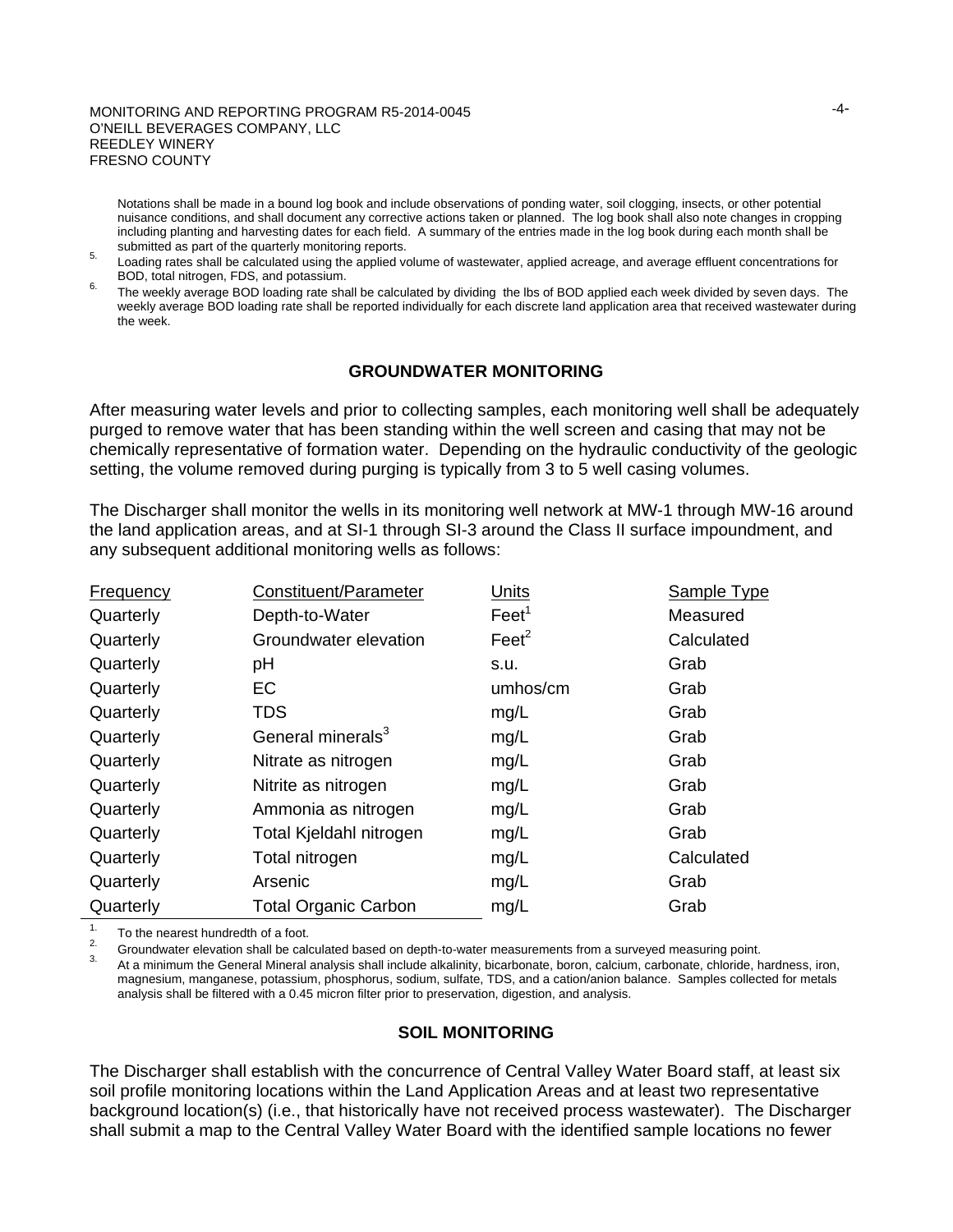than **60 days** prior to the first sampling event in October following adoption of this Order. The samples shall be collected and analyzed for the constituents and frequencies specified below:

| <b>Frequency</b> | Constituent/Parameter           | Units          | <b>Sample Type</b>     |
|------------------|---------------------------------|----------------|------------------------|
| Annually         | <b>Moisture Content</b>         | % volume       | 10 feet <sup>1</sup>   |
| Annually         | <b>Cation Exchange Capacity</b> | meg/100 grams  | 10 feet <sup>1</sup>   |
| Annually         | Soil pH                         | pH units       | 10 feet <sup>1</sup>   |
| Annually         | Buffer pH                       | mg/kg as CaCO3 | 10 feet <sup>1</sup>   |
| Annually         | Sodium                          | mg/kg          | 10 feet <sup>1</sup>   |
| Annually         | Chloride                        | mg/kg          | 10 feet <sup>1</sup>   |
| Annually         | Potassium                       | mg/kg          | 10 feet <sup>1</sup>   |
| Annually         | Nitrate as nitrogen             | mg/kg          | $10$ feet <sup>1</sup> |
| Annually         | Ammonia as nitrogen             | mg/kg          | $10$ feet <sup>1</sup> |
| Annually         | Total Kjeldahl nitrogen         | mg/kg          | 10 feet <sup>1</sup>   |

<sup>1.</sup> Samples to be analyzed shall be collected at 6-inches, 2.5, 5, 7.5, and 10 feet bsg.

### **VADOSE ZONE MONITORING**

Installation and sampling of the lysimeters shall be conducted in accordance with the approved Work Plan. The samples shall be collected and analyzed for the constituents and frequencies specified below:

| <b>Frequency</b>       | Constituent/Parameter       | Units    | <b>Sample Type</b>   |
|------------------------|-----------------------------|----------|----------------------|
| Quarterly <sup>1</sup> | рH                          | S.U.     | $G$ rab <sup>2</sup> |
| Quarterly <sup>1</sup> | EC                          | umhos/cm | $G$ rab <sup>2</sup> |
| Quarterly <sup>1</sup> | BOD <sub>5</sub>            | mg/L     | $G$ rab <sup>2</sup> |
| Quarterly <sup>1</sup> | <b>Total Organic Carbon</b> | mg/L     | $G$ rab <sup>2</sup> |
| Quarterly <sup>1</sup> | Nitrate as nitrogen         | mg/L     | $G$ rab <sup>2</sup> |
| Quarterly <sup>1</sup> | Nitrite as nitrogen         | mg/L     | $G$ rab <sup>2</sup> |
| Quarterly <sup>1</sup> | Ammonia as nitrogen         | mg/L     | $G$ rab <sup>2</sup> |
| Quarterly <sup>1</sup> | Total Kjeldahl nitrogen     | mg/L     | $G$ rab <sup>2</sup> |
| Quarterly <sup>1</sup> | <b>General minerals</b>     | mg/L     | $G$ rab <sup>2</sup> |
| Quarterly <sup>1</sup> | Iron                        | mg/L     | $G$ rab <sup>2</sup> |
| Quarter <sup>1</sup>   | Manganese                   | mg/L     | $G$ rab <sup>2</sup> |

<sup>1.</sup> Samples to collected immediately following application of wastewater to the area where each lysimeter is located.<br><sup>2.</sup> Samples to be collected at 2, 5, and 10 feet bsg.<br><sup>3.</sup> At a minimum the General Mineral analysis magnesium, manganese, potassium, phosphorus, sodium, sulfate, TDS, and a cation/anion balance. Samples collected for metals analysis shall be filtered with a 0.45 micron filter prior to preservation, digestion, and analysis.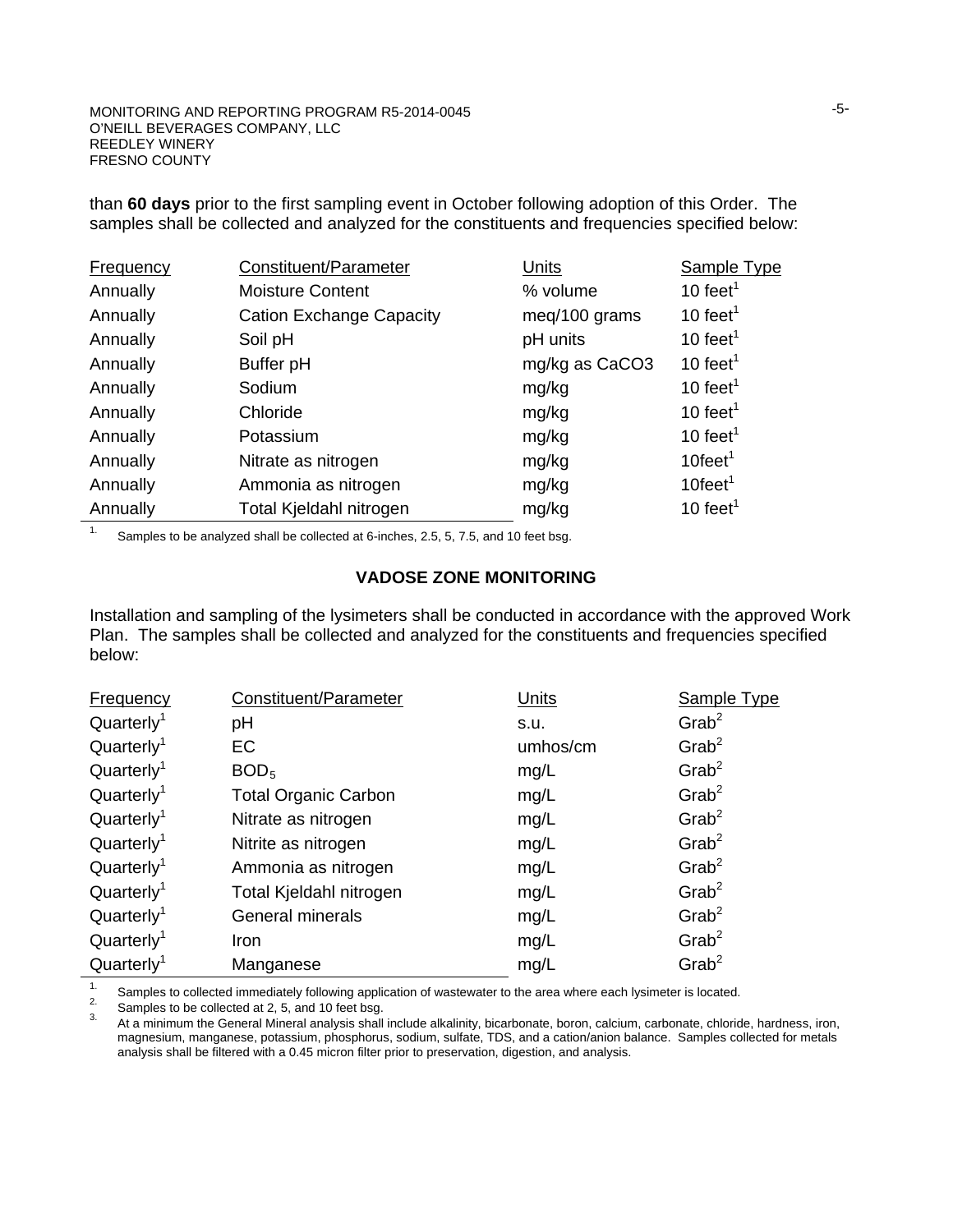### **REPORTING**

All monitoring results shall be tabulated and submitted in **Quarterly Monitoring Reports,** which shall be due by the first day of the second month after the calendar quarter. Therefore, monitoring reports are due as follows:

| 1 May      |
|------------|
| 1 August   |
| 1 November |
| 1 February |
|            |

**A transmittal letter shall accompany each Quarterly Monitoring Report**. The transmittal letter shall discuss any violations that occurred during the reporting period and all actions taken or planned for correcting violations, such as operation or Plant modifications. If the Discharger has previously submitted a report describing corrective actions or a time schedule for implementing the corrective actions, reference to the previous correspondence is satisfactory.

The following information is to be included on all monitoring reports, as well as any report transmittal letters, submitted to the Central Valley Water Board:

> O'Neill Beverages Company, LLC Reedley Winery R5-2014-0045 Contact Information (telephone number and email)

In reporting monitoring data, the Discharger shall arrange the data in tabular form so that the date, the constituents, and the concentrations are readily discernible. The data shall be summarized in such a manner that illustrates clearly, whether the Discharger complies with waste discharge requirements. In addition to the details specified in Standard Provision C.3, monitoring information shall include the method detection limit (MDL) and the Reporting limit (RL) or practical quantitation limit (PQL). If the regulatory limit for a given constituent is less than the RL (or PQL), then any analytical results for that constituent that are below the RL (or PQL) but above the MDL shall be reported and flagged as estimated.

Laboratory analysis reports do not need to be included in the monitoring reports; however, the laboratory reports must be retained for a minimum of three years in accordance with Standard Provision C.3.

All monitoring reports shall comply with the signatory requirements in Standard Provision B.3. For a Discharger conducting any of its own analyses, reports must also be signed and certified by the chief of the laboratory.

All monitoring reports that involve planning, investigation, evaluation, or design, or other work requiring interpretation and proper application of engineering or geologic sciences, shall be prepared by or under the direction of persons registered to practice in California pursuant to California Business and Professions Code sections 6735, 7835, and 7835.1.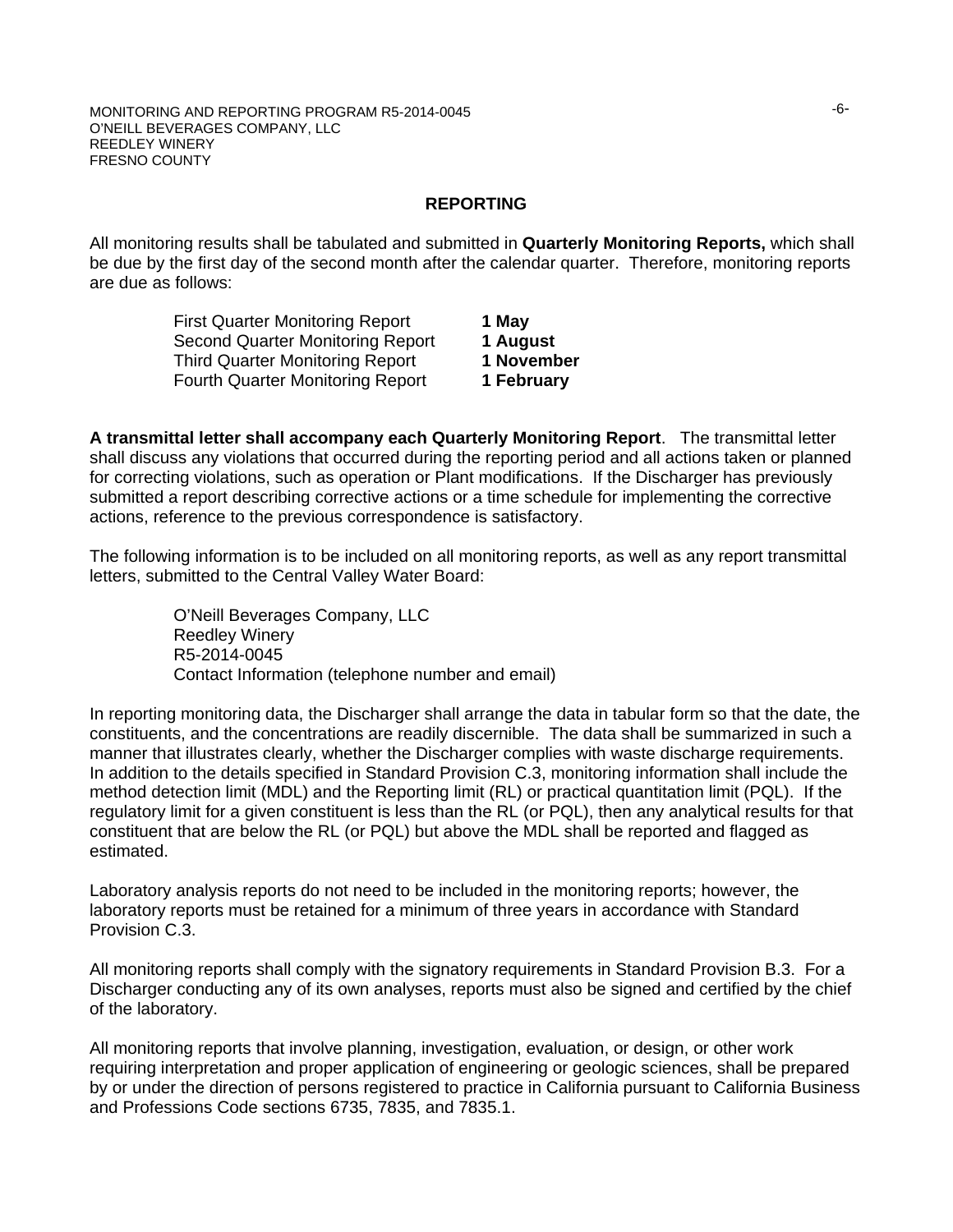At any time henceforth, the State or Central Valley Regional Water Board may notify the Discharger to electronically submit monitoring reports using the State Water Board's California Integrated Water Quality System (CIWQS) Program Web site (http://www.waterboards.ca.gov/ciwqs/index.html) or similar system. Until such notification is given, the Discharger shall submit hard copy monitoring reports.

## **A. All Quarterly Monitoring Reports,** shall include the following:

## **Wastewater Reporting:**

- 1. Tabulated results of effluent monitoring specified on page 2.
- 2. For each month of the quarter, calculation of the maximum daily, monthly average, and cumulative discharge flows to the land application areas.

## **Land Application Area Reporting:**

- 1. Results of routine monitoring and loading calculations specified on pages 3 and 4, broken down for each individual field.
- 2. For each month of the quarter, calculation of the monthly hydraulic load to individual fields for wastewater, precipitation, and supplemental irrigation water.
- 3. A summary of the notations made in the land application area monitoring log. The entire contents of the log do not need to be submitted.

### **Groundwater Reporting**:

- 1. The results of groundwater monitoring specified on page 4. If there is insufficient water in the well(s) for sampling the monitoring well(s) shall be reported as dry for that quarter.
- 2. For each monitoring well, a table showing groundwater depth, elevation, and constituent concentrations for the five previous years, up through the current quarter.
- 3. A groundwater contour map based on groundwater elevations for that quarter. The map shall show the gradient and direction of groundwater flow. The map shall also include the locations of all monitoring wells and wastewater storage and/or disposal areas.

### **Source Water Reporting**

1. The results of quarterly monitoring of irrigation supply including groundwater and surface water for EC as specified on page 3. If multiple sources are used the Discharger, shall calculate the flow-weighted average concentrations for the specified constituents. Results must include supporting calculations, if required.

## **Vadose Zone Reporting**

1. The results of quarterly monitoring as specified on page 5.

## **B. Fourth Quarter Monitoring Reports:**

## **Facility Information:**

1. The names and telephone numbers of persons to contact regarding the discharge for emergency and routine situations.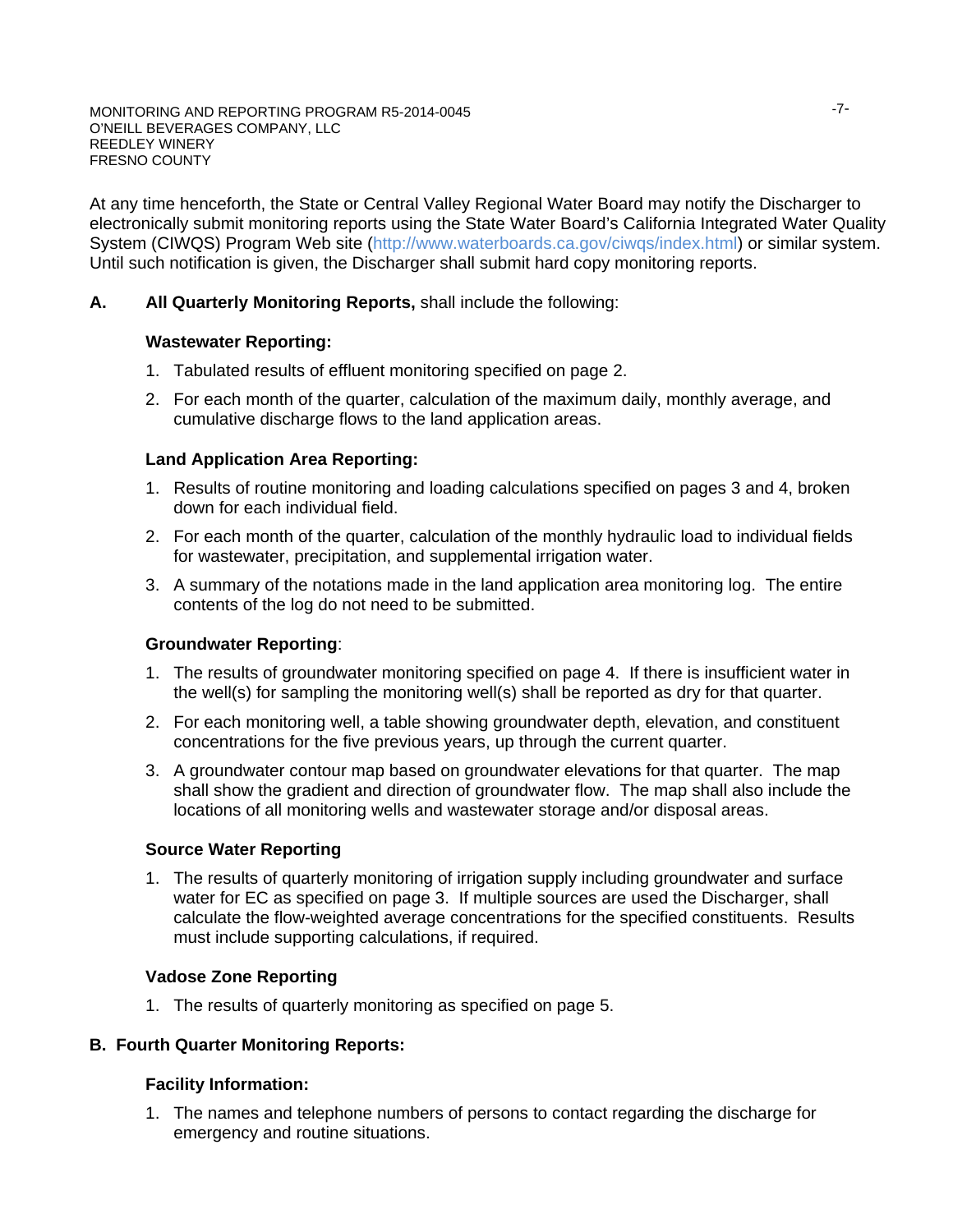- 2. A statement certifying when the flow meter and other monitoring instruments and devices were last calibrated, including identification of who performed the calibrations (Standard Provision C.4).
- 3. A summary of any changes in processing that might affect waste characterization and/or discharge flow rates.

### **Wastewater Reporting:**

- 1. A summary of tabulated results of effluent monitoring specified on page 2.
- 2. Calculation of the maximum daily flow, monthly average flow, and cumulative annual flow.

## **Solids Reporting**

- 1. Annual production totals for solids (excluding trash and recyclables) in dry tons or cubic yards.
- 2. A description of disposal methods, including the following information related to the disposal methods used. If more than one method is used, include the percentage disposed of by each method.
	- a. For landfill disposal, include: the name and location of the landfill, and the Order number of WDRs that regulate it.
	- b. For land application, include: the location of the site (field identification), and the Order number of any WDRs that regulate it.
	- c. For incineration, include: the name and location of the site where incineration occurs, the Order number of WDRs that regulate the site, the disposal method of ash, and the name and location of the facility receiving ash (if applicable).
	- d. For composting, include: the location of the site, and the Order number of any WDRs that regulate it.
	- e. For animal feed, include: the location of the site, and the Order number of any WDRs that regulate it.

### **Source Water Reporting**

1. The results of annual monitoring of source water and irrigation supply including groundwater and surface water for EC and general minerals as specified on page 3. If multiple sources are used the Discharger, shall calculate the flow-weighted average concentrations for the specified constituents. Results must include supporting calculations, if required.

### **Land Application Area Reporting:**

1. The type of crop(s) grown, planting and harvest dates, and the quantified nitrogen and fixed dissolved solids uptakes including potassium (as estimated by technical references or, preferably, determined by representative plant tissue analysis).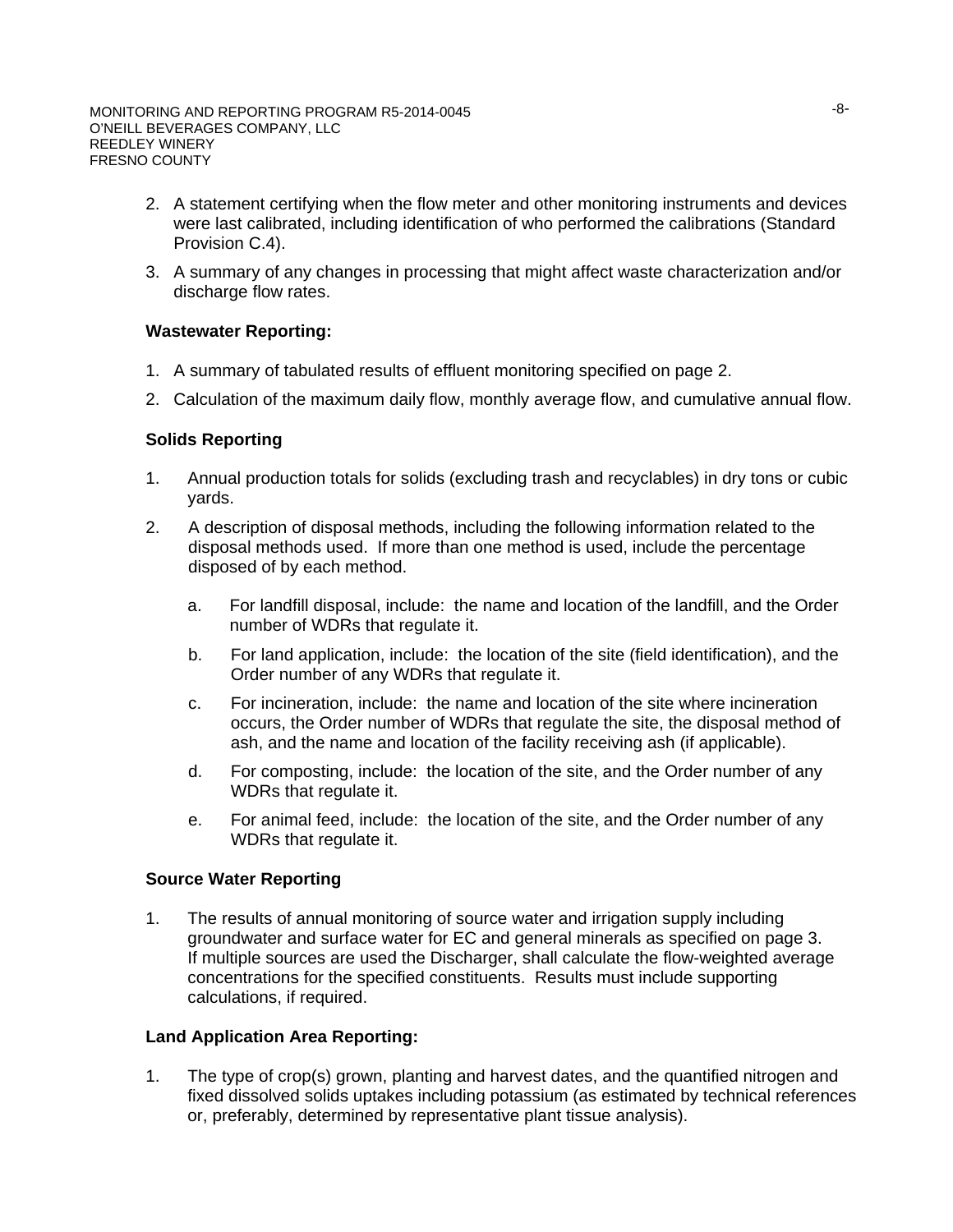- 2. The monthly and annual discharge volumes during the reporting year expressed as million gallons and inches.
- 3. A monthly balance for the reporting year that includes:
	- a. Monthly average  $ET<sub>o</sub>$  (observed evapotranspiration) Information sources include California Irrigation Management Information System (CIMIS)<http://www.cimis.water.ca.gov/>
	- b. Monthly crop uptake
		- i. Crop water utilization rates are available from a variety of publications available from the local University of California Davis extension office.
		- ii. Irrigation efficiency Frequently, engineers include a factor for irrigation efficiency such that the application rate is slightly greater than the crop utilization rate. A conservative design does not include this value.
	- c. Monthly average precipitation this data is available at http://www.cimis.water.ca.gov/ or at http://www.ncdc.noaa.gov/oa/climate/online/ccd/nrmlprcp.html.
	- d. Monthly average and annual average discharge flow rate.
	- e. Monthly estimates of the amount of wastewater percolating below the root zone (i.e., amount of wastewater applied in excess of crop requirements)
- 4. A summary of average weekly BOD loading rates.
- 5. The total pounds of nitrogen applied to the land application areas in lbs/acre-year, as calculated from the sum of the monthly loadings.
- 6. The total pounds of fixed dissolved solids (FDS) and potassium that have been applied to the land application areas in lbs/acre-year, as calculated from the sum of the monthly loadings.

## **Soil Reporting**

1. The tabulated results of Soil Monitoring as specified on pages 4 and 5.

The Discharger shall implement the above monitoring program on the first day of the calendar quarter following adoption of this Order.

*Original signed by:*

Ordered by:

Pamela C. Creedon, Executive Officer

28 March 2014 (Date)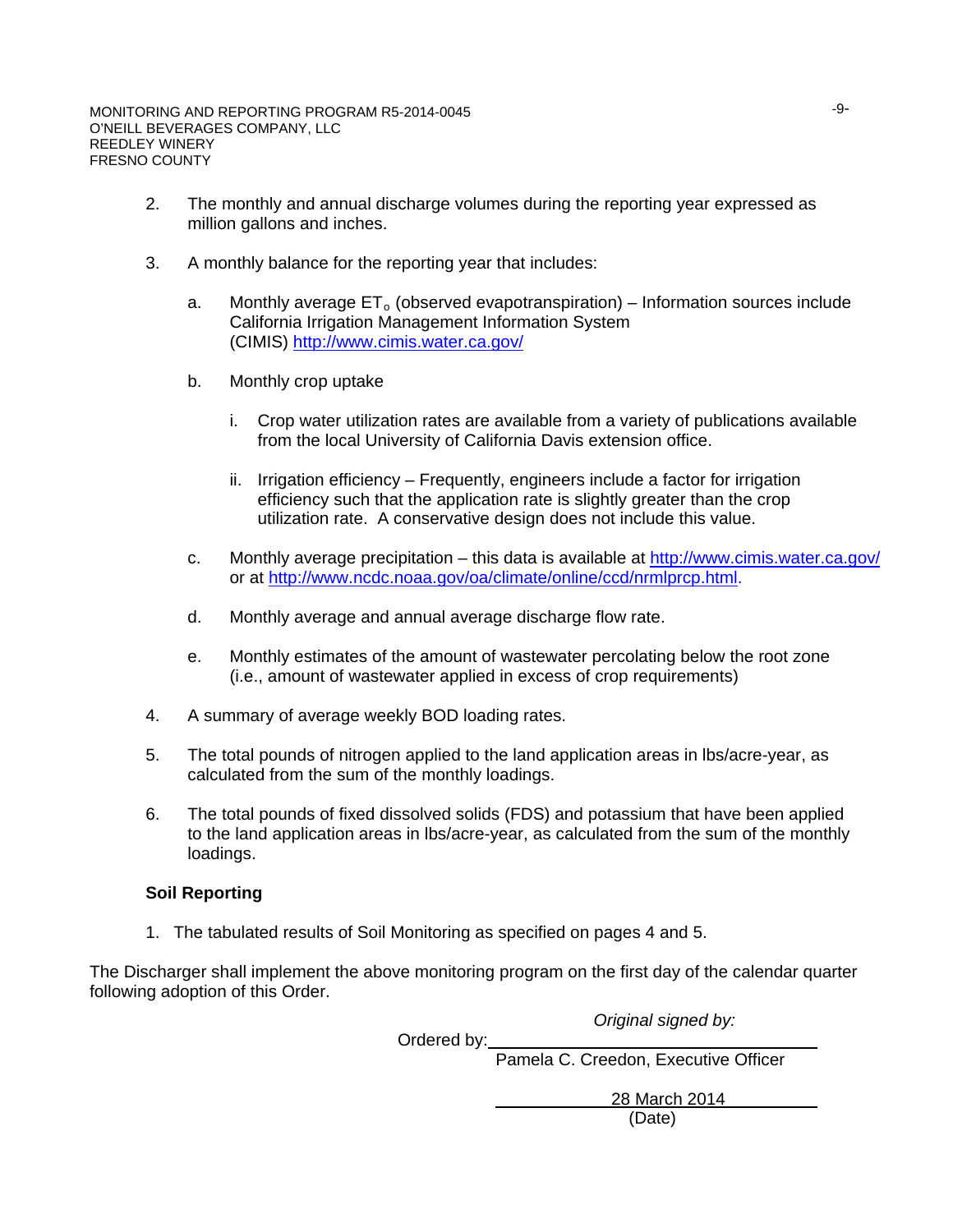#### MONITORING AND REPORTING PROGRAM R5-2014-0045 O'NEILL BEVERAGES COMPANY, LLC REEDLEY WINERY FRESNO COUNTY

## **GLOSSARY**

| BOD <sub>5</sub>        | Five-day biochemical oxygen demand                      |                                                                                                                                                                          |                     |  |  |  |  |
|-------------------------|---------------------------------------------------------|--------------------------------------------------------------------------------------------------------------------------------------------------------------------------|---------------------|--|--|--|--|
| <b>CBOD</b>             | Carbonaceous BOD                                        |                                                                                                                                                                          |                     |  |  |  |  |
| DO.                     | Dissolved oxygen                                        |                                                                                                                                                                          |                     |  |  |  |  |
| <b>EC</b>               |                                                         | Electrical conductivity at 25° C                                                                                                                                         |                     |  |  |  |  |
| <b>FDS</b>              | Fixed dissolved solids                                  |                                                                                                                                                                          |                     |  |  |  |  |
| <b>NTU</b>              | Nephelometric turbidity unit                            |                                                                                                                                                                          |                     |  |  |  |  |
| <b>TKN</b>              | Total Kjeldahl nitrogen                                 |                                                                                                                                                                          |                     |  |  |  |  |
| <b>TDS</b>              | Total dissolved solids                                  |                                                                                                                                                                          |                     |  |  |  |  |
| <b>TSS</b>              | Total suspended solids                                  |                                                                                                                                                                          |                     |  |  |  |  |
| Continuous              |                                                         | The specified parameter shall be measured by a meter continuously.                                                                                                       |                     |  |  |  |  |
| 24-Hour Composite       |                                                         | Samples shall be a flow-proportioned composite consisting of at least eight aliquots.                                                                                    |                     |  |  |  |  |
| Daily                   | Samples shall be collected every day.                   |                                                                                                                                                                          |                     |  |  |  |  |
| <b>Twice Weekly</b>     |                                                         | Samples shall be collected at least twice per week on non-consecutive days.                                                                                              |                     |  |  |  |  |
| Weekly                  | Samples shall be collected at least once per week.      |                                                                                                                                                                          |                     |  |  |  |  |
| <b>Twice Monthly</b>    |                                                         | Samples shall be collected at least twice per month during non-consecutive weeks.                                                                                        |                     |  |  |  |  |
| Monthly                 | Samples shall be collected at least once per month.     |                                                                                                                                                                          |                     |  |  |  |  |
| Bimonthly               |                                                         | Samples shall be collected at least once every two months (i.e., six times per year)<br>during non-consecutive months.                                                   |                     |  |  |  |  |
| Quarterly               | October.                                                | Samples shall be collected at least once per calendar quarter. Unless otherwise<br>specified or approved, samples shall be collected in January, April, July, and        |                     |  |  |  |  |
| Semiannually            | October.                                                | Samples shall be collected at least once every six months (i.e., two times per year).<br>Unless otherwise specified or approved, samples shall be collected in April and |                     |  |  |  |  |
| Annually                | approved, samples shall be collected in October.        | Samples shall be collected at least once per year. Unless otherwise specified or                                                                                         |                     |  |  |  |  |
| mg/L                    | Milligrams per liter                                    |                                                                                                                                                                          |                     |  |  |  |  |
| mL/L                    | Milliliters [of solids] per liter                       |                                                                                                                                                                          |                     |  |  |  |  |
| ug/L                    | Micrograms per liter                                    |                                                                                                                                                                          |                     |  |  |  |  |
| umhos/cm                | Micromhos per centimeter                                |                                                                                                                                                                          |                     |  |  |  |  |
| mgd                     | Million gallons per day                                 |                                                                                                                                                                          |                     |  |  |  |  |
| MPN/100 mL              | Most probable number [of organisms] per 100 milliliters |                                                                                                                                                                          |                     |  |  |  |  |
| <b>General Minerals</b> |                                                         | Analysis for General Minerals shall include at least the following:                                                                                                      |                     |  |  |  |  |
|                         | Alkalinity (as CaCO <sub>3</sub> )                      | Chloride                                                                                                                                                                 | Nitrate as nitrogen |  |  |  |  |
|                         | Bicarbonate (as $CaCO3$ )                               | Hardness                                                                                                                                                                 | Potassium           |  |  |  |  |
|                         | Boron                                                   | Iron                                                                                                                                                                     | Sodium              |  |  |  |  |
|                         | Calcium                                                 | Magnesium                                                                                                                                                                | Sulfate             |  |  |  |  |
|                         | Carbonate (as CaCO3)                                    | Manganese                                                                                                                                                                | <b>TDS</b>          |  |  |  |  |
|                         | balance.                                                | General Minerals analyses shall be accompanied by documentation of cation/anion                                                                                          |                     |  |  |  |  |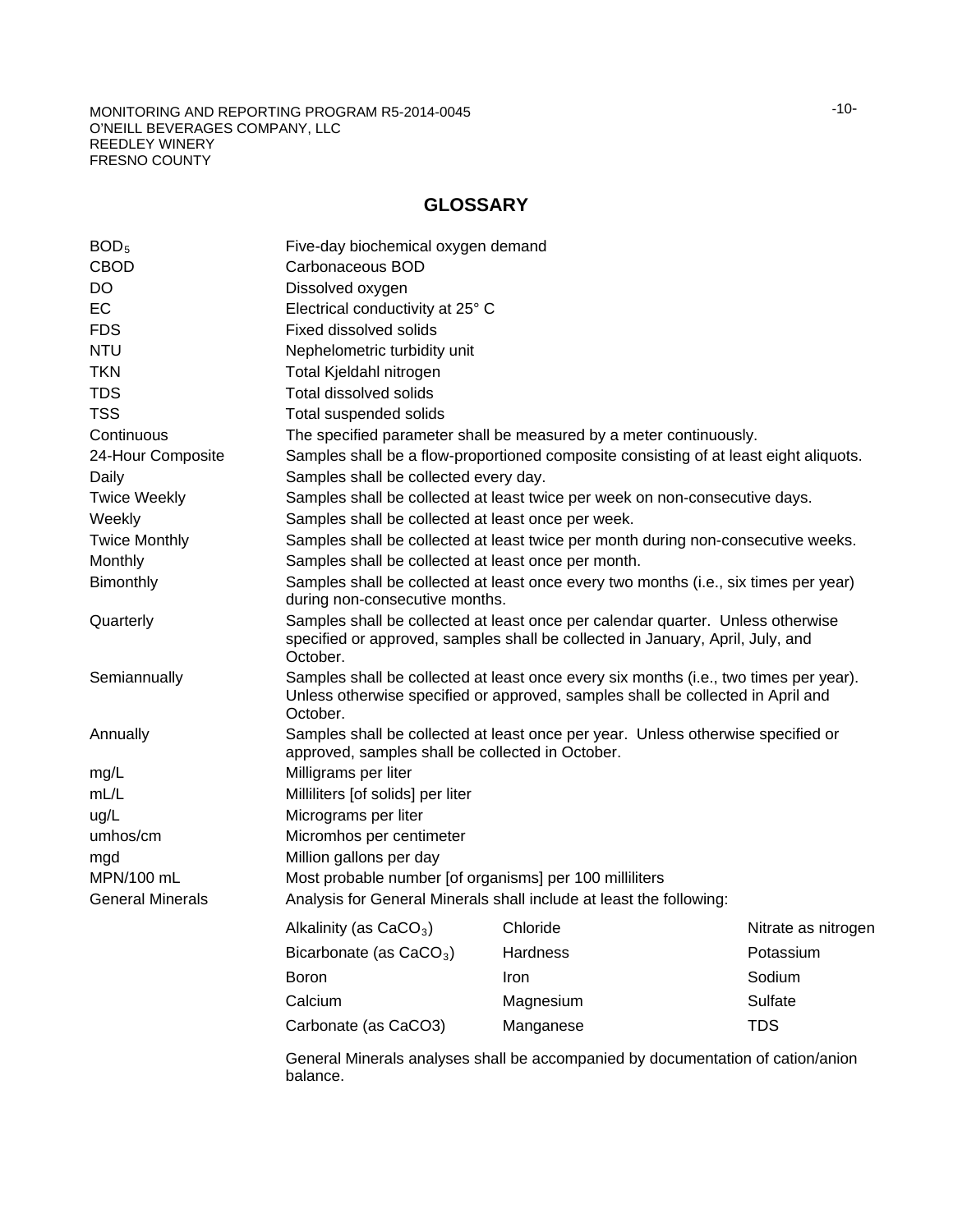## INFORMATION SHEET

INFORMATION SHEET - ORDER R5-2014-0045 O'NEILL BEVERAGES COMPANY, LLC REEDLEY WINERY FRESNO COUNTY

### **Background**

O'Neill Beverages Company, LLC (O'Neill or Discharger) owns and operates a Winery at 8418 South Lac Jac Avenue near Reedley in Fresno County. The Winery has been in operation since prior to the 1950's; previous owners include Golden State Vintners, Heublein Wine, and Christian Brothers. O'Neill purchased the Winery in July of 2004.

The Winery is currently regulated by Waste Discharge Requirements (WDRs) Order 95-014 adopted by the Central Valley Water Board on 27 January 1995 to regulate wastewater and stillage waste discharges to land associated with Winery operations. Order 95-014 allows for a maximum daily discharge of up to 0.526 million gallons per day (mgd) from 1 May to 30 September, up to 0.299 mgd from 1 October to 30 November, and up to 0.179 mgd from 1 December to 30 April. The Monitoring and Reporting Program was revised in January 2001 to increase effluent and groundwater monitoring.

On 16 December 2011, O'Neill Beverages Company, LLC (hereafter O'Neill or Discharger) submitted a revised Report of Waste Discharge (RWD) to address increased flows and an expanded land application area. Two previous RWD were submitted in 2006 and 2007. Both previous RWDs were withdrawn by the Discharger. The Winery expansion is planned to meet the increasing demand for wine in the Central Valley. The expansion includes the construction of additional stainless steel storage and fermentation tanks, two additional grape crush pits, two crushers/destemmers, and two to four tank/screw presses, and will result in increased wastewater flows to the land application areas.

#### **Existing Plant and Discharge**

The Winery facility includes an administrative office building, wine production and fermentation buildings, warehouses, distillery, grape receiving/crush areas, and land application areas. The Winery also includes a bottling plant and Class II surface impoundment constructed in 2001. Discharges from the bottling plant to the Class II surface impoundment are regulated separately under WDRs Order 5-01-141.

The Winery currently crushes approximately 150,000 tons of grapes annually. The Winery operates year round. Wastewater from Winery operations consists of stillage waste, tank wash, cooling water, boiler blow down, and general wash water. The stills generally operate for approximately 110 days each year from mid-August through October. Wastewater from the stills is combined with tank wash and general wash water prior to discharging to the land application areas. Prior to 1995, the land application area consisted of approximately 36.8 acres adjacent to the Winery. Starting in 2000 the land application area was expanded in stages to a total of 106 acres. Starting in 2004, O'Neill switched to sprinkler irrigation to more evenly distribute its wastewater and to provide for better management of its land application areas.

Wastewater from the Winery is collected and routed through a single screening unit to remove larger solids before it is discharged to the land application areas. In 2003, the Discharger began segregating its high salinity waste streams including cooling water blow down, boiler blow down, and water softener regenerant to its Class II surface impoundment.

Samples of the wastewater are collected and analyzed on a weekly, monthly, or quarterly basis. The chemical makeup of the wastewater varies throughout the year depending on the season and facility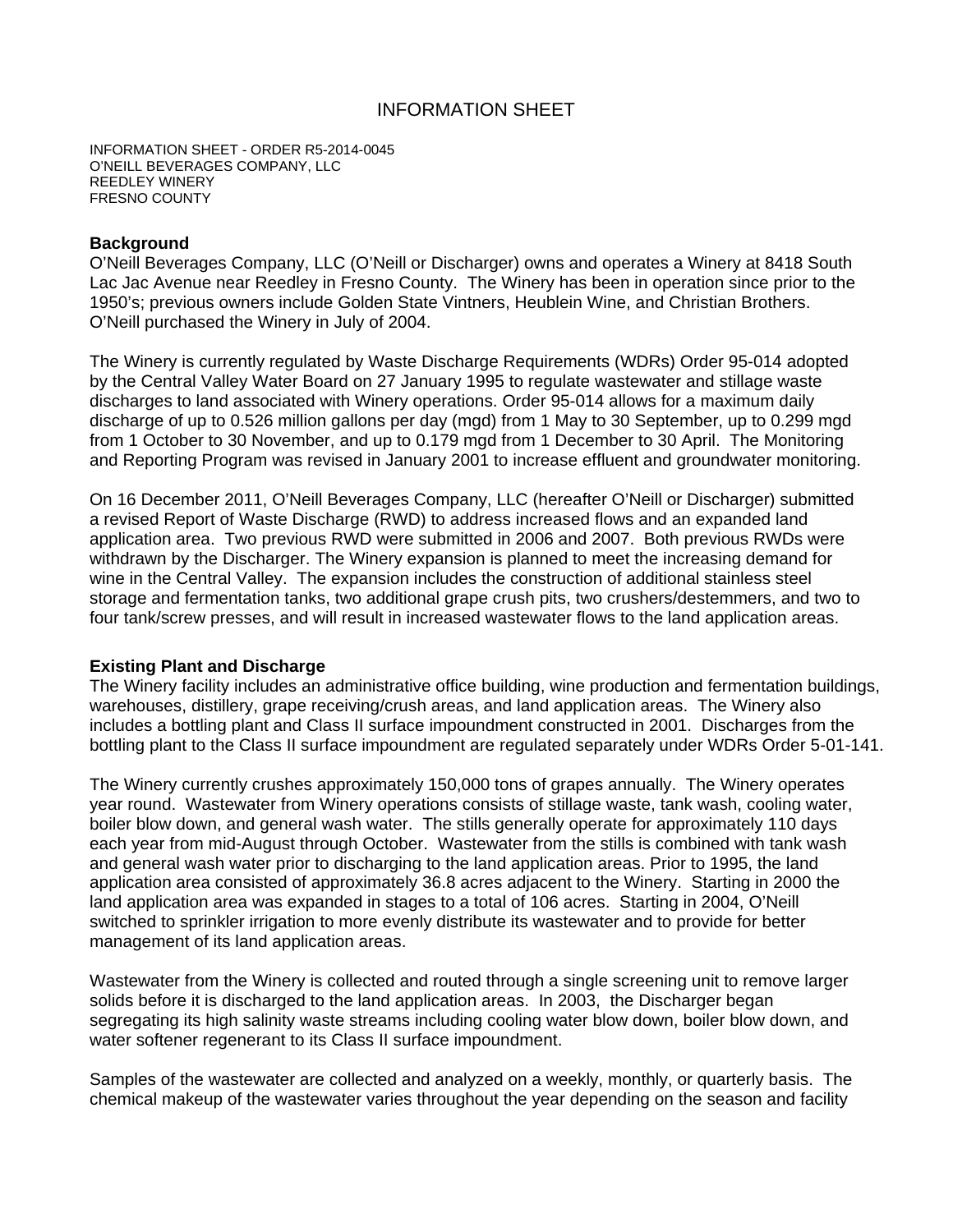#### INFORMATION SHEET – ORDER R5-2014-0045 -2-O'NEILL BEVERAGES COMPANY, LLC REEDLEY WINERY FRESNO COUNTY

operations. Table 1 presents average flows and wastewater characteristics from 2008 through 2012 broken down by month:

|           | <b>Flows</b><br><u>(mgd)</u> | <b>BOD</b><br>(mq/L) | <b>Total Nitrogen</b><br>(mq/L) | EC<br>(umhos/cm) | <b>TDS</b><br><u>(mg/L)</u> | <b>FDS</b><br>(mg/L) |  |
|-----------|------------------------------|----------------------|---------------------------------|------------------|-----------------------------|----------------------|--|
| January   | 0.049                        | 2,908                | 36                              | 845              | 1,018                       | 426                  |  |
| February  | 0.054                        | 2,862                | 14                              | 692              | 817                         | 513                  |  |
| March     | 0.045                        | 2,310                | 11                              | 817              | 752                         | 395                  |  |
| April     | 0.052                        | 2,244                | 11                              | 809              | 424                         | 242                  |  |
| May       | 0.049                        | 1,214                | 7.1                             | 706              | 354                         | 220                  |  |
| June      | 0.084                        | 998                  | 6.8                             | 835              | 430                         | 275                  |  |
| July      | 0.108                        | 1,165                | 6.6                             | 835              | 410                         | 258                  |  |
| August    | 0.223                        | 3,045                | 10                              | 1,054            | 505                         | 253                  |  |
| September | 0.429                        | 5,034                | 121                             | 2,230            | 3,928                       | 1,200                |  |
| October   | 0.373                        | 5,771                | 163                             | 2,310            | 4,123                       | 1,633                |  |
| November  | 0.273                        | 4,638                | 172                             | 1,746            | 3,441                       | 1120                 |  |
| December  | 0.101                        | 2,959                | 78                              | 1,013            | 1,491                       | 580                  |  |

TABLE 1. Wastewater Characteristics

The Discharger also collects samples for analysis of individual salt constituents on a quarterly basis. Table 2 presents wastewater concentrations for individual salt constituents from 2008 through 2012 broken down by quarter:

|                         | Bicarbonate<br>as $CaCO3$<br>(mg/L) | <b>Dissolve</b><br>Calcium<br>(mg/L) | <b>Dissolved</b><br>Magnesium<br>(mg/L) | <b>Dissolved</b><br>Sodium<br>(mg/L) | <b>Dissolved</b><br>Potassium<br>(mg/L) | Chloride<br>(mg/L) | Sulfate<br>(mg/L) |
|-------------------------|-------------------------------------|--------------------------------------|-----------------------------------------|--------------------------------------|-----------------------------------------|--------------------|-------------------|
| 1 <sup>st</sup> Quarter | 134                                 | 31.5                                 |                                         | $224^{\circ}$                        | 47.8                                    | $76.6^1$           | 53.4              |
| 2 <sup>nd</sup> Quarter | 167                                 | 38.3                                 | 10.2                                    | 46.8                                 | 11.4                                    | 27.1               | 20.4              |
| 3 <sup>rd</sup> Quarter | 120                                 | 36.7                                 | 10.9                                    | 39                                   | 22.8                                    | 28.5               | 28.1              |
| 4 <sup>th</sup> Quarter | 19                                  | 59.9                                 | 27.3                                    | 47                                   | 463                                     | 28.1               | 394               |

TABLE 2. Salinity Constituents

1. Elevated concentration due to spikes in samples collected in 2008 and 2009. Since 2009 sodium and chloride concentration during the first quarter are similar to samples collected during the rest of the year.

The wastewater is high in organics, nitrogen, and salts particularly potassium. As shown in the tables above, wastewater flows and constituent concentrations are significantly higher during the crush and stillage seasons from mid-August through November. The Winery stillage was characterized in 1999 and 2000. Average concentrations were reported as, 4,287 mg/L for BOD, 190 mg/L for total nitrogen, 2,712 mg/L for EC, 1,200 mg/L for potassium, 23 mg/L for sodium, 1,200 mg/L for sulfate, 64 mg/L for chloride, 80 mg/L for calcium, 61 mg/L for magnesium, and 73 mg/L for nitrate.

Various residual solid wastes, including pomace (grape seeds, pulp, and skins), grape stems and leaves, spent diatomaceous earth from wine filtration, and recovered material from the wastewater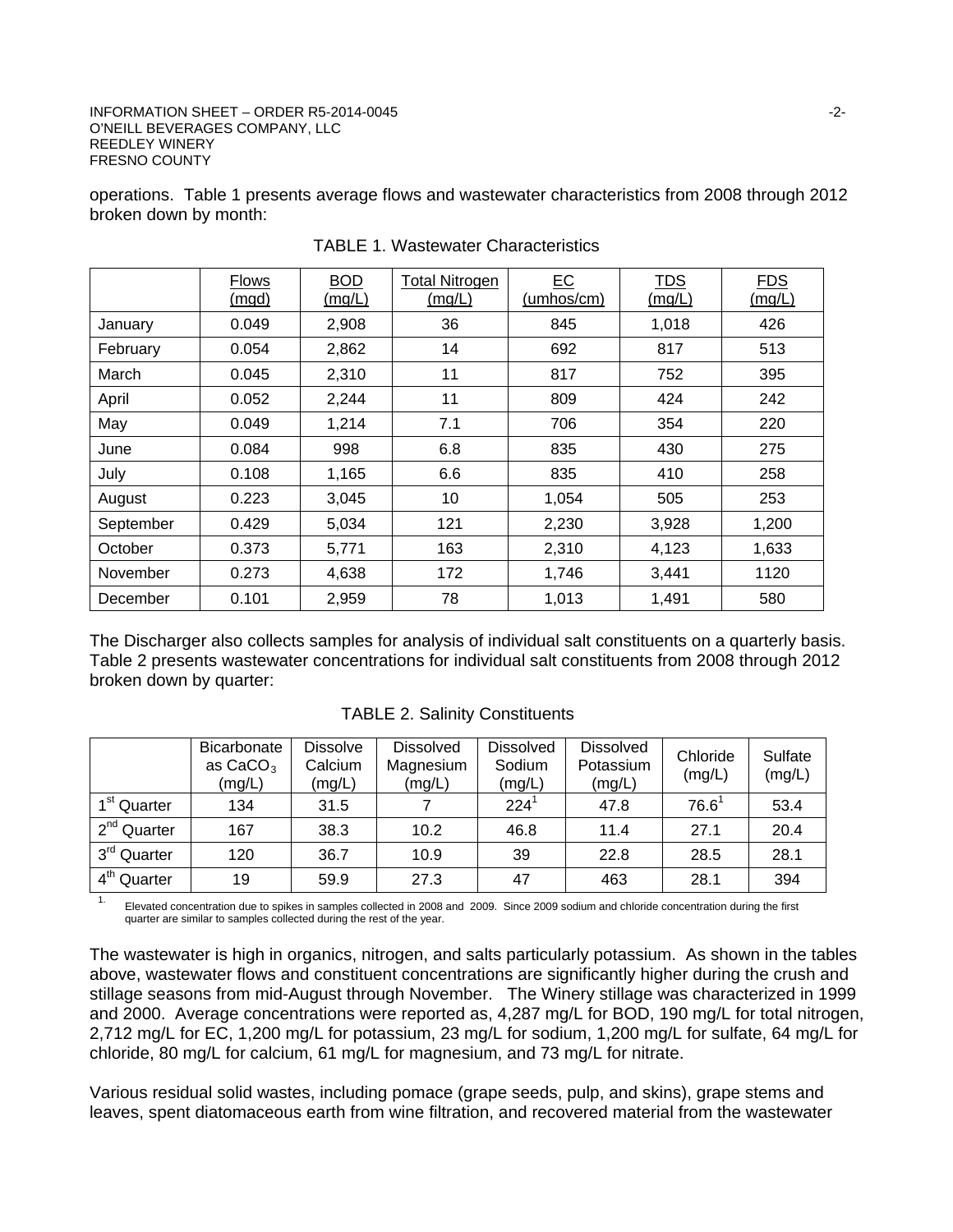INFORMATION SHEET – ORDER R5-2014-0045 -3- O'NEILL BEVERAGES COMPANY, LLC REEDLEY WINERY FRESNO COUNTY

screens are generated at the Winery on a regular basis. These materials are stored on a concrete pad and remove daily by an off-site contractor. According to O'Neill, the organic material is distributed to local dairies for use as animal feed, while the diatomaceous earth and green waste is taken to a composting facility.

### **Proposed Changes**

The Discharger plans to increase its winery production ultimately crushing approximately 200,000 tons of grapes, and producing up to 15 million gallons of wine annually. No increase in distillation activities or volume of stillage waste is proposed. To address increased wastewater generation associated with the Winery expansion, the Discharger purchased approximately 50 acres of land just east of its existing land application areas. With the additional 50 acres, the land available for the application of wastewater will total about 156 acres. In 2011, the Discharger purchased an additional 77 acres of agricultural land north of the existing land application area and is in the process of purchasing an additional 62 acres of agricultural land south of its existing land application area. In the future, the Discharger could potentially add this 139 acres of land in addition to approximately 50 acres of vineyard west of Lac Jac Avenue, to its land application area for a total of about 345 acres, if needed.

The Discharger also plans to change its cropping plan to better utilize the land application areas and improve crop uptake of waste constituents. According to the RWD the Discharger will switch to a double crop plan with field crops such as sudan grass and a winter forage. The RWD includes various scenarios for existing (60 million gallons per year) and future flows (80 million gallons per year) utilizing a mixture of single or double cropped fields to evaluate nutrient and hydraulic loading rates.

The RWD includes a water balance that addresses current and future flows to the land application area. Based on the water balance, at 80 million gallons, wastewater from the Winery will account for about 30 to 35 percent of the crops irrigation requirements. Supplemental irrigation water will be primarily surface water from the Consolidated Irrigation District with a TDS of about 27 mg/L, or groundwater from the newly installed standby well with a TDS of about 190 mg/L.

#### **Groundwater Conditions**

The Winery and land application areas lie adjacent to the Kings River on the eastern side of the San Joaquin Valley. The area is underlain by river channel and alluvial fan deposits. Soil borings logs show predominantly fine to medium grained sand with interbedded silts and clays down to about 65 feet below ground surface (bgs). Some borings show a dense layer of silt (or hardpan) at about 10 to 15 feet bgs.

There are seventeen monitoring wells used to monitor groundwater beneath the Winery and land application areas. Four monitoring wells (MW-1 through MW-4) were installed in 1995 to monitor the original 36.8 acre land application area and are currently inside of the expanded land application area. Ten additional monitoring wells (MW-5 through MW-14) were installed in 2001. Monitoring wells MW-5 and MW-6 were installed east and up-gradient between the Kings River and land application areas. The remaining monitoring wells MW-7 through MW-14 were installed around the perimeter of the site to the north, south, and east of the land application areas. Three additional monitoring wells SI-1, SI-2, and SI-3 were also installed in 2001, south of the land application area to monitor groundwater around the Class II surface impoundment. Groundwater is first encountered at approximately 45 to 60 feet bgs.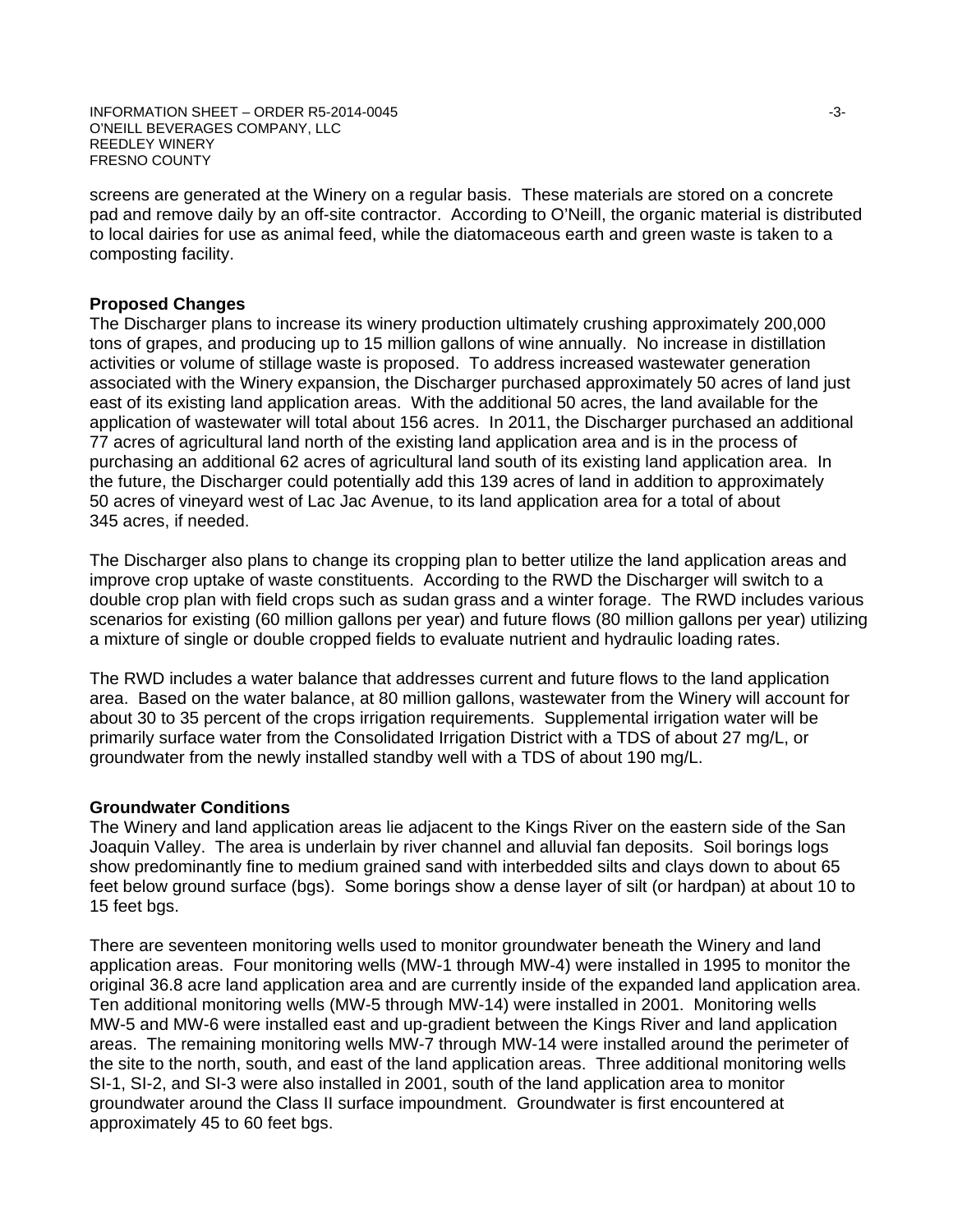#### INFORMATION SHEET – ORDER R5-2014-0045 -4- O'NEILL BEVERAGES COMPANY, LLC REEDLEY WINERY FRESNO COUNTY

Groundwater flow beneath the site is predominantly to the west-southwest away from the Kings River. Infiltration from the Kings River provides a source of high quality groundwater up-gradient of the site. Average groundwater quality for selected constituents calculated using quarterly sampling data from 2008 through 2012 is presented in Table 3 below:

| Wells                                       | EC<br>umhos/cm                            | TDS<br>mg/L      | HCO <sub>3</sub><br>mg/L | $NO3-N$<br>mg/L | Ammonia<br>mg/L | Na<br>mg/L | $\Omega$<br>mg/L | Κ<br>mg/L | $Ee^1$<br>mg/L | $\underline{\mathsf{Mn}}^1$<br>mg/L | <b>TOC</b><br>mg/L |  |
|---------------------------------------------|-------------------------------------------|------------------|--------------------------|-----------------|-----------------|------------|------------------|-----------|----------------|-------------------------------------|--------------------|--|
| Interior and down-gradient monitoring wells |                                           |                  |                          |                 |                 |            |                  |           |                |                                     |                    |  |
| $MW-1$                                      | 1730                                      | 1116             | 693                      | 6               | 26              | 54         | 26               | 288       | < 0.1          | 0.81                                | 9                  |  |
| $MW-2$                                      | 1065                                      | 661              | 513                      | 0.4             | 20              | 33         | 18               | 109       | 0.2            | 0.83                                | 8                  |  |
| $MW-3$                                      | 1308                                      | 951              | 670                      | 1.2             | 2.9             | 57         | 29               | 235       | 0.3            | 2.54                                | 6.8                |  |
| $MW-4$                                      | 1695                                      | 1155             | 625                      | 16              | 24              | 50         | 25               | 260       | < 0.1          | 0.58                                | $\overline{7}$     |  |
| <b>MW-14</b>                                | 1534                                      | 872              | 614                      | 3.4             | 28              | 63         | 30               | 171       | 1.4            | 0.38                                | 11                 |  |
|                                             | Up-gradient and perimeter wells           |                  |                          |                 |                 |            |                  |           |                |                                     |                    |  |
| $MW-5$                                      | 464                                       | 362              | 189                      | 9.6             | < 0.5           | 57         | 18               | 4.2       | < 0.1          | < 0.01                              | $<$ 1              |  |
| MW-6                                        | 1074                                      | 765              | 658                      | 4.2             | 0.6             | 55         | 25               | 5.2       | 0.2            | 2.84                                | 5.2                |  |
| $MW-7$                                      | 1013                                      | 476              | 451                      | 4.8             | 5.5             | 42         | 19               | 87        | < 0.1          | 0.39                                | 3.1                |  |
| $MW-8$                                      | 1259                                      | 906              | 462                      | 33              | 0.6             | 148        | 64               | 6.1       | < 0.1          | 0.04                                | 1.9                |  |
| $MW-91$                                     | 631                                       | 448              | 133                      | 27              | < 0.5           | 35         | 10               | 2.6       | < 0.1          | < 0.01                              | 1                  |  |
| <b>MW-10</b>                                | 1618                                      | 1193             | 406                      | 69              | 0.6             | 155        | 45               | 5.6       | < 0.1          | < 0.01                              | 2.1                |  |
| $MW-112$                                    | 1554                                      | 1118             | 399                      | 39              | < 0.5           | 101        | 58               | 5.9       | < 0.1          | < 0.01                              | 2.5                |  |
| MW-12                                       | 816                                       | 862              | 261                      | 38              | 0.6             | 111        | 16               | 4.9       | < 0.1          | < 0.01                              | 1.1                |  |
| MW-13                                       | 1153                                      | 992              | 401                      | 16              | 0.6             | 120        | 88               | 3.7       | < 0.1          | 0.01                                | 1.5                |  |
|                                             | Wells around Class II surface impoundment |                  |                          |                 |                 |            |                  |           |                |                                     |                    |  |
| $SI-1$                                      | 1114                                      | 765              | 350                      | 36              | 0.6             | 150        | 31               | 5.2       | 0.1            | < 0.01                              | 1.1                |  |
| $SI-2^3$                                    | 696                                       | 438              | 260                      | 13              | 1               | 20         | 13               | 29        | 0.1            | 0.05                                | 1.4                |  |
| $SI-3$                                      | 880                                       | 618              | 295                      | 30              | 3.9             | 82         | 20               | 15        | 0.1            | 0.02                                | 1.9                |  |
| MCL <sup>4</sup>                            | 900/1600 <sup>6</sup>                     | 500/<br>$1000^6$ |                          | $10^5$          |                 |            | 250/<br>$500^6$  |           | $0.3^{6}$      | $0.05^6$                            |                    |  |

|  | <b>TABLE 3. Groundwater Quality</b> |  |
|--|-------------------------------------|--|
|--|-------------------------------------|--|

EC =Electrical Conductivity, TDS=Total Dissolved Solids, HCO<sub>3</sub> = bicarbonate as CaCO<sub>3</sub>, NO<sub>3</sub>-N=Nitrate as nitrogen, Ammonia=ammonia as nitrogen, Na=Sodium, Cl=Chloride, K=Potassium, Fe=Iron, Mn=Manganese, and TOC=Total Organic Carbon

<sup>1.</sup> Well periodically dry. Average based on 10 samples.<br>
<sup>2.</sup> Well dry from 2008 through most of 2011. Average based on 3 samples.<br>
<sup>3.</sup> Well periodically dry. Average based on 13 samples.<br>
<sup>4.</sup> MCL = Maximum Contaminant

In May 2007, O'Neill installed two additional up-gradient monitoring wells (MW-15 and MW-16) along the eastern boundary of the expanded land application area to evaluate groundwater conditions prior to the application of wastewater to this area. These wells were sampled three times in 2007 following their installation and twice in 2011. Analytical results from the limited sampling of MW-15 and MW-16 are presented in Table 4.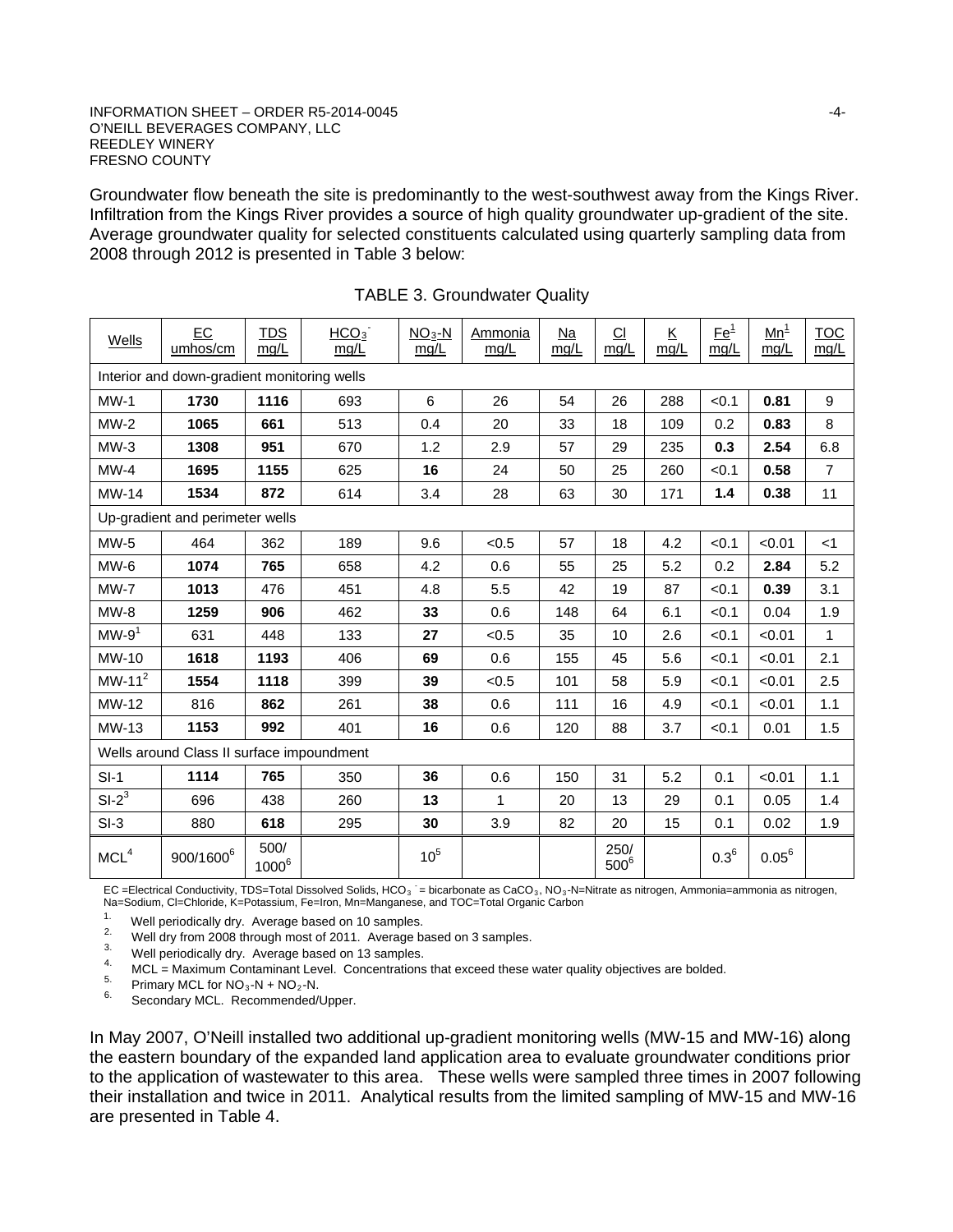#### $I$ NFORMATION SHEET – ORDER R5-2014-0045  $-5$ -O'NEILL BEVERAGES COMPANY, LLC REEDLEY WINERY FRESNO COUNTY

| <b>Wells</b>     | Date    | E C<br>umhos/cm | <u>TDS</u><br>mg/L | HCO <sub>3</sub><br>mg/L | NO <sub>3</sub><br>$\underline{\mathsf{N}}$<br>mg/L | Ammonia<br>mg/L | $Na$<br>mg/L | $\underline{\text{CI}}$<br>mg/L | $\underline{\mathsf{K}}$<br>mg/L | <u>Fe</u><br>mg/L | $\underline{\mathsf{Mn}}$<br>mg/L | <b>TOC</b><br>mg/L |
|------------------|---------|-----------------|--------------------|--------------------------|-----------------------------------------------------|-----------------|--------------|---------------------------------|----------------------------------|-------------------|-----------------------------------|--------------------|
|                  | 6/4/07  | 1090            | 740                | 335                      | 16.8                                                | < 0.5           | 94           | 84                              | 6.7                              | < 0.1             | < 0.01                            | 1.9                |
|                  | 7/26/07 | 1080            | 720                | 388                      | 7.7                                                 | 0.11            | 108          | 71                              | 8.6                              | 0.2               | < 0.01                            | ns                 |
| <b>MW-15</b>     | 8/1/07  | 1100            | 762                | 314                      | 20.9                                                | < 0.5           | 89           | 69                              | 6.8                              | < 0.1             | < 0.01                            | ns                 |
|                  | 7/19/11 | 694             | 530                | 229                      | 9.1                                                 | < 0.5           | 58           | 34                              | 4.4                              | < 0.1             | < 0.01                            | $<$ 1              |
|                  | 8/22/11 | 772             | 540                | 272                      | 10                                                  | < 0.5           | 64           | 39                              | 3.6                              | < 0.1             | < 0.01                            | $<$ 1              |
|                  | 6/4/07  | 772             | 673                | 335                      | 7.3                                                 | < 0.5           | 79           | 34                              | 5                                | < 0.1             | < 0.01                            | 7.7                |
|                  | 7/26/07 | 716             | 480                | 307                      | 5.5                                                 | < 0.5           | 89           | 32                              | 6.5                              | 0.14              | < 0.01                            | ns                 |
| MW-16            | 8/1/07  | 783             | 566                | 314                      | 7.7                                                 | < 0.5           | 78           | 31                              | 5.7                              | < 0.1             | < 0.01                            | ns                 |
|                  | 7/19/11 | 561             | 425                | 234                      | 2.6                                                 | < 0.5           | 57           | 16                              | 3.8                              | < 0.1             | < 0.01                            | $<$ 1              |
|                  | 8/22/11 | 551             | 420                | 245                      | 2.6                                                 | < 0.5           | 60           | 17                              | 3.2                              | < 0.1             | < 0.01                            | $<$ 1              |
| MCL <sup>1</sup> |         | $900/1600^3$    | 500/<br>$1000^3$   |                          | 10 <sup>2</sup>                                     |                 |              | 250/5<br>00 <sup>3</sup>        |                                  | $0.3^{3}$         | $0.05^{3}$                        |                    |

TABLE 4. Groundwater data for MW-15 and MW-16

EC=Electrical Conductivity, TDS=Total Dissolved Solids, HCO<sub>3</sub> =bicarbonate as CaCO<sub>3</sub>, NO<sub>3</sub>-N=Nitrate as nitrogen, ammonia=ammonia as nitrogen, Na=Sodium, Cl=Chloride, K=Potassium, Fe= Iron, Mn=Manganese, and TOC=Total Organic Carbon<br>1. And Manufacture Cardonicant Lough Concontrations that expect these water quality objective

1. MCL = Maximum Contaminant Levels. Concentrations that exceed these water quality objectives are bolded.<br>
<sup>2.</sup> Primary MCL for NO<sub>3</sub>-N + NO<sub>2</sub>-N.<br>
<sup>3.</sup> Secondary MCL. Recommended/Upper.

The elevated EC and salinity constituents in MW-15 and MW-16 in 2007 are likely the result of inadequate development of the wells. Samples collected in 2011 for EC, TDS, sodium, chloride, and bicarbonate were significantly lower than those in 2007, following installation of the monitoring wells.

Groundwater quality is discussed below:

- a. Up-gradient groundwater quality is best defined by monitoring well MW-5 on the southeast corner of the existing land application areas, MW-15 and MW-16 on the eastern boundary of the expansion area and closer to the Kings River, and MW-9 north and west of the Winery and outside of the influence from the land application areas. The average EC and TDS in these wells ranges from 445 to 772 umhos/cm and 321 to 540 mg/L, respectively.
- b. The interior, and down-gradient monitoring wells, (MW-1, MW-2, MW-3, MW-4, and MW-14) contain EC and TDS concentrations in excess of the recommended secondary Maximum Contaminant Levels (MCLs) of 900 umhos/cm and 500 mg/L, and in some cases the upper secondary MCLs of 1,600 umhos/cm and 1,000 mg/L, respectively. These wells also contain manganese in excess of the secondary MCL of 0.05 mg/L with average concentrations ranging from 0.33 mg/L in MW-4 and MW-14 to 1.71 mg/L in MW-3. These wells show little or no nitrate but high ammonia confirming reducing conditions beneath the site. Bicarbonate, calcium, magnesium, and total organic carbon (TOC) are also elevated, indicating general organic overloading of the land application areas. These wells also show high potassium at concentrations of 100 to 300 mg/L, indicating overloading for potassium as well.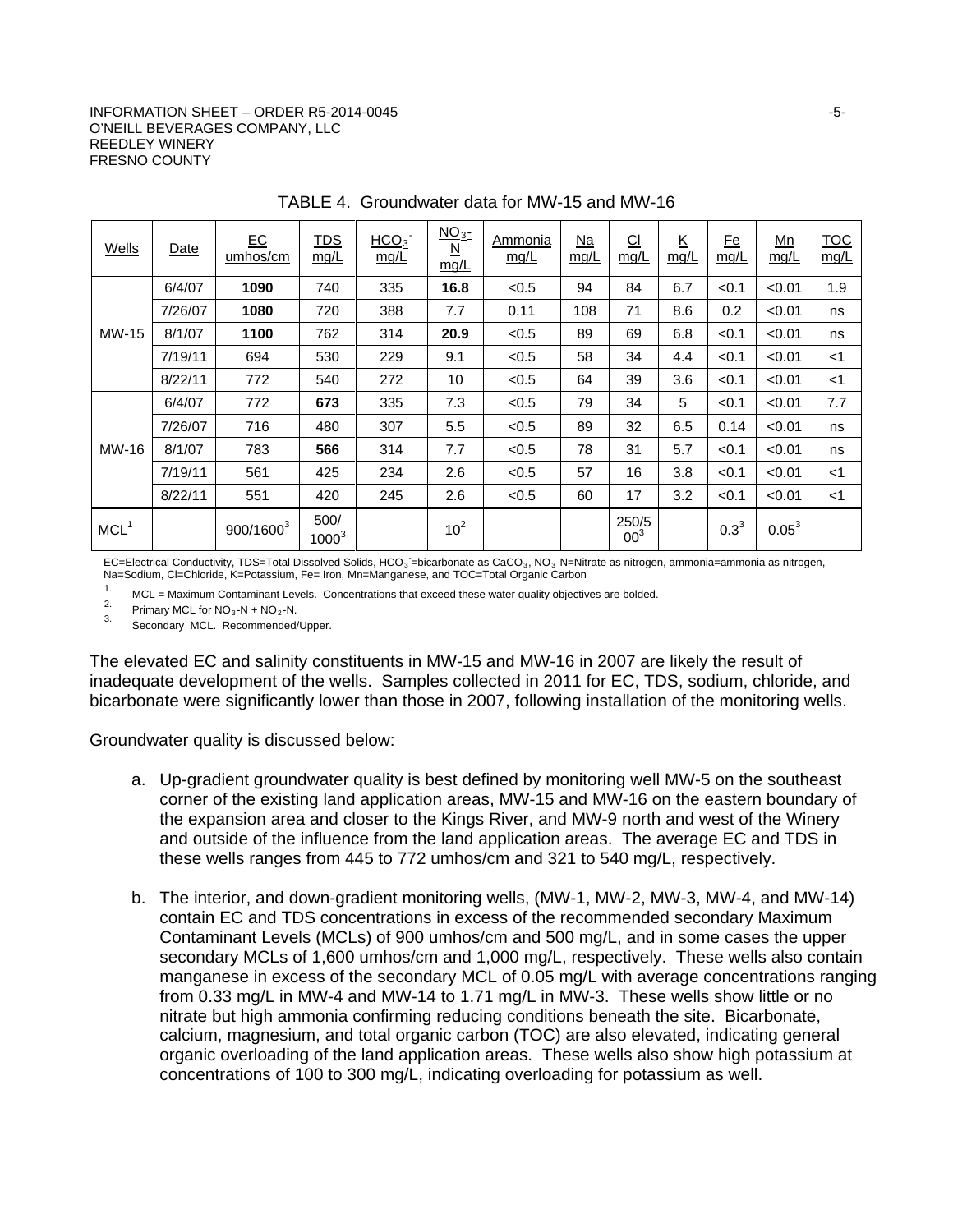- c. Monitoring well MW-6, just inside of the land application areas and north of MW-5, appears to be impacted by the discharge with an average EC and TDS of 1,044 umhos/cm and 749 mg/L, respectively. MW-6 also shows elevated concentrations of TOC and bicarbonate, as well as manganese at 2.45 mg/L, which exceeds the secondary MCL for manganese of 0.05 mg/L. Prior to 2007, however, this well was similar in quality to MW-5. Since 2007 this well has shown a steady increase in constituent concentrations, possibly due to over application of wastewater in this area or damage to the well.
- d. Monitoring wells MW-10 and MW-11 on the far western boundary of the site have the highest concentration of  $NO<sub>3</sub>$ -N at 68 and 39 mg/L, respectively. These monitoring wells also have some of the highest EC and TDS concentrations at 1,608 to 1,156 umhos/cm and 1,183 to 1,118 mg/L, respectively. However, MW-10 and MW-11 do not show elevated bicarbonate, potassium, and TOC typical of groundwater impacted by the discharge. In addition, monitoring wells MW-9 and MW-12, with lower salinity and nitrate, lie between MW-10 and MW-11 and the land application areas. These monitoring wells are likely influenced by surrounding activities or unknown discharges from the Winery.
- e. Monitoring well MW-13, just south of the Winery buildings, has an average EC and TDS of 1,163 umhos/cm and 1,018 mg/L respectively. This monitoring well also shows high sodium and chloride at 121 mg/L and 92 mg/L, but bicarbonate, potassium, and TOC are low. This monitoring well may be influenced by the Winery's main septic system just up-gradient of MW-13 and/or from the septic system for Riverview Elementary School to the south.

With the conditions in this Order and accompanying Cease and Desist Order (CDO) R5-2014-0046, expansion of the land application areas, and salinity control measures previously implemented by the Discharger groundwater conditions are expected to improve over time.

## **Basin Plan, Beneficial Uses, and Regulatory Considerations**

The Facility lies within the Consolidated Hydrologic Area (551.70). Local drainage is to the Kings River.

The *Water Quality Control Plan for the Tulare Lake Basin, Second Edition*, revised January 2004 (Basin Plan) designates beneficial uses, establishes narrative and numerical water quality objectives, and contains implementation plans and policies for protecting all waters of the Basin. Beneficial uses often determine the water quality objectives that apply to a water body. The receiving water for this discharge is groundwater. The beneficial uses of underlying groundwater in the area include municipal and domestic supply, agricultural supply, industrial process supply, and industrial service supply.

The Basin Plan identifies the greatest long-term water quality problem facing the entire Tulare Lake Basin is increasing salinity in groundwater, a process accelerated by man's activities and particularly affected by intensive irrigated agriculture. The Basin Plan recognizes that degradation is unavoidable until there is a long-term solution to the salt imbalance. Until then, the Basin Plan establishes several salt management requirements, including the following discharge limits:

a. The incremental increase in salts from use and treatment must be controlled to the extent possible. Dischargers are required to limit the increase in EC of a point source discharge to land to a maximum of 500 umhos/cm.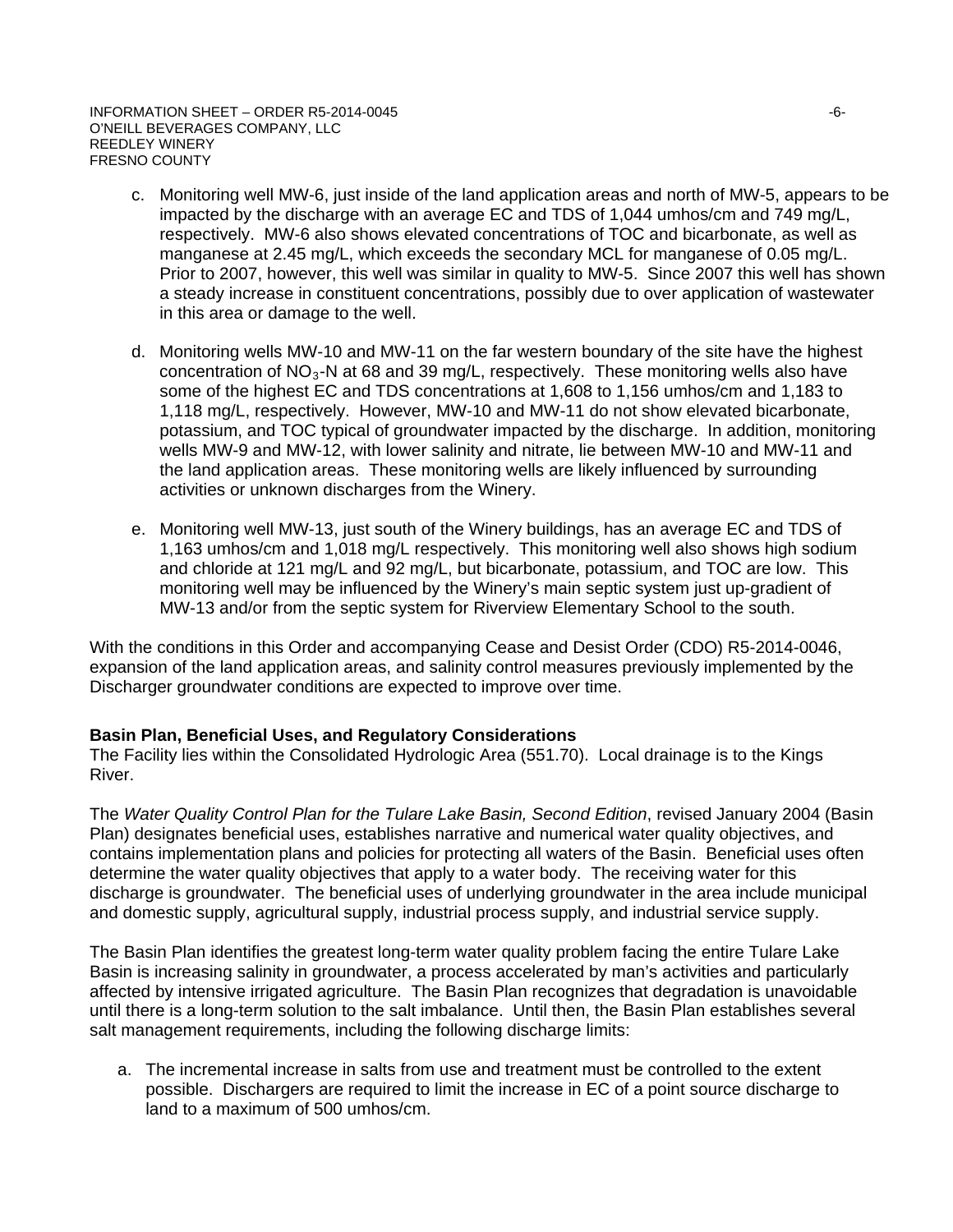b. Discharges to areas that may recharge good quality groundwater shall not exceed and EC of 1,000 umhos/cm, a chloride content of 175 mg/L, or boron content of 1.0 mg/L

According to the Basin Plan effluent limits established for Municipal discharges "generally" apply to industrial discharges. The Basin Plan does allow for an exception to the incremental EC increase limit for food processing industries that discharge to land, where the discharge exhibits a disproportionate increase in EC over source water due to unavoidable concentrations of organic dissolved solids, provided the Discharger implements BPTC to minimize the salinity of the discharge and beneficial uses are protected. The Discharger collects samples for TDS and FDS on a monthly basis. Average monthly concentrations for TDS and FDS range from about 350 to 4,000 mg/L and 220 to 1,600 mg/L, respectively. In general, the results of this sampling show a 30 to 60 percent increase in TDS due to the presence of organic dissolved solids. The Discharger also implements best management practices including segregation of its high salinity waste streams to minimize the salinity of its discharge. Thus, the discharge is eligible for the Basin Plan exception. Given this, it is not appropriate to generally apply the 1,000 umhos/cm EC limit to this industrial discharge.

### **Antidegradation**

State Water Board Resolution 68-16, the Statement of Policy with Respect to Maintaining High Quality of Waters in California (*Anti-Degradation Policy*), requires the regional water boards to maintain high quality waters of the State until it is demonstrated that any change in quality will not result in water quality less than that described in State and Regional Water Board policies or exceed water quality objectives, will not unreasonably affect beneficial uses and is consistent with the maximum benefit to the people of the State.

As explained in the Findings in the WDRs, the Discharger provides or will provide treatment and control measures that includes: (a) segregation of high salinity waste streams to a Class II surface impoundment; (b) screening to remove solids; (c) reuse of wastewater for irrigation of crops at agronomic rates; (d) weekly average BOD loading rates of 100 and 150 lbs/acre/day; (e) standard operating procedures for cleaning and sanitation to promote water conservation efforts and minimize the use of cleaning chemicals; (f) employee training programs to address water conservation and source reduction; (g) sprinkler irrigation of crops; (h) dilution with higher quality irrigation water; and (i) appropriate solids handling and disposal practices.

While this Order authorizes degradation for salinity, the degradation is not anticipated to result in water quality less than water quality objectives or unreasonably affect beneficial uses after the Discharger implements all the required provisions of both the WDRs and CDO R5-2014-0046. Therefore, this Order is consistent with the Anti-Degradation Policy since: (a) the Discharger has or will implement BPTC to minimize degradation, (b) the degradation will not unreasonably affect present and anticipated future beneficial uses of groundwater, or result in water quality less that water quality objectives, and (c) the limited degradation is of maximum benefit to people of the State, due to the economic benefits provided by the operation of the Winery.

### **CEQA**

On 24 January 2008, Fresno County adopted a Mitigated Negative Declaration in conjunction with a Conditional Use Permit (CUP 3205) for expansion of the existing Winery and land application area.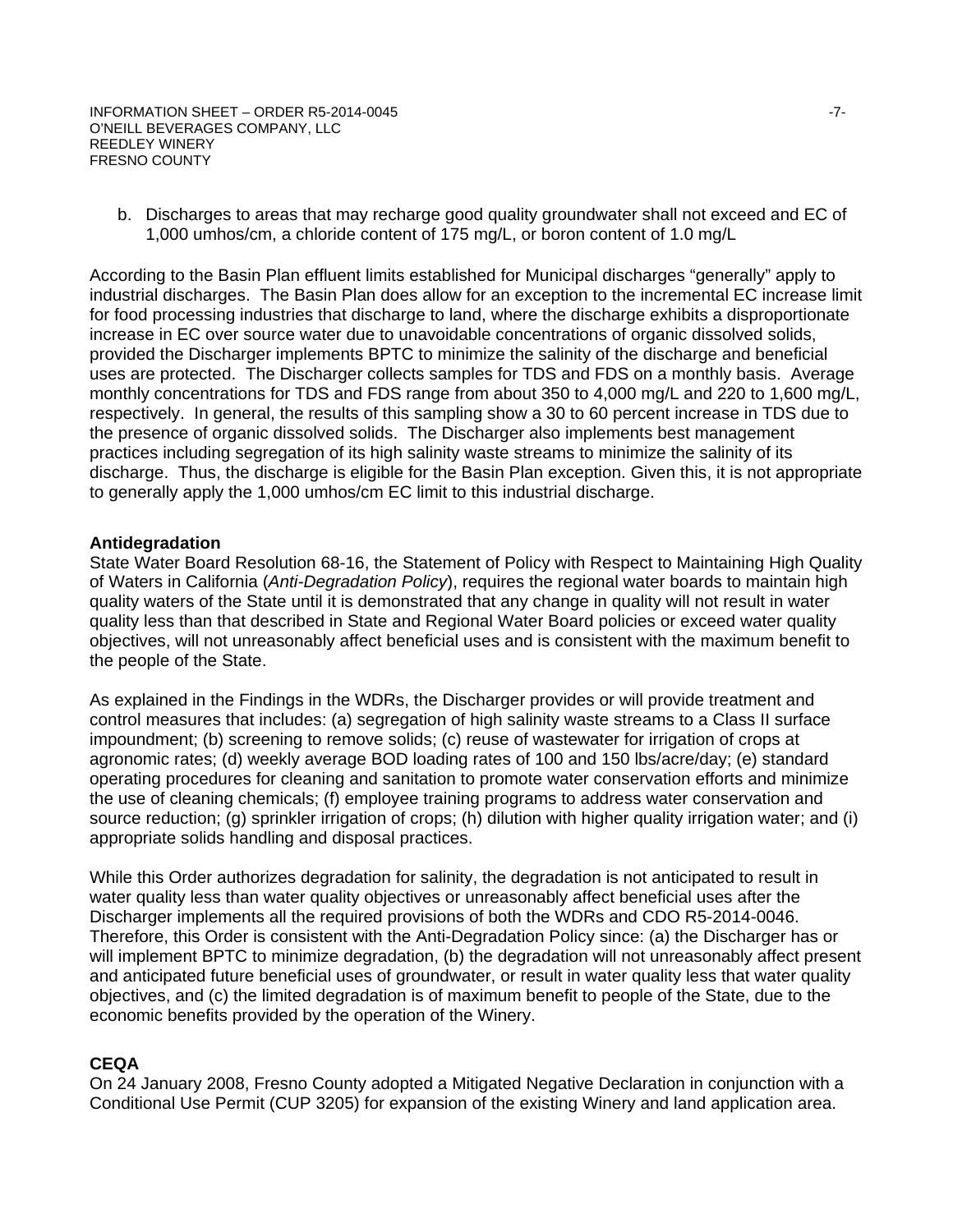### **Title 27**

Unless exempt, the release of designated waste is subject to full containment pursuant to Title 27 requirements. Here, the discharge is exempt from the requirements of Title 27 pursuant to the wastewater exemptions found at Title 27, sections 20090(b), since:

- a. The Central Valley Water Board is issuing WDRs;
- b. The discharge is in compliance with the Basin Plan; and
- c. The treated effluent does not need to be managed as hazardous waste.

#### **Proposed Order Terms and Conditions**

#### **Discharge Prohibitions, Specifications and Provisions**

The proposed Order prohibits discharge to surface waters and drainage courses. The proposed Order sets a monthly average daily flow limit of 0.61 mgd, and sets a flow limit of 80 million gallons per year.

The proposed Order sets a weekly average BOD loading limit of 100 lbs/acre/day where historic discharges have degraded and/or polluted underlying groundwater, and 150 lbs/acre/day for the remaining land application areas, and requires wastewater and fertilizer applications be at reasonable agronomic rates considering climate, soil, crop type, and irrigation that will not cause or contribute to exceedance of the Groundwater Limitations of this Order. The proposed Order includes a Provision requiring the Discharger to prepare a Nutrient and Wastewater Management Plan to that includes procedures for monitoring the land application areas, record keeping, and tissue sampling to establish crop uptake to ensure application at reasonable agronomic rates. The accompanying CDO R5-2014- 0046 requires compliance with these limits within 4 years following adoption of this Order.

The proposed Order requires monitoring of the discharge for BOD, nitrate, TKN, ammonia, TDS, FDS, and general minerals. The Order also requires daily inspections of the land application areas. The proposed Order also includes a provision to establish a vadose zone monitoring system to measure the quality of the percolate beneath the land application areas. In addition, the proposed Order includes Provisions that requires the Discharger to evaluate its wastewater flows and provide an appropriate plan that accommodates allowable wastewater storage and seasonal precipitation with a time schedule to provide adequate wet weather storage, if necessary, and to prepare a Solids Management Plan to characterize solids removed during the grape processing and wine making processes and determine appropriate disposal methods.

The proposed Order would prescribe groundwater limitations that implement water quality objectives for groundwater from the Basin Plan. The limitations require that the discharge not cause or contribute to exceedances of these objectives or natural background water quality, whichever is greater. The proposed Order sets specific groundwater limits for nitrate as nitrogen at the Primary MCL of 10 mg/L and EC at the lower recommended secondary MCL of 900 umhos/cm.

#### **Monitoring Requirements**

Water Code section 13267 authorizes the Central Valley Water Board to require monitoring and technical reports as necessary to investigate the impact of a waste discharge on waters of the State. Water Code section 13268 authorizes the assessment of administrative civil liability where appropriate. The proposed Order includes effluent and groundwater monitoring requirements. In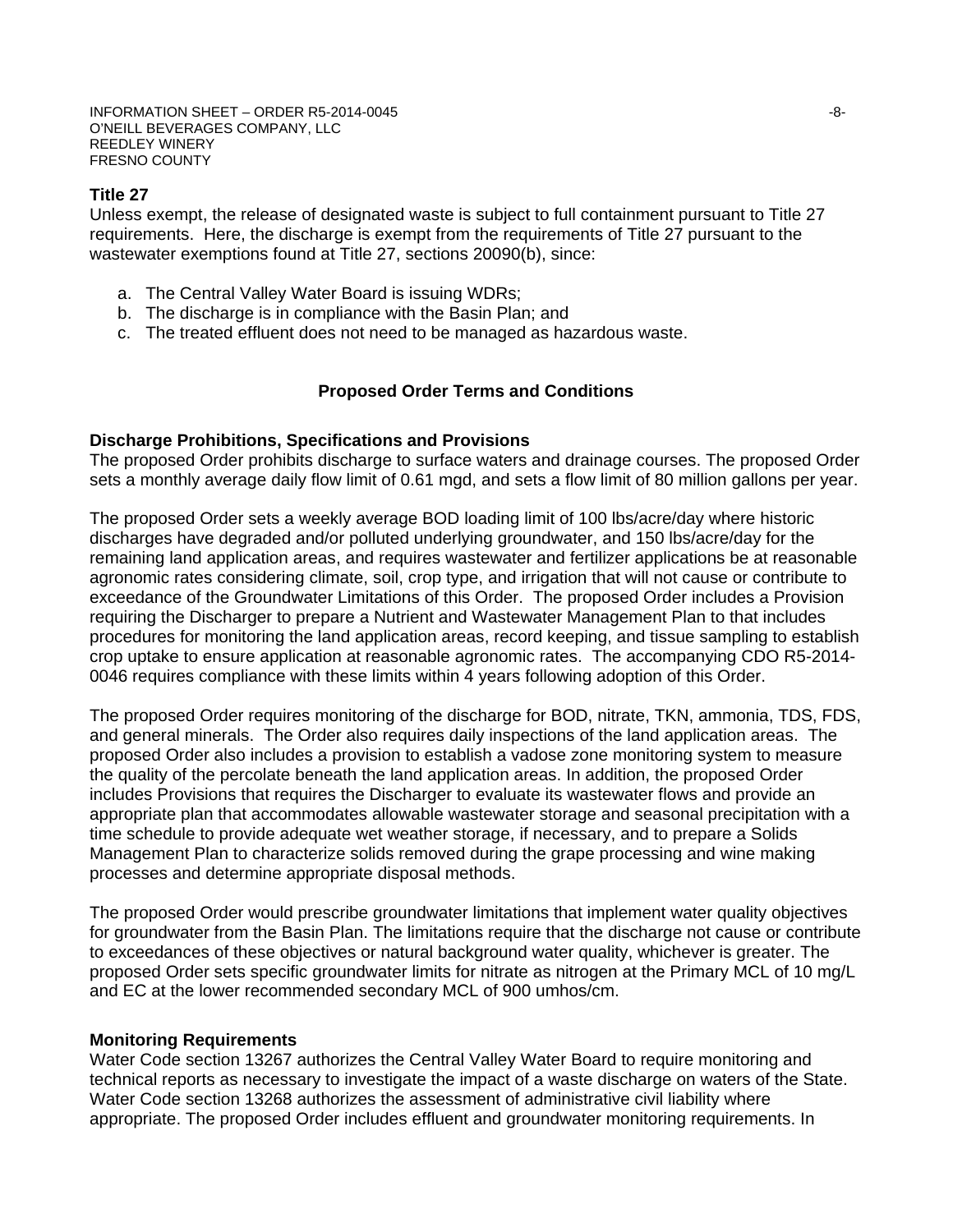INFORMATION SHEET – ORDER R5-2014-0045 -9- O'NEILL BEVERAGES COMPANY, LLC REEDLEY WINERY FRESNO COUNTY

addition, the proposed Order requires loading calculations for organics, nutrients, and salts including potassium. This monitoring is necessary to characterize the discharge, and evaluate compliance with effluent limitations and discharge specifications prescribed in the Order.

## **Reopener**

The conditions of discharge in the proposed Order were developed based on currently available technical information and applicable water quality laws, regulations, policies, and plans, and are intended to assure conformance with them. It may be appropriate to reopen the Order if new technical information is provided or if applicable laws and regulations change.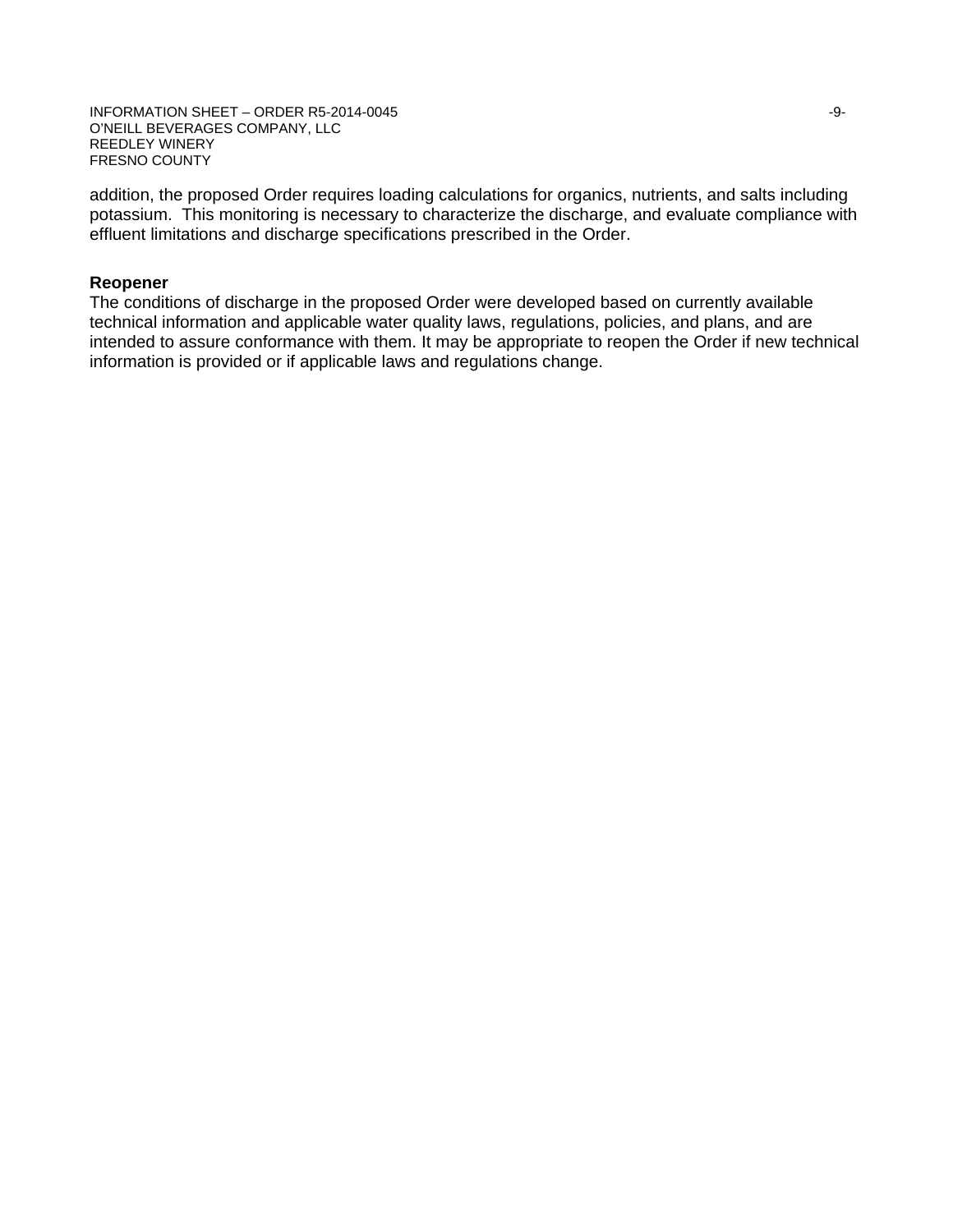

Map Source: Topographic Map 7.5 Minute Quadrangle Section 20, T15S, R23E MDB&M



Scale 1" = 2,000'

## **SITE LOCATION MAP**

WASTE DISCHARGE REQUIREMENTS ORDER R5-2014-0045 FOR O'NEILL BEVERAGES COMPANY, LLC REEDLEY WINERY FRESNO COUNTY

**ATTACHMENT A**